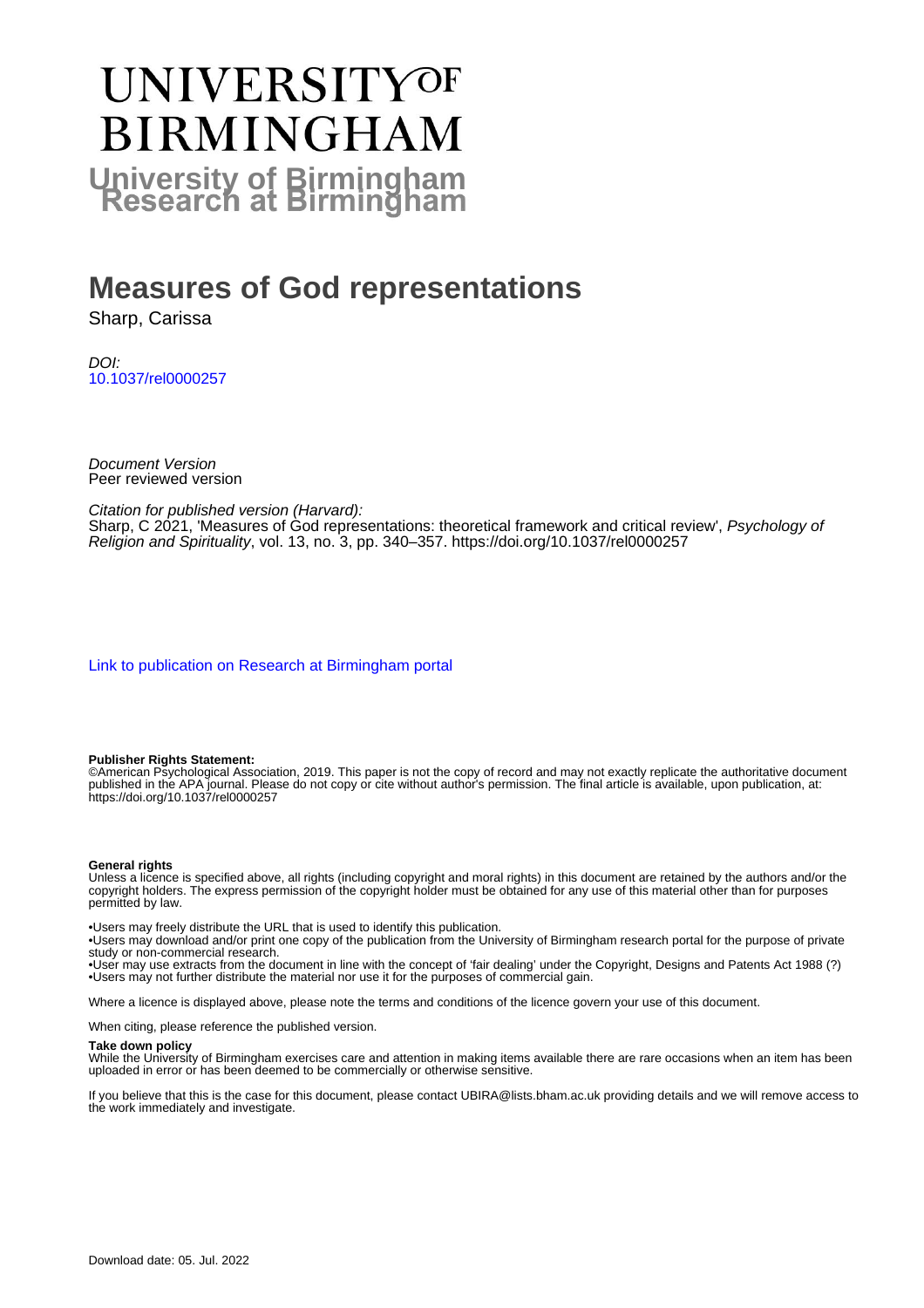#### Measures of God Representations: Theoretical Framework and Critical Review

Carissa A. Sharp<sup>1</sup> Edward B. Davis<sup>2</sup> Karisha George<sup>3</sup> Andrew D. Cuthbert<sup>2</sup> Bonnie Poon Zahl<sup>4</sup> Don E. Davis<sup>5</sup> Joshua N. Hook<sup>6</sup> Jamie D.  $Aten<sup>2</sup>$ 

University of Birmingham Wheaton College <sup>3</sup>De Montfort University University of Oxford Georgia State University University of North Texas

Carissa A. Sharp, Department of Theology and Religion, University of Birmingham; Edward B. Davis, Department of Psychology, Wheaton College; Karisha George, School of Allied Health Sciences, De Montfort University; Andrew D. Cuthbert, Department of Psychology, Wheaton College; Bonnie Poon Zahl, Department of Materials, University of Oxford; Don E. Davis, Department of Counseling and Psychological Services, Georgia State University; Joshua N. Hook, Department of Psychology, University of North Texas; Jamie D. Aten, Department of Psychology, Wheaton College.

This manuscript was made possible through the support of grants from the John Templeton Foundation (Grants #52067 and 44040). The opinions expressed in this manuscript are those of the authors and do not necessarily reflect the views of the John Templeton Foundation.

The authors wish to express their gratitude to Ben Andrews, Hannah Griffin-James, Emma Preece, and three anonymous reviewers for their assistance and feedback on this manuscript.

Correspondence concerning this article should be addressed to: Carissa A. Sharp, Department of Theology and Religion, ERI Building, University of Birmingham, Edgbaston, Birmingham, B15 2TT, UK. Email: c.sharp@bham.ac.uk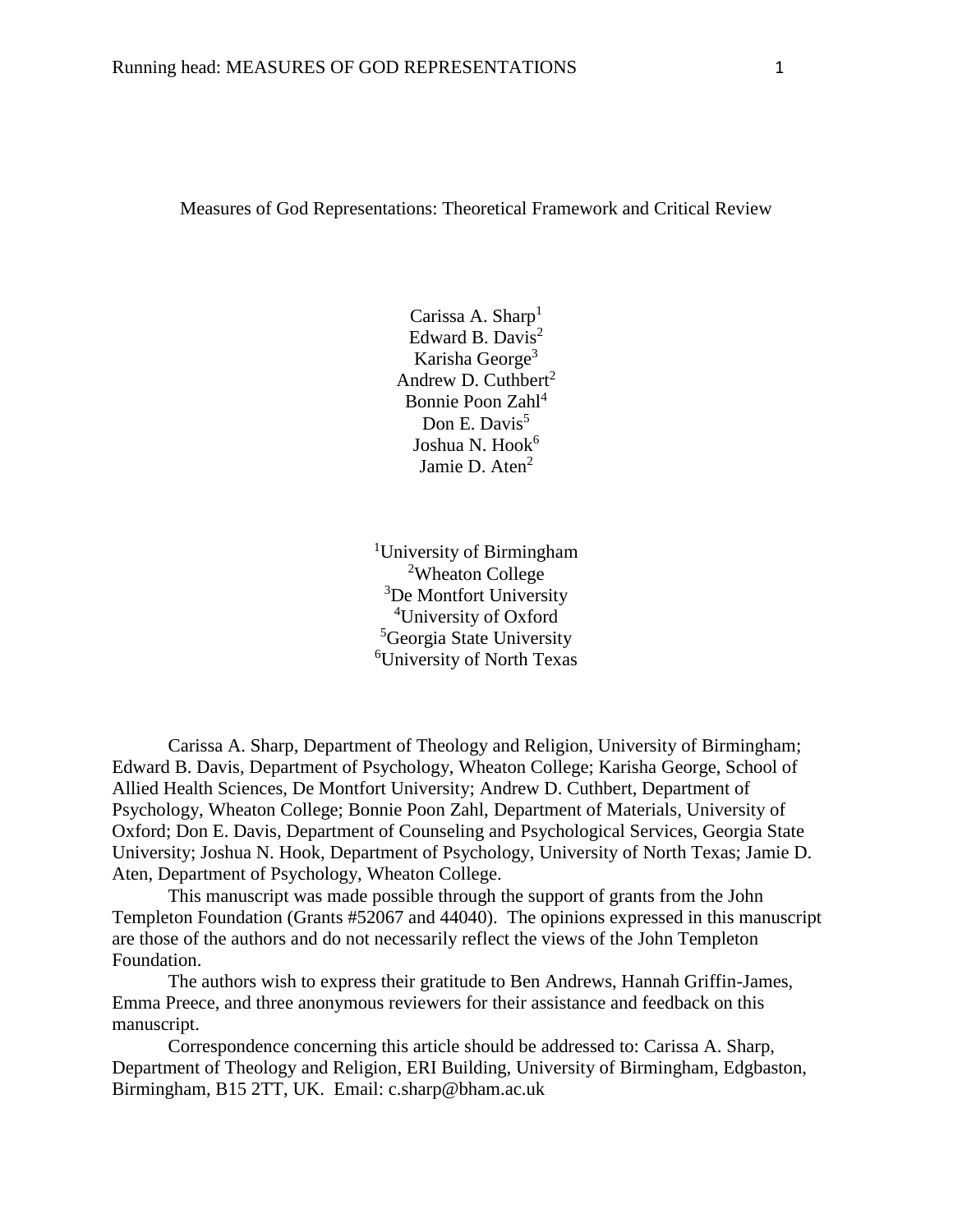#### **Abstract**

Over the past several decades, scholarly interest in God representations has grown steadily, but conceptual and measurement challenges have persisted. Consequently, in this paper, we build upon a dual-process conceptualization of God representations, which is organized along two dimensions: (a) doctrinal representations (i.e., affect-light, "head knowledge") vs. experiential representations (i.e., affect-laden, "heart knowledge") and (b) explicit (i.e., conscious) vs. implicit (i.e., nonconscious). We use this conceptualization to critically review 73 existing measures of God representations, which are grouped into four categories: (a) self-report measures (*n* = 55; e.g., God description measures, relationally focused measures, and functionally focused measures), (b) performance-based measures ( $n = 7$ ; e.g., stimulusattribution measures and constructive measures), (c) structured interview measures  $(n = 4)$ , and (d) implicit measures  $(n = 7)$ . We discuss the advantages and disadvantages of each type of measure and make recommendations regarding their use by researchers and practitioners. Finally, we make several suggestions for improving measurement in this field.

*Keywords: God representations, measurement, scale, religion, spirituality*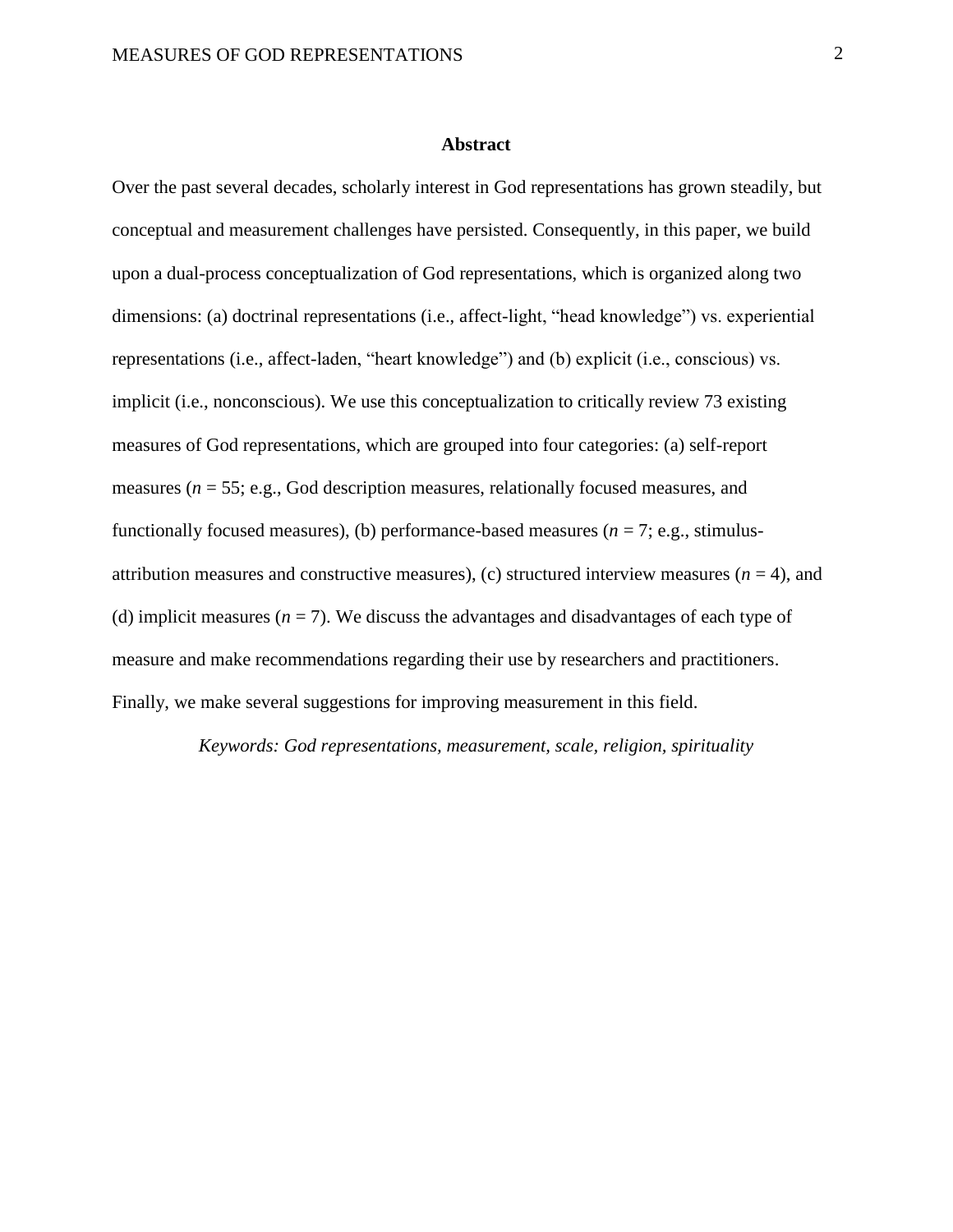Measures of God Representations: Theoretical Framework and Critical Review

Scholarly interest in God representations (i.e., mental representations of a deity) has increased over the past few decades. For instance, a PyscINFO search conducted in July 2018 using the terms "God representation" OR "God concept" OR "God image" revealed the following trend of citations: 16 (1980s), 72 (1990s), 149 (2000s), and 192 (2010s). Despite this growing interest, much of the literature on God representations lacks conceptual precision (Davis, Moriarty & Mauch, 2013), and several measurement challenges persist, including (a) lack of demonstrated reliability and validity for many measures of God representations (even many commonly used ones), indicating a lack of theoretical and methodological rigor in the development and validation of many measures, (b) over-reliance on a self-report measurement modality, (c) under-emphasis on measuring implicit (compared to explicit) God representations, and (d) conflation of measuring doctrinal representations of God (affect-light; often referred to as "God concepts" or "head knowledge of God") and experiential representations of God (affectladen; often referred to as "God images" or "heart knowledge of God"; Davis, Granqvist, & Sharp, 2018; Gibson, 2007; Zahl, Sharp & Gibson, 2013).

There has been a proliferation of God representation measures in the past few decades, but only seven early developed measures were reviewed in Hill and Hood's (1999) seminal text *Measures of Religiosity*, suggesting the need for an updated review of existing God representation measures. Consequently, in this paper, we critically review 73 measures of God representations that either have been peer-reviewed or have undergone some other type of expert review (e.g., by a dissertation committee). In our review, we build upon a dual-process conceptualization of God representations that differentiates between two types of God representations (doctrinal and experiential representations of God) and two levels of awareness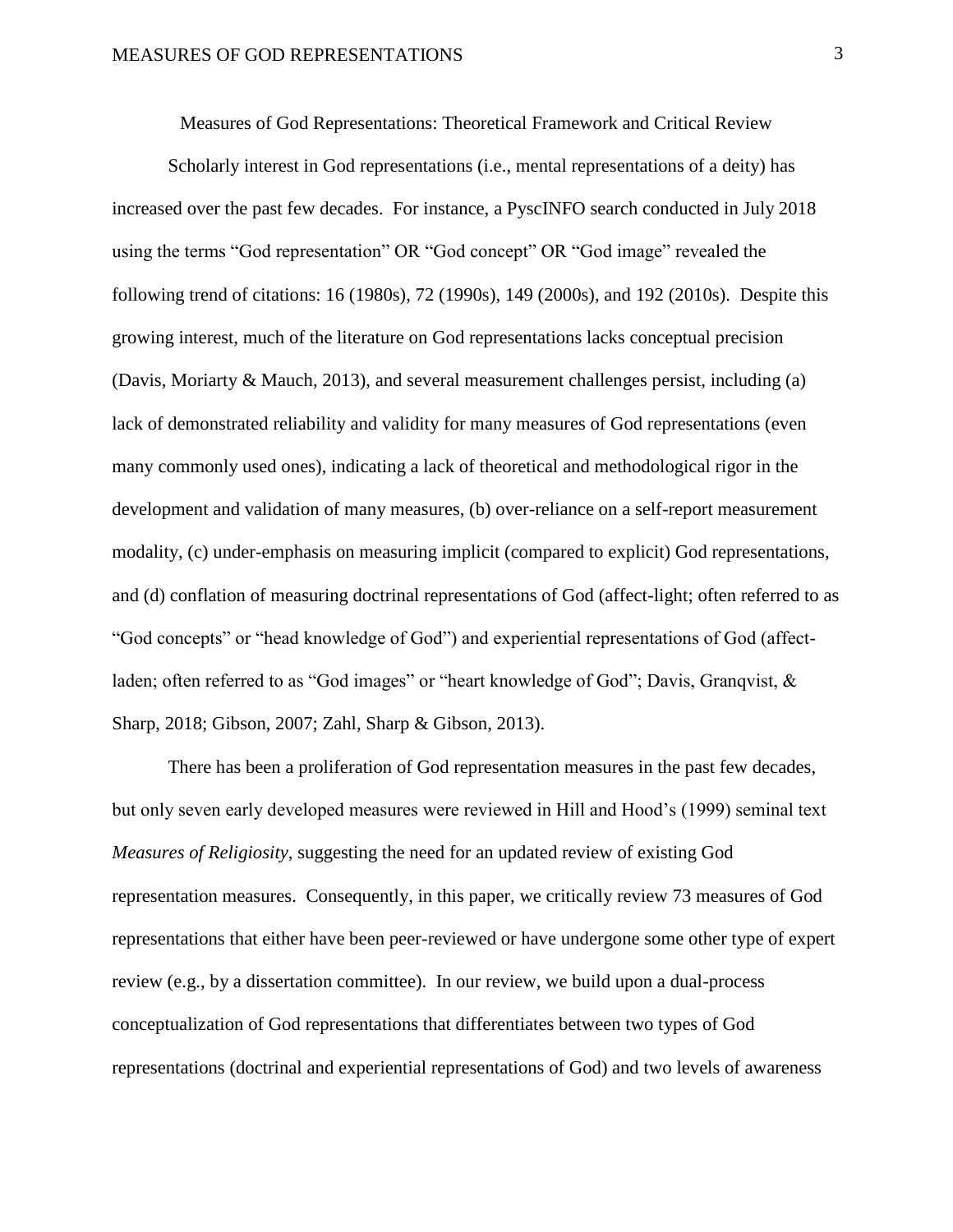(explicit and implicit; Davis et al., 2013, 2018; Hall & Fujikawa, 2013; Zahl et al., 2013). We use this conceptualization to review God representation measures across four categories: selfreport, performance-based, structured interview, and implicit measures. We conclude by offering recommendations for utilizing existing measures and for improving measurement options in this field.

#### **A Dual-Process Conceptualization of God Representations**

Prior theorizing has postulated there are two main types of God representations, which people may have in parallel and which may interact: doctrinal representations of God and experiential representations of God (Davis et al., 2013, 2018; Rizzuto, 1979; Zahl et al., 2013). *Doctrinal representations of God* refer to the mental representations underlying how people conceptually or theologically view God. These representations include beliefs comprising one's doctrinal understanding of God (e.g., God's ontological nature and traits), as well as one's theologically informed understanding of how God feels, thinks about, and behaves towards humans. These representations guide and integrate various aspects of how a person thinks and talks about God at an abstract and conceptual level. These cognitively oriented (i.e., affect-light) mental representations are processed primarily by semantic memory (Davis et al., 2013, 2018).

In contrast, *experiential representations of God* refer to the mental representations underlying how people relate personally and emotionally with God. These representations include the internal working models that "underlie one's embodied, emotional experience in perceived relationship with God…. [and that] guide and integrate how a person experiences and relates to God at an emotional, physiological, largely nonverbal… level" (Davis et al., 2018, p. 4). These affect-laden mental representations are processed primarily by procedural and episodic memory, especially generalized event representations (Davis et al., 2013, 2018).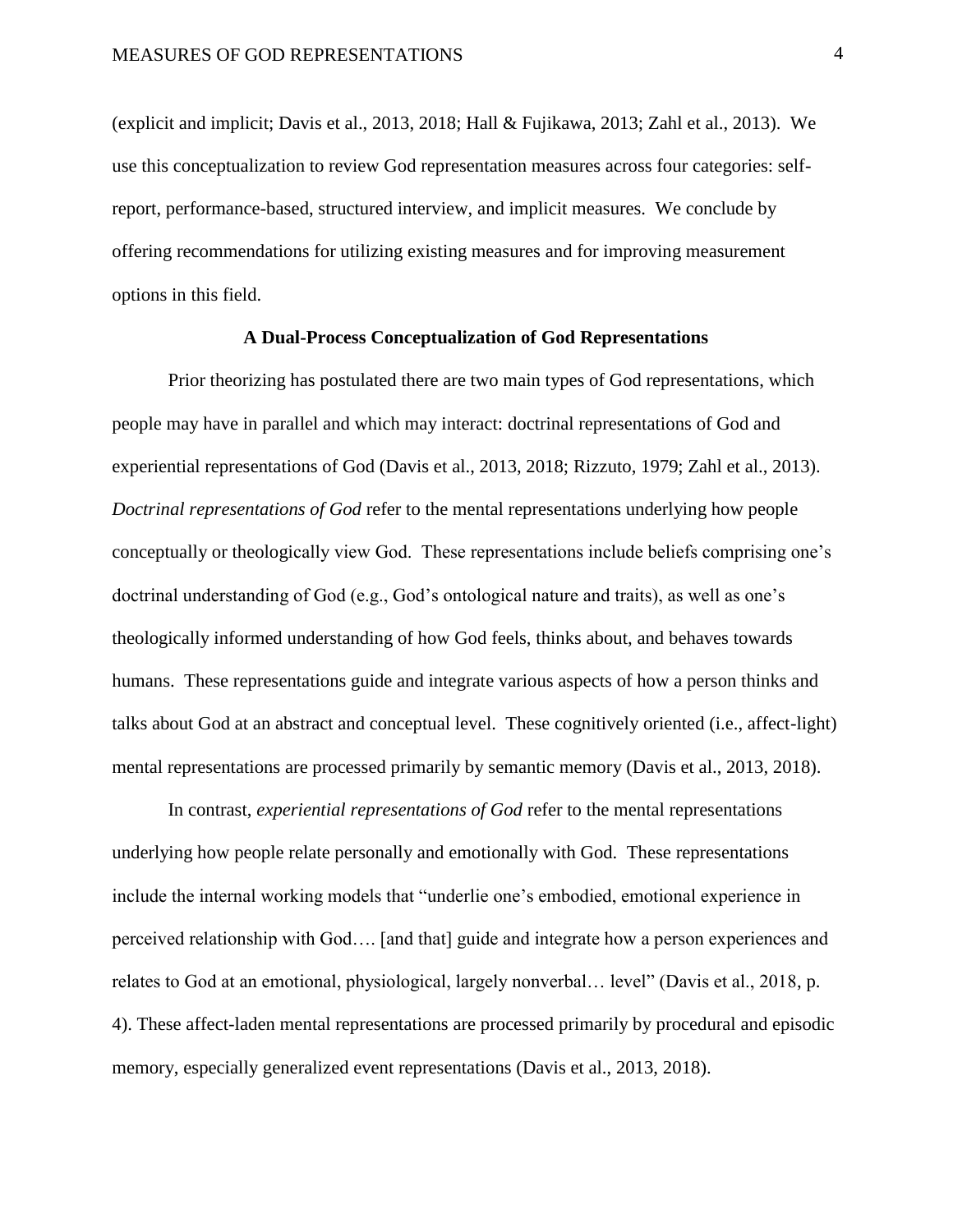Also, building on dual-process theories of social cognition, God representations can either be explicit or implicit (Davis et al., 2013; Hall & Fujikawa, 2013; Zahl et al., 2013). That is, at any moment, people may have some doctrinal and experiential representations of God about which they are conscious (explicit representations) and some doctrinal and experiential representations of God about which they are not conscious (implicit representations). People's explicit doctrinal and experiential representations are accessible to their conscious awareness at most any given moment, whereas their implicit doctrinal and experiential representations can influence their experiences, thoughts, and behaviors but are either permanently inaccessible to their conscious awareness (i.e., unconscious) or potentially accessible to their conscious awareness under certain conditions (i.e., preconscious; Davis et al., 2013, 2018; Hall & Fujikawa, 2013; Proctor, Miner, McLean, Devenish, & Bonab, 2009; Zahl et al., 2013). This conceptualization is based on extensive research supporting dual-process theories (Carlston, 2010; Sherman, Gawronski, & Trope, 2014) and results in four subtypes of God representations: explicit doctrinal, explicit experiential, implicit doctrinal, and implicit experiential.

As Davis et al. (2013, 2018) have noted, the distinctions among these four subtypes of God representations are not always clear-cut. Whereas doctrinal and experiential representations of God represent two modes of religious cognition, those modes likely operate simultaneously (e.g., in parallel) and interactively with each other (see Zahl et al., 2013). Moreover, people's implicit and explicit God representations can influence each other. For example, for good or ill, people's implicit experiences in their human relationships might lead to changes in their implicit experiences of God, which in turn might lead to changes in their explicit experiential and doctrinal representations of God (Davis et al., 2018; Van Tongeren et al., 2018). Although we have highlighted the predominant features and processes associated with each of these four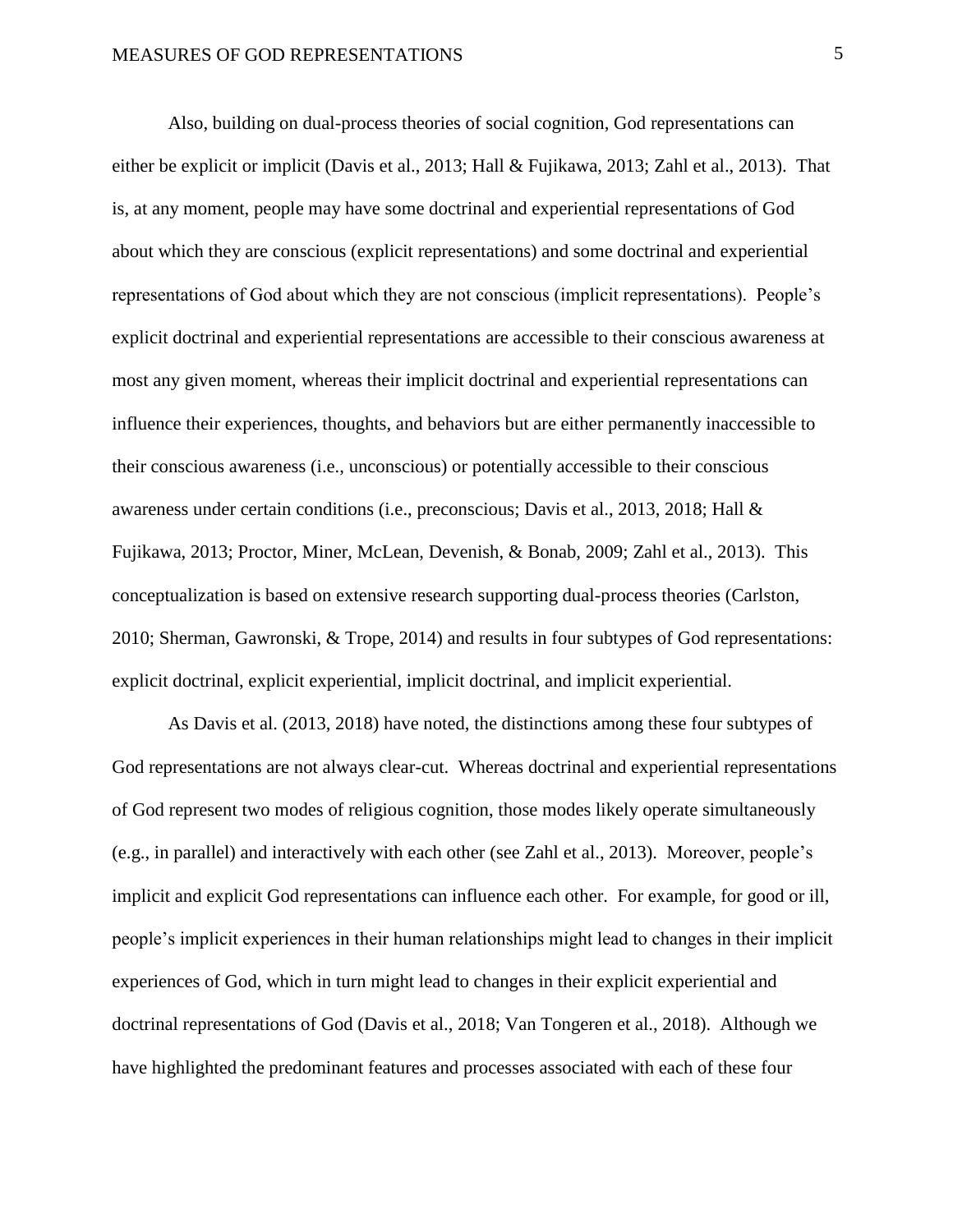subtypes of God representations, these features and processes may influence and overlap with one another.

Although these four subtypes of God representations are not always neatly separable, distinctions among explicit and implicit doctrinal and experiential representations are important for researchers and practitioners to consider. Across the globe, most people identify as religious (Pew Research Center, 2012), and for religious believers, how they view and relate to God is often centrally related to their spiritual and psychological functioning, health, and well-being (Davis et al., 2018; Granqvist & Kirkpatrick, 2016; Hall & Fujikawa, 2013; Pargament, 2007). People commonly experience discrepancies or "incongruence" between their doctrinal and experiential God representations—for example, they may intellectually "know" God is a certain way (doctrinal representations) but they might tend to experience God emotionally in a very different way (experiential representations; Davis et al., 2018; Zahl et al., 2013). To illustrate, at a doctrinal or theological level, someone might "believe" God is loving, but they may usually "experience" God emotionally as cruel. Likewise, at a conscious level, someone may typically experience God as loving, but at a nonconscious level, they may usually experience God as distant. Some have argued a lack of congruence between different types of God representations may be one indicator of an "unhealthy" theistic relational spirituality (Davis et al., 2018), given theoretical and empirical work suggesting a healthy spirituality is marked by "the degree to which the various spiritual ingredients work together in synchrony" (Pargament, 2013, p. 267).

It would be helpful for practitioners (e.g., mental health professionals and spiritual directors) to be able to measure these nuanced features of people's religion/spirituality more precisely, so they can use that information to inform how they understand and intervene with the people they serve. In the same way, it would be useful for researchers to be able to measure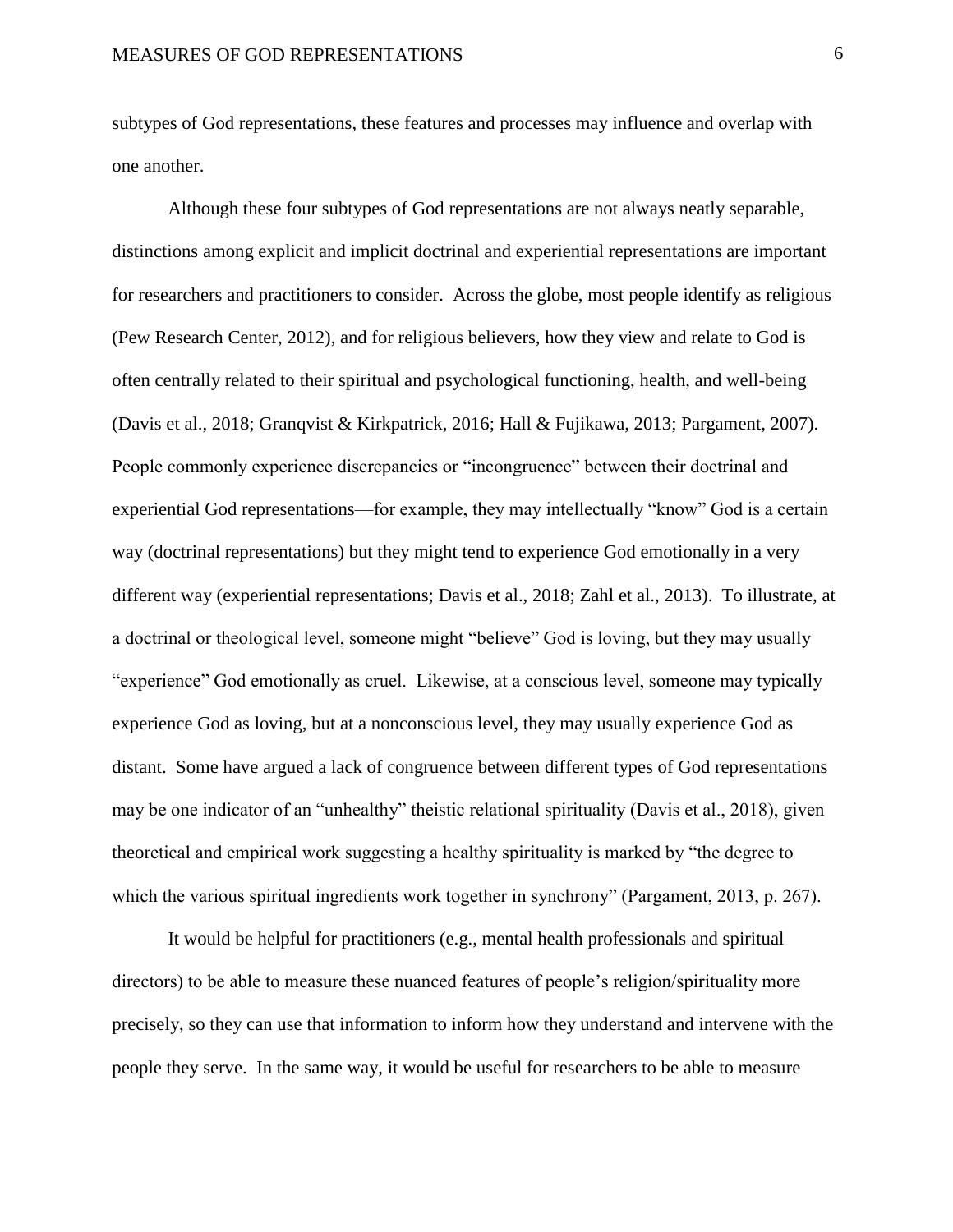these features with more precision, so they can explore people's religion/spirituality with greater richness and test more precise hypotheses, such as how people's religious beliefs, emotions, and behaviors interact reciprocally with one another, often at different levels of awareness (Davis et al., 2018; Hall & Fujikawa, 2013; Wilt, Exline, Lindberg, Park, & Pargament, 2017). If researchers can test predictions more precisely, it may also help disentangle puzzling questions, such as why divergent findings often emerge when using self-report versus non-self-report measures to assess how people's God representations are related to their health and well-being (Granqvist & Kirkpatrick, 2016; Hall & Fujikawa, 2013; cf. Mikulincer & Shaver, 2017).

#### **Critical Review of Existing Measures of God Representations**

Next, we use this dual-process conceptualization to critically review 73 existing God representation measures. These measures are grouped into four methodological categories: selfreport, performance-based, structured interview, and implicit measures. In what follows, we review each category of measures, offering conclusions and recommendations for each.

To identify existing measures of God representations, we conducted a literature search in July, 2018, using the PsycINFO, PsycARTICLES, PsycTESTS, PsycEXTRA, and Psychology and Behavioural Sciences computer databases. We searched these databases for scholarly publications and presentations that reported on the development, validation, or utilization of the four types of measures. We conducted searches using combinations of terms such as "spirituality," "religion," "God representation," "God concept," "God image," "scale," "measure," and "test." To identify additional measures, we reviewed the text and references sections of seminal works on God representations and on measurement in the psychology of religion/spirituality field (Abu-Raiya & Hill, 2014; Gibson, 2007; Hall & Fujikawa, 2013; Hill, 2013; Hill & Edwards, 2013; Hill & Hood, 1999; Kapuscinski & Masters, 2010; Zahl et al.,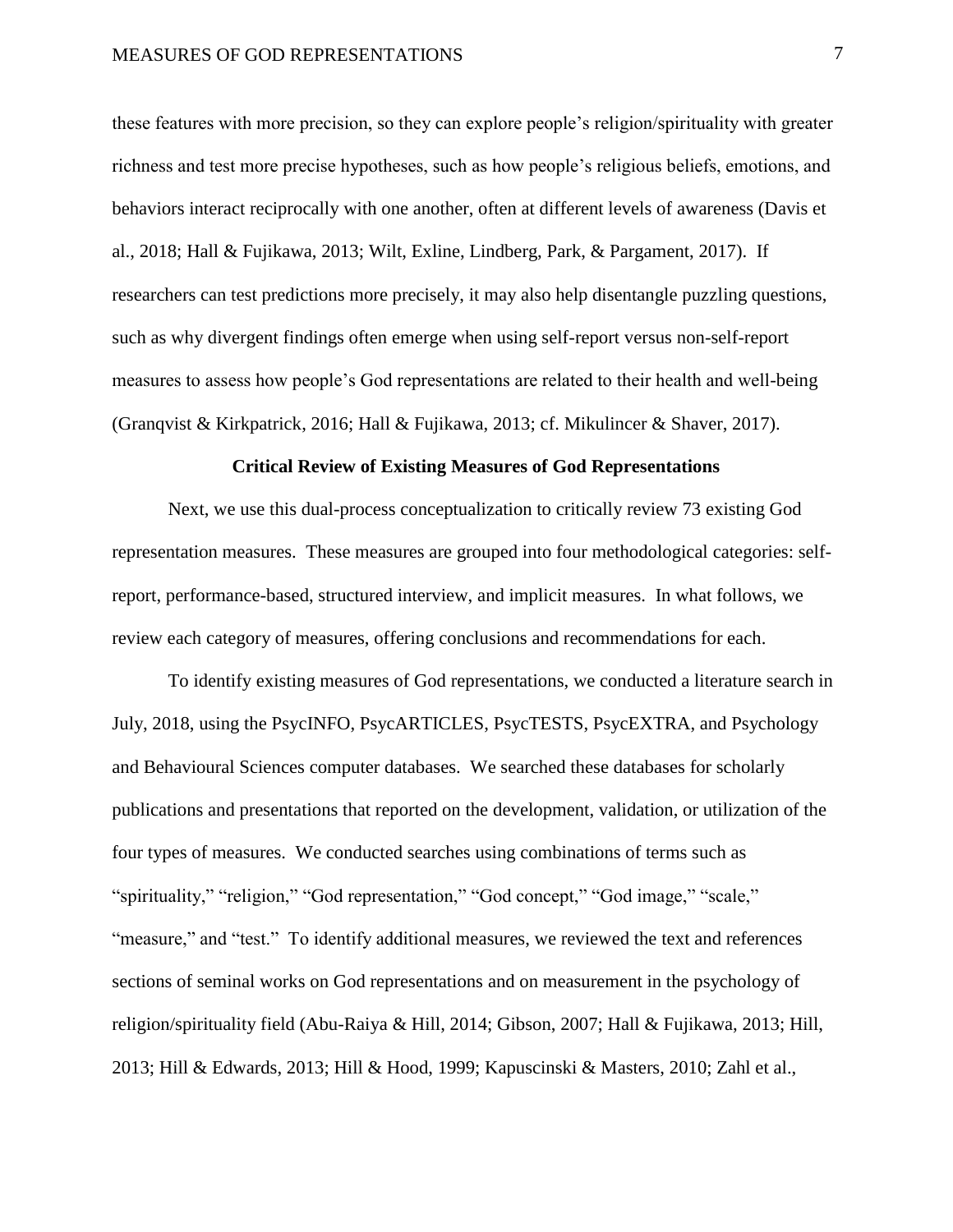2013). We only included measures that (a) addressed *how* people conceptually view and/or experientially relate with God (rather than simply *whether* they believe in God), (b) addressed participants' God representations as a primary feature of the measure (rather than as an incidental feature), and (c) had undergone expert review. In some cases, we have addressed the psychometric lineage of certain measures; however, for space reasons, we have only done so either when (a) further validation is an explicitly stated aim of the follow-up paper(s) or (b) the measure is one we have highlighted as being "highly recommended" (i.e., those measures which have demonstrated the most reliability and validity in a particular methodological category).

Ultimately, we identified 55 self-report, 7 performance-based, 4 interview, and 7 implicit measures that met this review's inclusion criteria. We used Hunsley and Mash's (2018) criteria (see Table 1) to rate each measure's reliability and validity evidence as "adequate," "good," or "excellent." We also added the category of "limited" given that several measures had reported reliability or validity that did not reach the requirements for an "adequate" rating. Tables 2, 3, 4, and 5 present the summary data for each reviewed measure, including the number of items, the type(s) of samples and religions with which it has been validated, and our team members' ratings of six types of reliability and validity evidence for that measure. For more in-depth descriptions of each measure (including sample items and number of citations), see the corresponding online supplemental material (Tables S1 to S4).

#### **Self-Report Measures**

Most measures of God representations are self-report measures. These measures can be grouped into three subcategories, based on their respective focus: God description measures ( $n =$ 11), relationally focused measures ( $n = 20$ ), and functionally focused measures ( $n = 24$ ).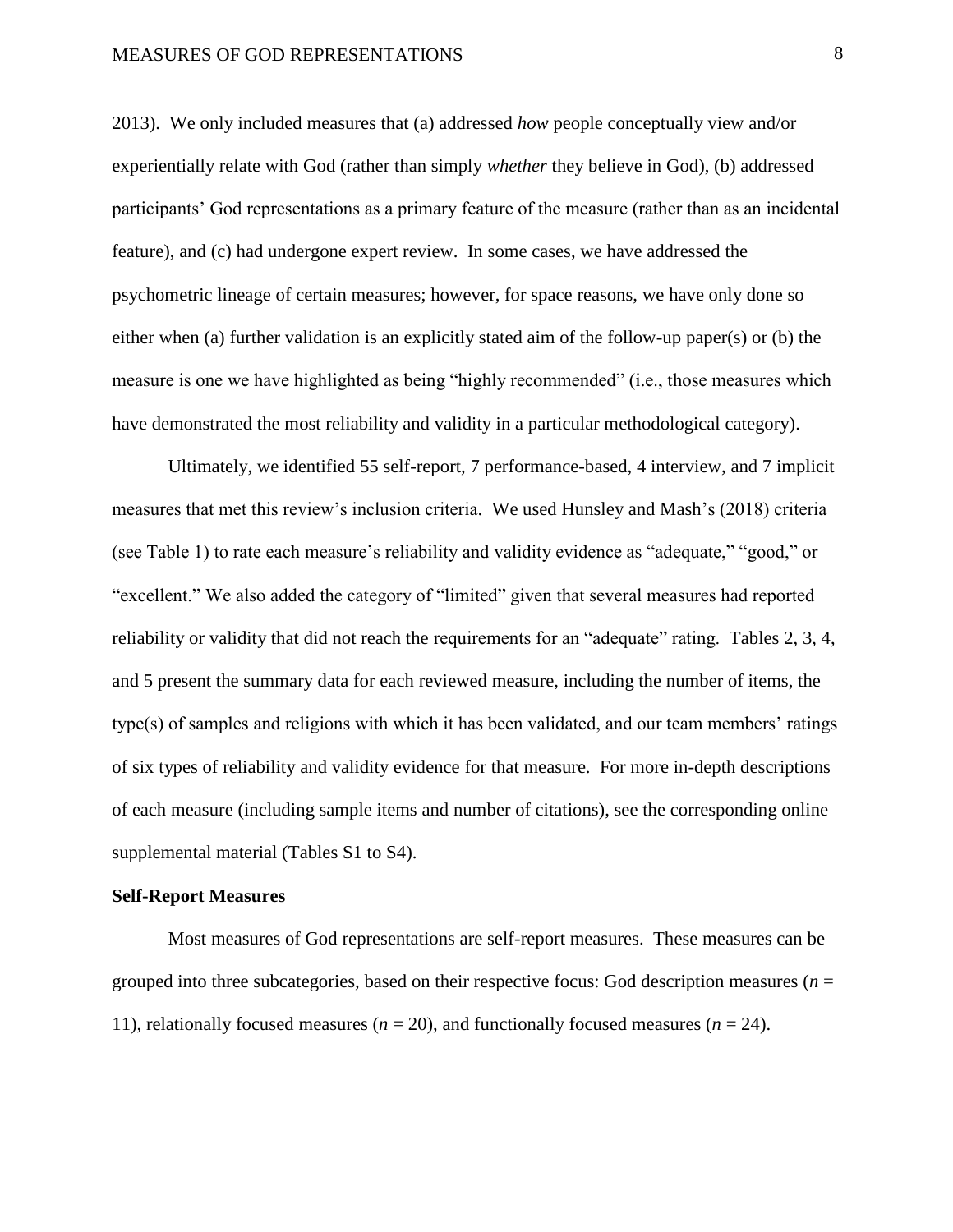**God description measures.** God description measures are self-report measures that list trait adjectives or descriptive statements and ask respondents to indicate how well each item describes God (see Table 2). These generally face-valid measures are widely used, perhaps largely because of their ease of administration, scoring, and interpretation. These scales vary widely in their content, which ranges from theory-driven personality traits (e.g., the "Big Five") to atheoretical empirically derived (e.g., factor analyzed) traits. They also vary widely in their length (i.e., from 10 to 300 items) and their level of reliability and validity evidence, with very few measures demonstrating at least good reliability and validity. A measure that demonstrates wide breadth (i.e., it includes both anthropomorphic and nonanthropomorphic subscales) and shows strong initial psychometric properties is the LAMBI scale ("limitless," "authoritarian," "mystical," "benevolent," and "ineffable"; Johnson, Okun, Cohen, Sharp, & Hook, 2018).

It is notable that, because of the instructions used in these God description measures (which range from using no doctrinal or experiential language to using language that specifically targets experiential representations), several of these scales may conflate the measurement of doctrinal and experiential representations of God. To date, Zahl and Gibson's (2012) Doctrinal/Experiential God Adjective Scale (DEGAS) is the only God description measure that distinctively assesses both explicit doctrinal and explicit experiential representations of God. On the DEGAS, respondents first indicate how descriptive each adjective is of what they "should believe that God is like" (explicit doctrinal representations) and then of what they "personally feel that God is like" (explicit experiential representations). Hence, the DEGAS is able to measure *doctrinal–experiential congruence* (the degree of alignment between one's doctrinal and experiential representations), which scholars have hypothesized may be an important marker and mechanism of healthy theistic relational spirituality (Davis et al., 2018; Zahl et al., 2013; cf.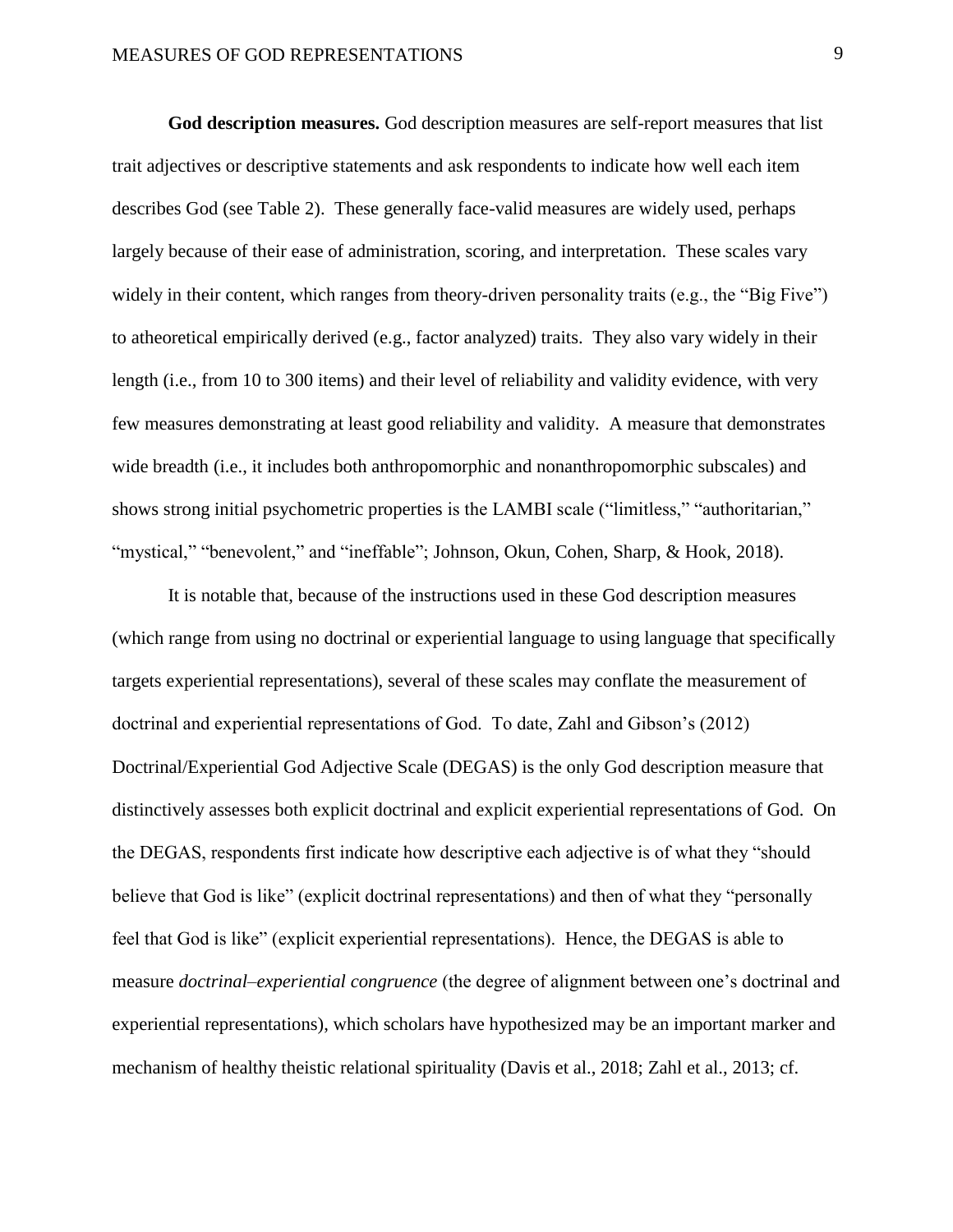Pargament, 2007). Importantly, in the DEGAS, the distinction between doctrinal and experiential representations is due to the *instructions* used rather than to the types of adjectives used, which makes its methodology easy to adapt for use with other measures.

Because God description measures tend to be quite straightforward, they are one of the most well-utilized and commonly cited groups of measures. However, because many of these measures conflate doctrinal and experiential representations, it is often unclear whether their yielded scores reflect doctrinal or experiential representations, or a mixture of both. Adding more nuanced instructions (similar to those of the DEGAS) would permit the calculation of scores that differentiate between respondents' theological understanding (doctrinal) and personal experience (experiential) of God, as well as scores indicating doctrinal–experiential congruence. Using this instructional format would improve the extent to which these measures could assess different types of God representations, but it would require respondents to rate adjectives/statements twice, which might become somewhat tedious on lengthier scales.

**Relationally focused measures.** Relationally focused measures are self-report measures that assess particular aspects of people's perceived relationship with God (see Table 3). These scales can be further categorized into (a) multidimensional relationally focused scales ( $n = 3$ ; which assess a broad array of facets of people's perceived relationship with God, from an object relations or relational spirituality perspective), (b) emotions and attitudes towards God scales (*n*  = 5), (c) closeness to God scales (*n* = 4; which assess people's perceived intimacy in their relationship with God), (d) attachment to God scales ( $n = 6$ ; which assess people's perceived relationship with God from an attachment perspective), and (e) scales for use with non-Christians  $(n = 2;$  which target the assessment of specific aspects of Jewish and Muslim relational spirituality).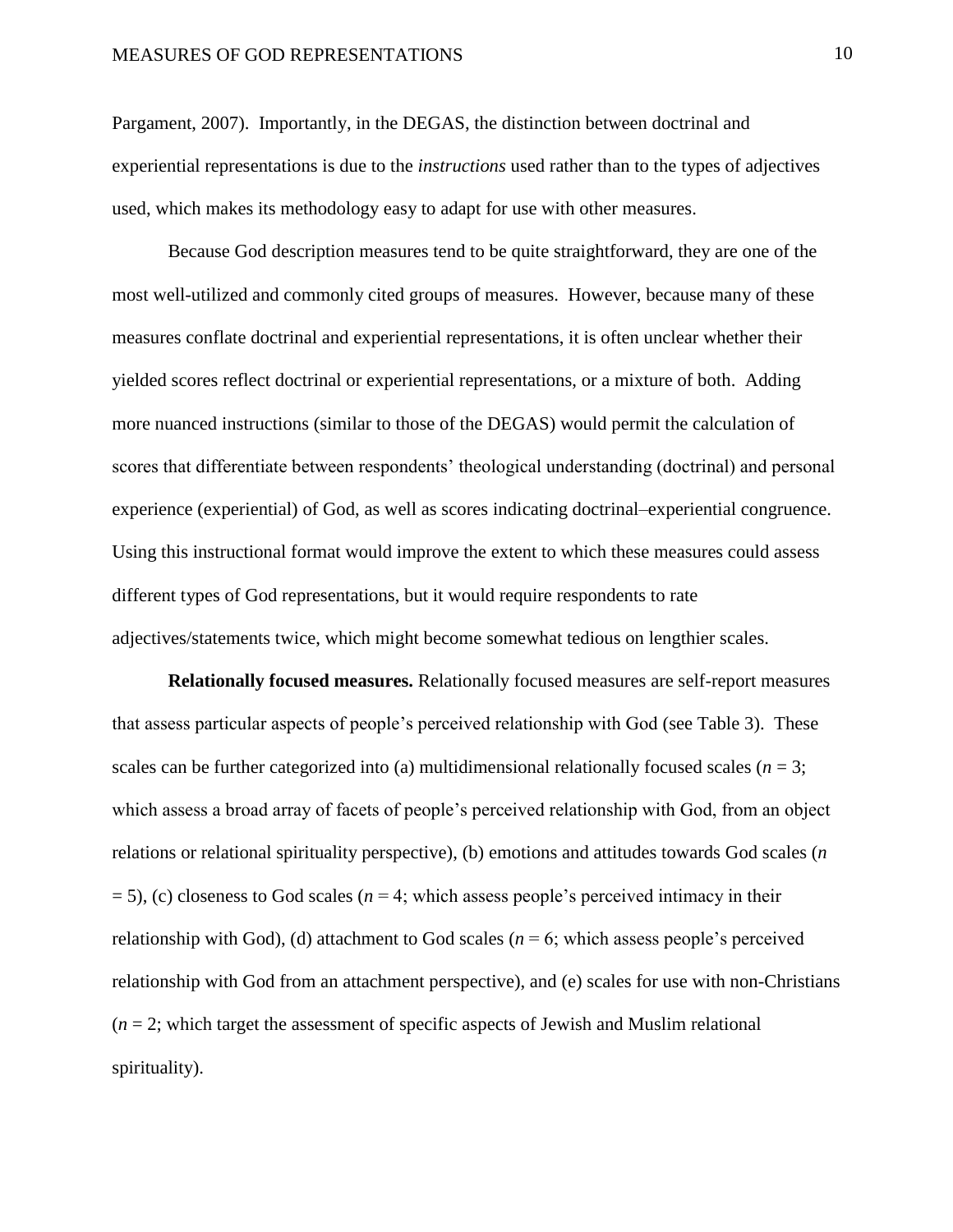These relationally focused measures assess primarily explicit experiential representations of God. However, some of them contain items that can be answered or interpreted through a more doctrinally focused lens. For example, the Trust/Mistrust in God Scale (Rosmarin, Pargament, & Mahoney, 2009; Rosmarin, Pirutinsky, & Pargament, 2011) contains items such as "There are other patterns at work in the world aside from God," which respondents may answer more in terms of their doctrinal beliefs *about* God rather than their relational experience *of* God. Thus, researchers should use caution when interpreting scales that contain potentially doctrinally focused (rather than relationally focused) items.

Of the relationally focused measures, we recommend two in particular that have demonstrated strong reliability and validity evidence. The Religious and Spiritual Struggles Scale (RSSS; Exline, Pargament, Grubbs, & Yali, 2014) is the present culmination of a lineage of previous scales which include questions about religious and spiritual (R/S) struggle (e.g., the Religious Comfort and Strain Scale [Exline, Yali, & Sanderson, 2000]; the RCOPE [Pargament, Koenig, & Perez, 2000]; and the Brief RCOPE [Pargament, Feuille, & Burdzy, 2011]), and recent longitudinal research using the RSSS (Van Tongeren et al., 2018) has found evidence that R/S struggles predict changes over time in how people view and experience God, pointing to its empirical and clinical usefulness as a measure. Additionally, the Spiritual Well-Being Scale (Palouzian & Ellison, 1982) is the most-cited of the relational measures, has undergone subsequent validity testing (e.g., Ellison, 1983), and has been identified as being particularly useful in clinical settings (Bufford, Paloutzian & Ellison, 1991).

**Functionally focused measures.** Functionally focused measures are self-report measures that assess the different roles and functions of God in people's lives (see Table 4). These measures can be further categorized into (a) measures of religious coping  $(n = 9)$ ; which assess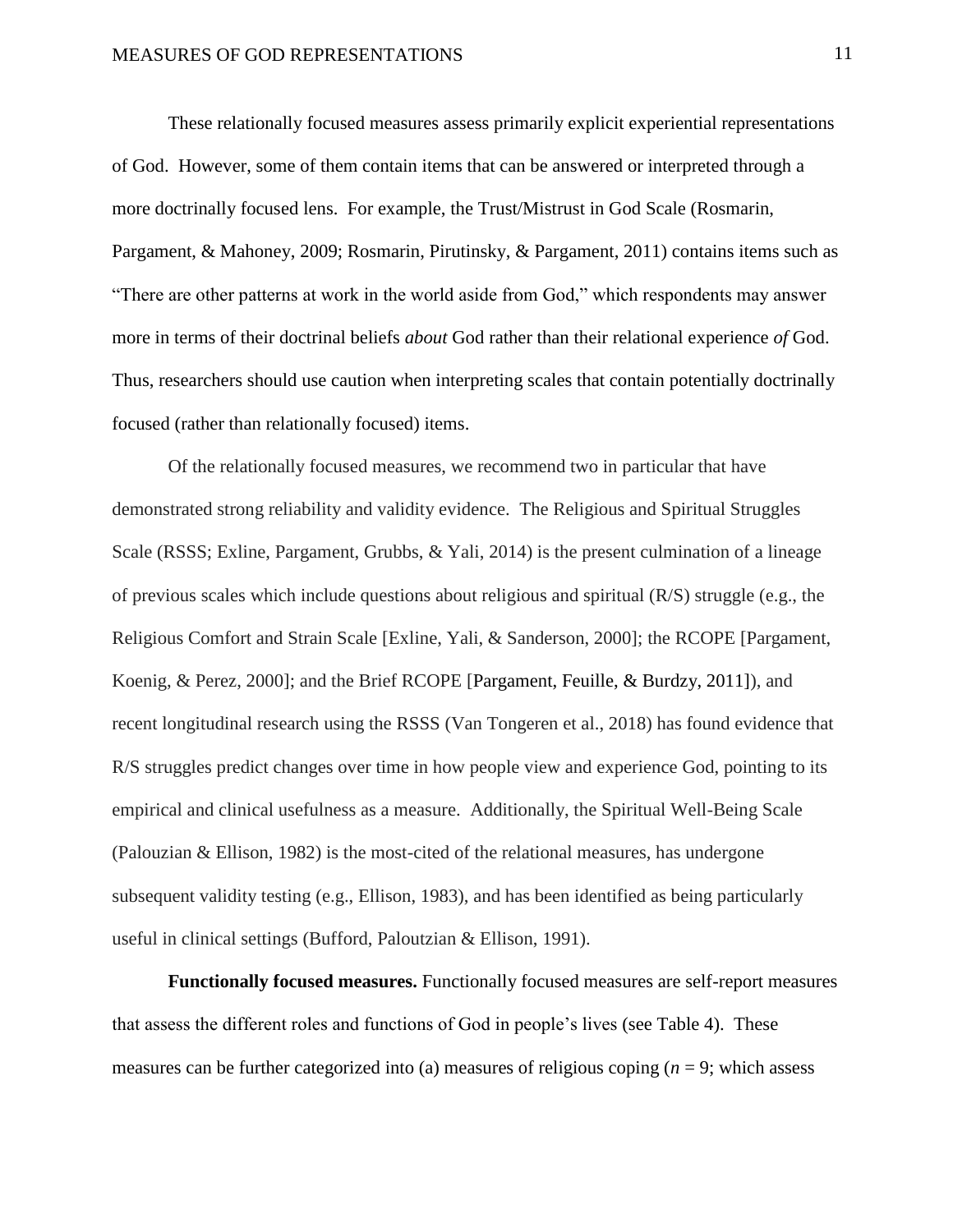how people perceive God and other supernatural agents such as demons as being involved in their coping with problems), (b) measures of God's involvement ( $n = 10$ ; which assess how people perceive God as being involved in life events), and (c) measures of God's support (*n* = 5; which assess how much people perceive God as providing religious or emotional support in their lives).

Functionally focused measures vary in their emphases but generally evaluate how respondents view or experience God functioning in their lives. These measures enable researchers and practitioners to assess not only the *content* of people's God representations but also the *function* of those representations in people's efforts to navigate life. Functionally focused measures assess various combinations of explicit doctrinal and experiential representations of God, but most focus on measuring explicit experiential representations.

The functionally focused measures that we recommend most highly based on their reliability and validity evidence are the Brief RCOPE (Pargament et al., 2011) and the Religious Support Scale (RSS; Fiala, Bjorck, & Gorsuch, 2002). The 14-item Brief RCOPE measures positive and negative religious coping, and is a simplified version of the RCOPE, which is the most-cited functionally focused measure of God representations. The RSS scale measures perceived support from God, religious peers, and religious leaders, and has proven to be adaptable to other faith groups (Multi-Faith Religious Support Scale; Bjorck & Maslim, 2011) and other age groups (Multi-Faith Religious Support Scale–Adolescent; Bjorck, Kim, Cunha, & Braese, 2017). It is notable that these (and many of the other) functionally focused measures assess functions (e.g., religious coping methods, beliefs about suffering) that can generally be viewed as proxies for one's God representations. For instance, benevolent God representations underlie the use of positive religious coping methods, whereas nonbenevolent (e.g., cruel or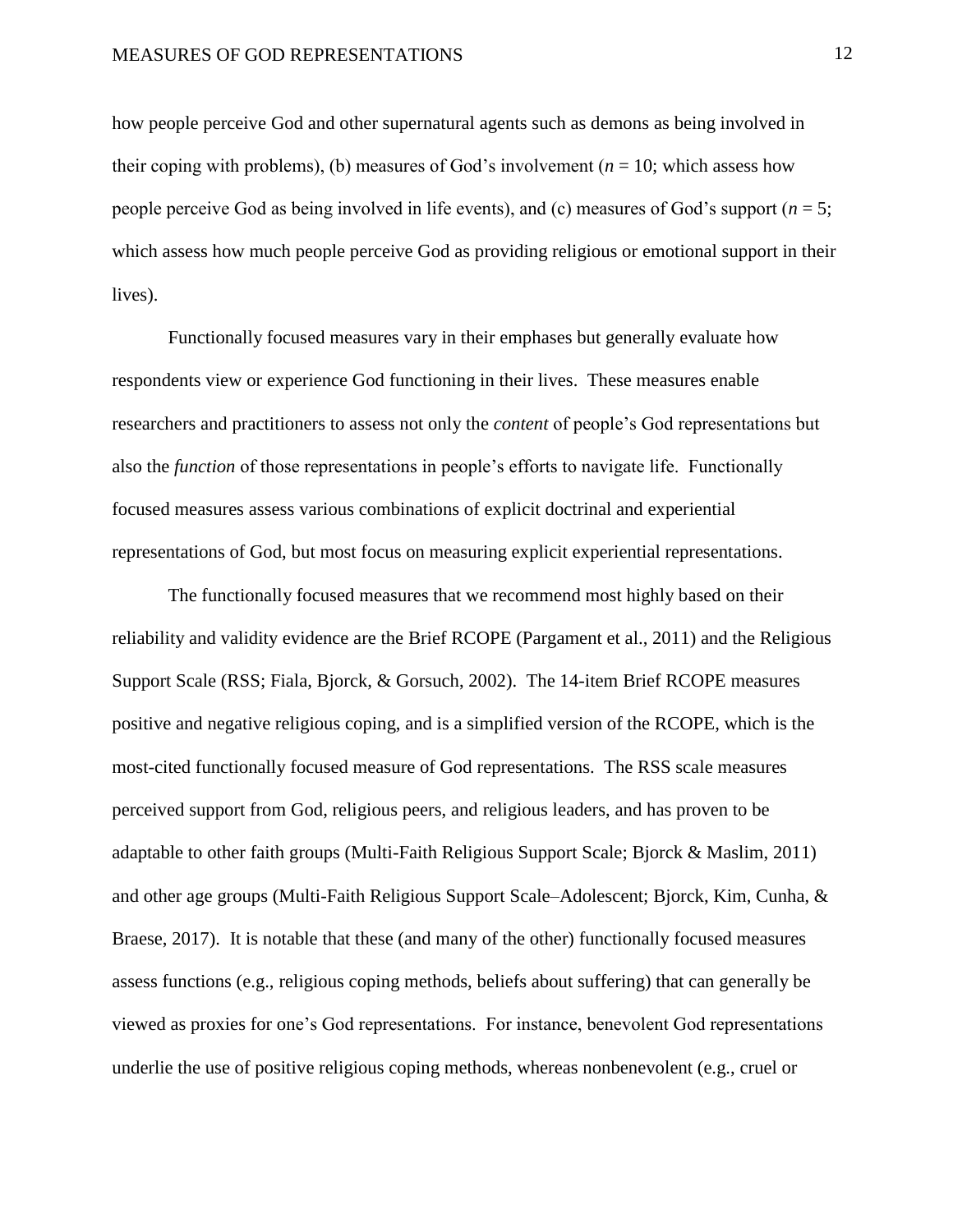distant) God representations underlie the use of negative religious coping methods (Pargament et al., 2011).

**Overview of Self-Report Measures.** Self-report measures of God representations assess an admirable array of content areas, ranging from how people view and relate with God to how God functions in their lives. These measures have several advantages. For example, they tend to be relatively short and relatively easy to administer, score, and analyze, and they usually target distinctly identifiable aspects of God representations. In addition, many of these measures demonstrate good or even excellent levels of reliability and validity, particularly when it comes to their internal consistency and construct validity. Because of these advantages, self-report measures of God representations can be a useful category of measures for both researchers and practitioners to use.

However, these measures also have numerous limitations. For instance, the majority of these measures have only been validated with student or community samples, which thereby limits their generalizability to clinical populations. Additionally, many of these measures have not been independently validated by multiple research teams or in multiple contexts. Furthermore, the majority of the measures demonstrate no to adequate content validity evidence, suggesting that most self-report measures of God representations lack a solid theoretical or conceptual foundation. Even when test developers have offered a theoretical or conceptual foundation for their developed self-report measure, they often have provided little or no information about how the particular items were developed and evaluated (e.g., by expert judges). Finally, because of their modality, self-report measures may often miss some of the richness, context, and nuance of people's spirituality—information that might be better gleaned by using interview or performance-based measures (Moriarty & Davis, 2012; Zahl et al., 2013).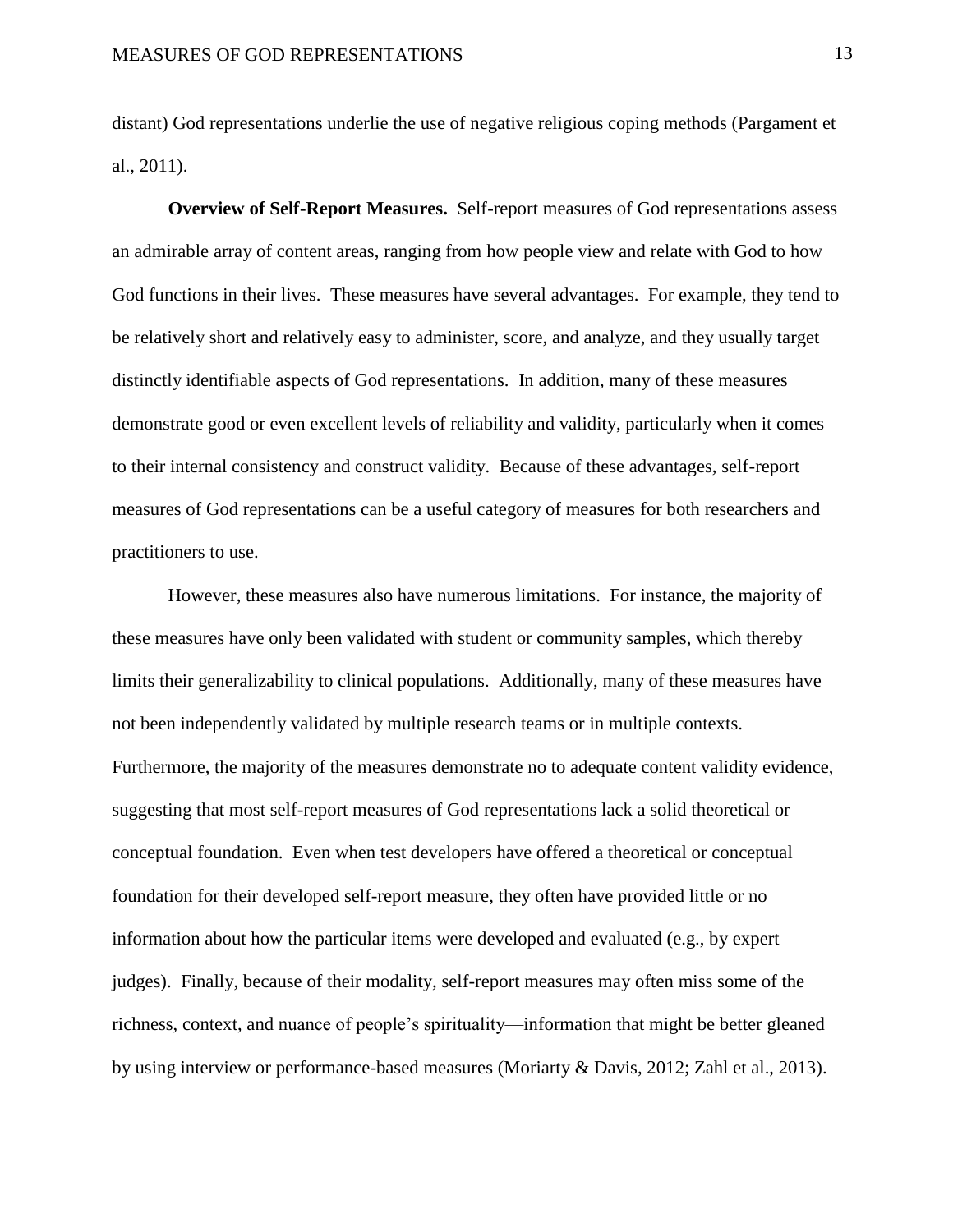#### **Performance-Based Measures**

There are two main types of performance-based measures (historically called *projective measures*) of God representations: stimulus-attribution and constructive measures. *Stimulusattribution measures* require respondents to attribute meaning to an ambiguous stimulus (e.g., picture or photo), and *constructive measures* ask respondents to create something novel (e.g., a drawing or written description) within defined parameters (cf. Bornstein, 2007). Typically, performance-based measures of God representations have been developed and interpreted from a psychodynamic or object relations framework. These measures produce an array of responses that can be analyzed in a wide variety of ways, depending on the researcher's or practitioner's goals. For instance, these measures can often yield both visual and textual data, which can helpfully complement and contextualize the numerical data obtained through self-report measures. We have identified seven performance-based measures of God representations, which provide diverse and creative ways to assess respondents' representations of God (see Table 5).

One advantage of these measures is that they often can provide a richer and more comprehensive, personalized, nuanced, and contextualized window into people's life histories and how they view and relate with God, relative to what is possible through self-report measures alone (Moriarty & Davis, 2012; Zahl et al., 2013). Moreover, compared to self-report measures, respondents tend to enjoy these measures more and feel more engaged with the material and with the practitioner or researcher. Thus, these performance-based measures can help to build the therapeutic alliance between the respondent and the practitioner, can help the respondent feel heard and validated, and can help to elucidate some of the complexities and underlying dynamics that are difficult to illuminate solely through someone's responses on self-report measures.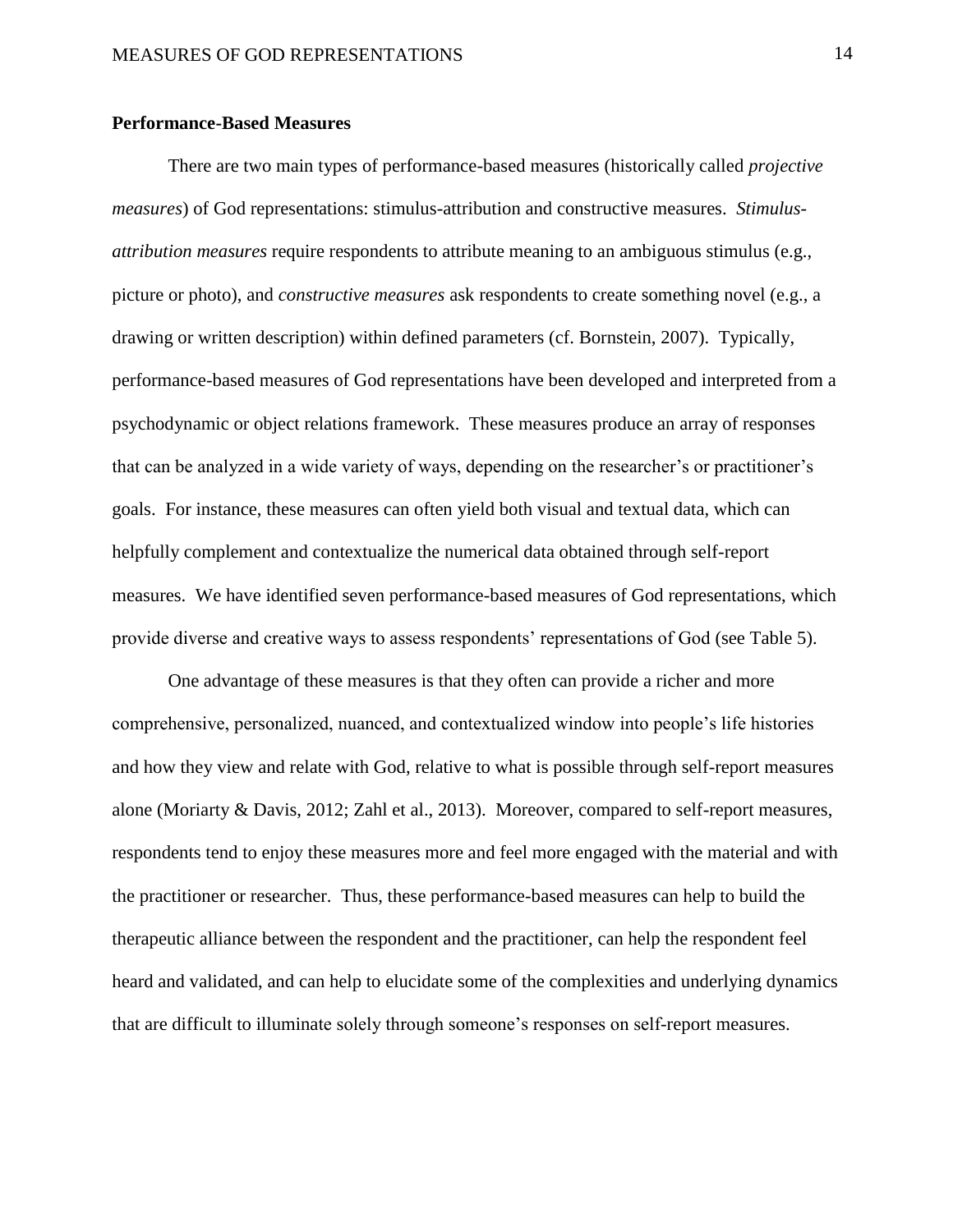However, one tradeoff for collecting this rich data is that several performance-based measures are lengthy to administer and interpret (often involving from 1 to 2 hrs). Furthermore, the main drawback of these measures is that they have generally not demonstrated much evidence of reliability or validity. The Apperception Test God Representations (Stulp, Koelen, Glas, & Eurelings-Bontekoe, 2018) is currently the most thoroughly validated performancebased measure; however, even this measure only demonstrates adequate evidence of reliability and validity. Hence, each of these performance-based measures of God representations should be used with some caution and should be interpreted in a two-step process, with "the first step [involving] generating hypotheses about the implications of the test data…. [and] the second step [involving] gauging the validity of these hypotheses in light of information available from other test findings and from the background and case history of the person being examined" (Weiner & Greene, 2017, pp. 417-418). For these reasons, this group of measures is much more likely to be useful in clinical contexts rather than research contexts.

#### **Structured Interview Measures**

There are four structured interview measures of God representations (see Table 5). Each one is based on an attachment theory framework and consists of open-ended questions about respondents' religion/spirituality and relational history, with a focus on their past and present experiences in perceived relationship with God. As such, these interviews primarily assess respondents' implicit and explicit experiential representations of God, even though they secondarily assess their implicit and explicit doctrinal representations of God. For each one, verbatim answers are scored using a coding system.

Interview measures have many of the same advantages and drawbacks as performancebased measures. Again, they can address the well-documented validity concerns associated with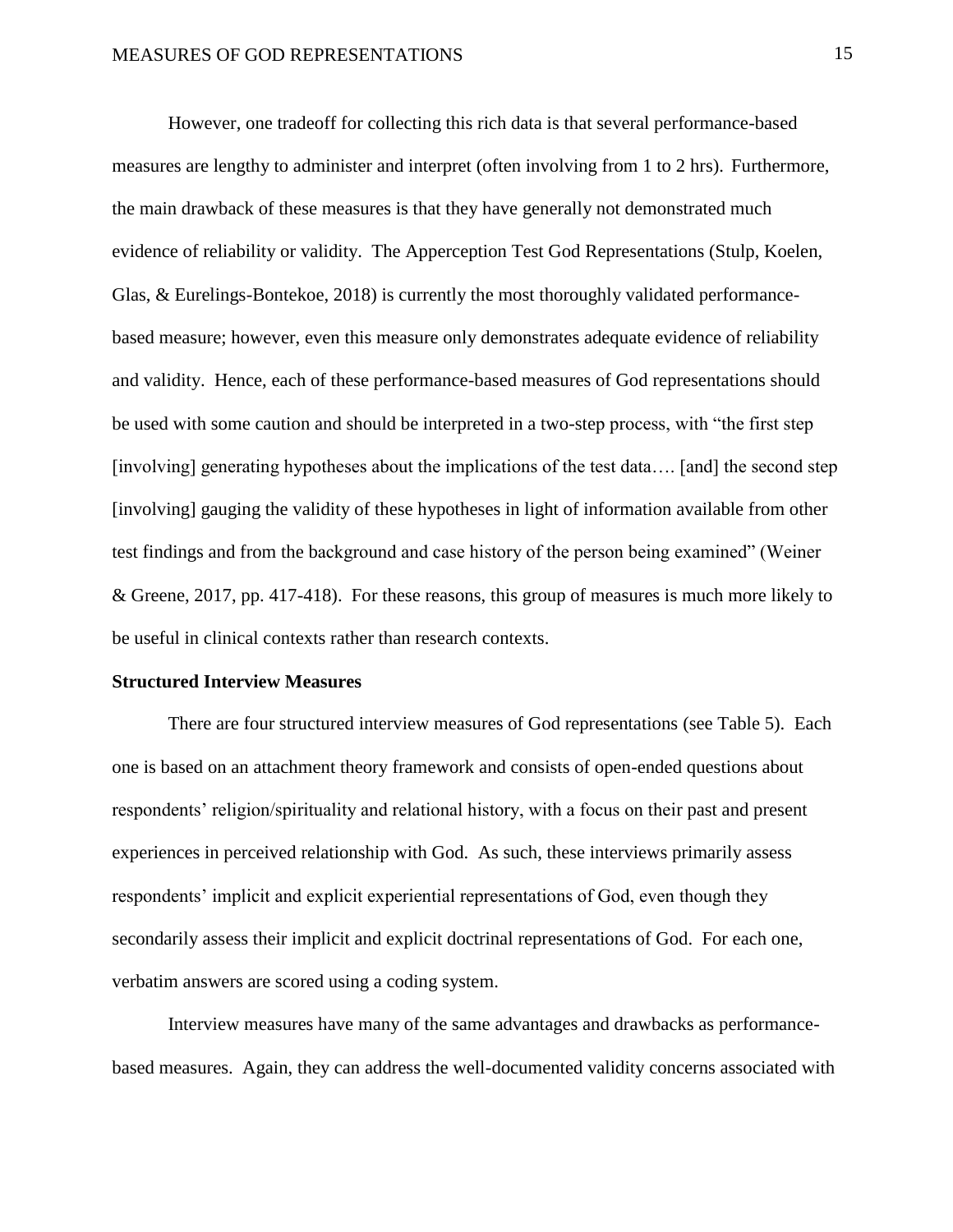self-report measures of God representations (e.g., their susceptibility to socially desirable and other response biases; lack of rich and nuanced life history data; for reviews, see Gibson, 2007; Granqvist & Kirkpatrick, 2016; Hall & Fujikawa, 2013; Moriarty & Davis, 2012; Stulp et al., 2018; Zahl et al., 2013). They also can help triangulate and contextualize the data obtained from self-report and performance-based measures (Moriarty & Davis, 2012). The main disadvantage of these measures is, depending on the length and specificity of the interview, they may require extensive training to learn how to correctly administer the interview and code transcripts, and they may require a great deal of time to administer and score. Additionally none of the published interview measures have yet demonstrated good reliability and validity evidence. Thus, at present we recommend these measures be used only with caution, and again, they are currently more useful for practitioners than researchers. Nevertheless, we recommend the Religious Attachment Inventory (RAI; Granquist & Main, 2017; Nkara, Main, Hesse, & Granqvist, 2017) most highly, given the robust and voluminous empirical basis of the Adult Attachment Inventory (and its scoring and classification system; Hesse, 2016), upon which the RAI has been developed and preliminarily validated.

#### **Implicit Measures**

Thus far, we have mostly reviewed measures that primarily assess explicit God representations, yet another measurement strategy involves the use of implicit measures of God representations. These measures assess people's automatic responses to God-related stimuli instead of assessing their reasoned responses to such stimuli (Gawronski & de Houwer, 2014; for a review of indirect and implicit measures of religion/spirituality more generally, see Jong, Zahl, & Sharp, 2017). The benefit of using these measures is they can tell us about people's implicit beliefs about God (which are often unconscious), which might differ from what people openly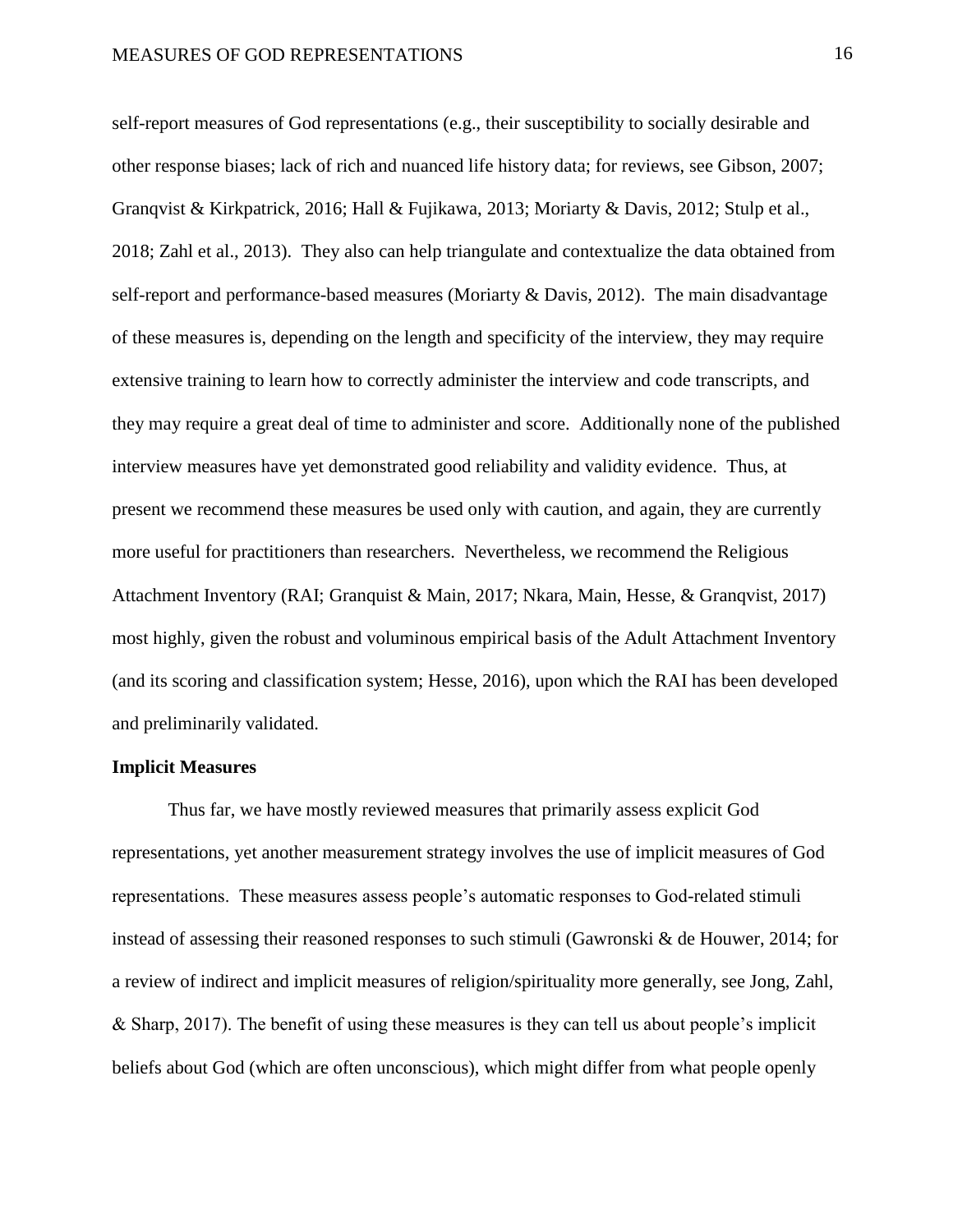express on explicit measures. Although only a few implicit measures of God representations have been validated and published, researchers have begun to adapt various reaction-time measurement techniques for use in assessing God representations (see Table 5). For each of these reaction-time measures, the speed with which respondents react to presented stimuli is thought to indicate the strength of that respondent's mental association between the stimulus and the categorization they have made.

Property verification measures involve respondents categorizing stimuli using two options (e.g., *yes/no*). The way respondents categorize the stimuli reflects their explicit (conscious) beliefs, whereas the speed with which they do so reflects the implicit (nonconscious) strength of these beliefs (Jong et al., 2017). Researchers have adapted property verification tasks to target particular research questions, such as exploring group differences in people's God representations (e.g., religious vs. nonreligious persons [Gibson, 2006]).

Researchers have also adapted implicit association tests (IATs), which use reaction times to investigate the strength of people's mental associations with two contrasting targets (e.g., *male/female, logical/illogical*), to explore people's God representations. The "classic" IAT can be difficult to apply to God representations, as it requires a contrasting target (e.g. *God/Devil;*  Meier, Hauser, Robinson, Friesen, & Schjeldahl, 2007); however, the Single-Target IAT is more easily applicable. Like the IAT, it measures the relative association of "God" with contrasting evaluations (e.g., *good/bad*); however, it does not require a contrasting target for "God".

Similar to the IAT, the Go/No-Go Association Task (GNAT) pairs categories of words. The most well-validated implicit measure of God representations to date, the Positive/Negative God Go/No-Go Association Task (PNG-GNAT; Pirutinsky, Carp, & Rosmarin, 2016) uses the categories of God, positive, and negative. Two of these categories appear at the top of the screen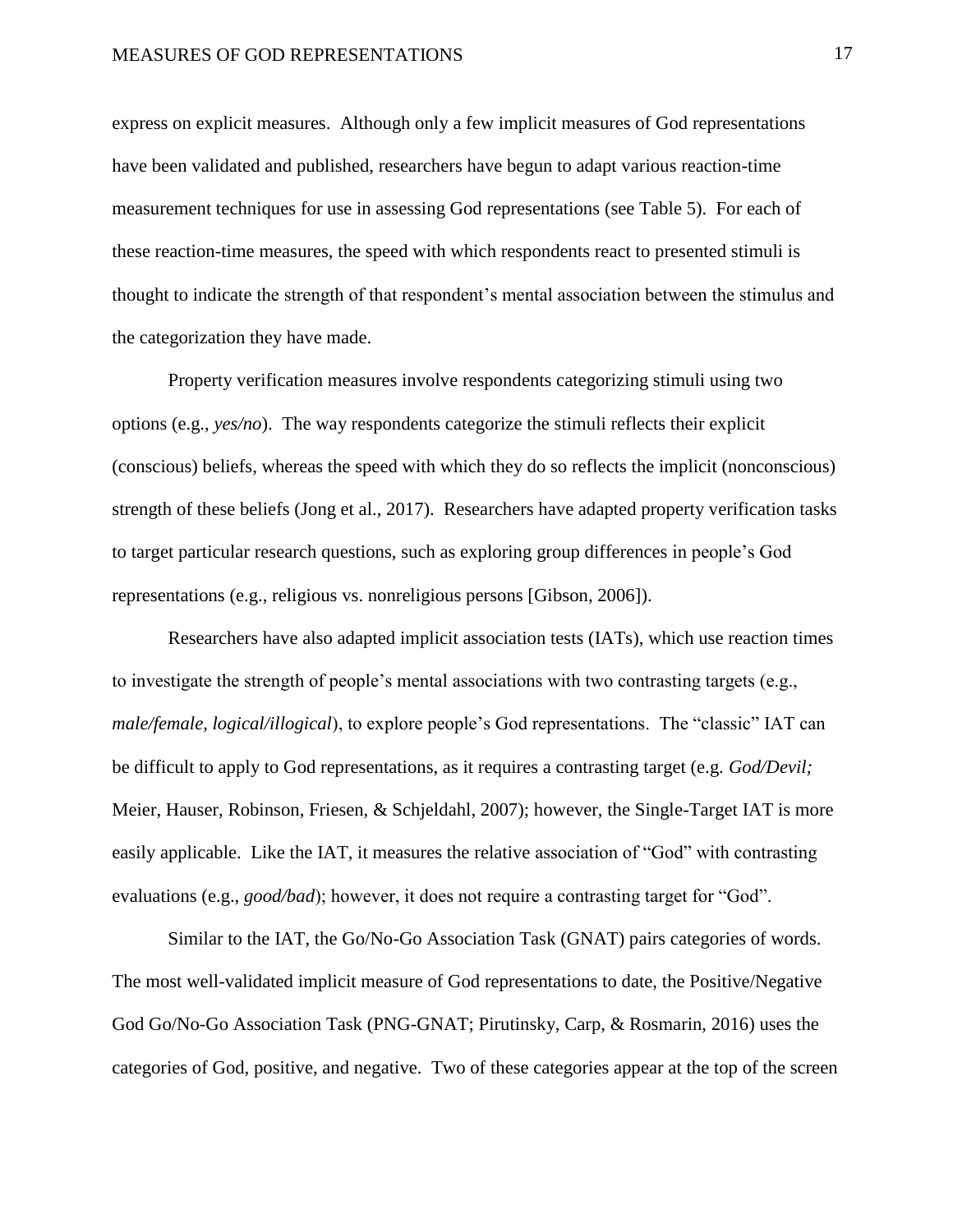at any given time, and stimuli words appear at the center of the screen. Respondents are instructed to press the space bar when a word belongs to one of the categories and refrain from doing anything when a word does not, and the task yields two outcome measures: one based on error rates, and one based on response time.

In sum, implicit measures target people's automatic responses to God-referent material. Although there is still some question about how much they actually bypass biases associated with the use of self-report measures (e.g., conscious social desirability bias and "faking" responses; Gawronski & de Houwer, 2014; Steffens, 2004), they are one of the best options available for gathering information about people's implicit representations of God in a standardized way. Moreover, implicit measures of God representations can help evaluate the validity evidence for other types of God representation measures (e.g., self-report, performancebased, and interview measures). At the same time, implicit measures have several disadvantages, including: (a) their administration requires a computer with programmed software, (b) the statistical analysis of the data is more complex than more traditional self-report measures, (c) their interpretation is less straightforward than that of traditional self-report measures, (d) there is debate in the wider field about what underlying psychological features these measures actually tap into (Gawronski  $\&$  de Houwer, 2014) as well as what the standards for reliability and validity should be (for example, IAT measures typically show adequate to good levels of internal consistency, but lower test-retest reliability; Nosek, Greenwald, & Banaji, 2007), and (e) they may work better at the aggregate level than as a way to assess a particular person's implicit God representations. Also, as of yet, these measures are unable to distinguish between doctrinal and experiential representations, and they have not yet been used to make any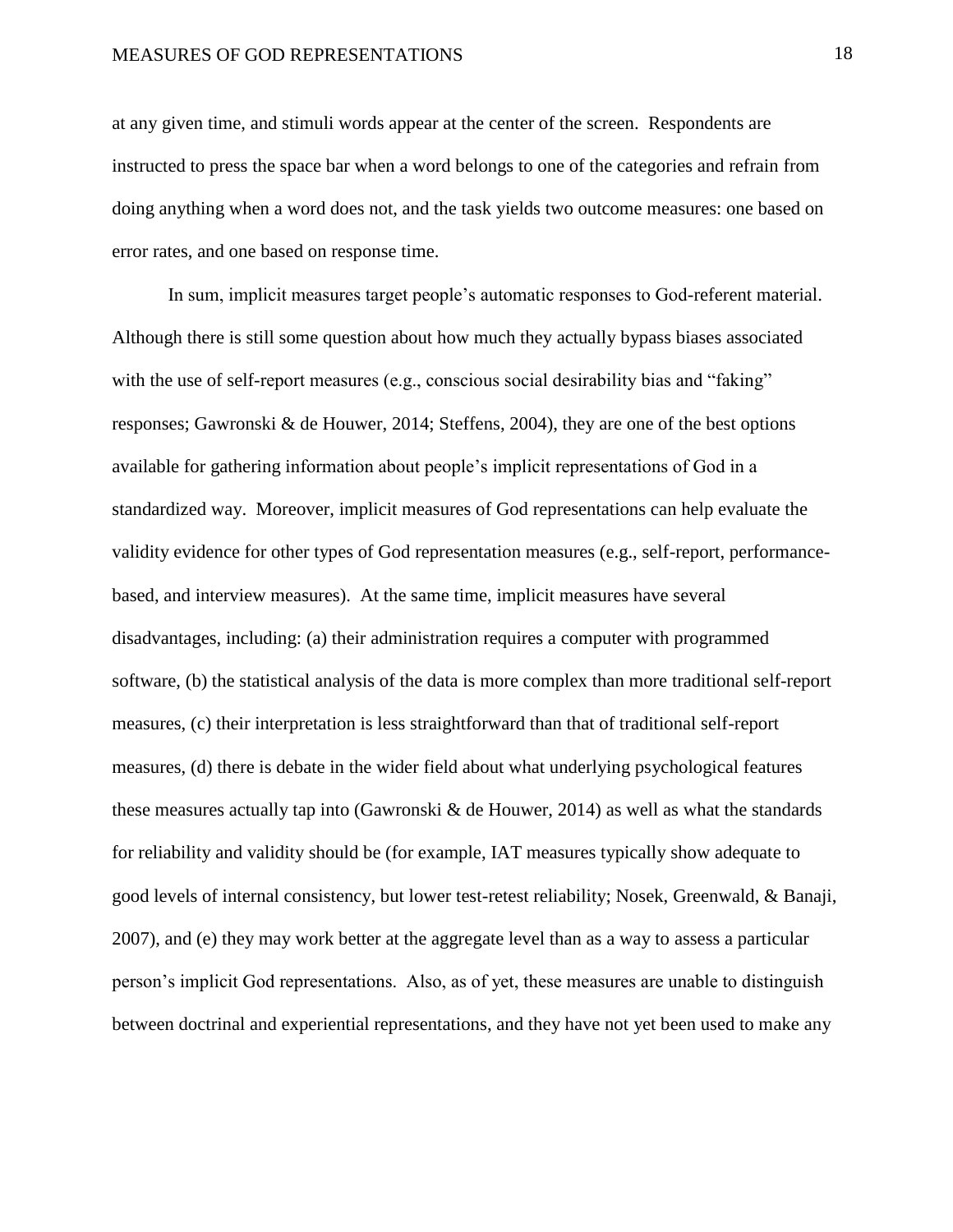clinical inferences. Thus, we recommend that, unlike performance-based and interview measures, implicit measures are more useful for researchers than practitioners.

Because interpretation of data from implicit measures is not straightforward and there are so few validated implicit measures, we recommend using implicit measures to supplement (rather than replace) the use of self-report, performance-based, and interview measures. We also recommend the use of implicit measures when there is theoretically driven reason to hypothesize that the indirect measurement of God representations may yield different or even opposite results from what direct measures might indicate. For instance, individuals with an insecure-dismissing attachment to God might exhibit authoritarian God representations on implicit measures but report having benevolent God representations on self-report measures (Hall & Fujikawa, 2013).

#### **Discussion**

Although research on God representations has been conducted for several decades, measurement issues still plague this area (Zahl et al., 2013). These issues cannot be resolved without deeper consideration of fundamental theoretical questions about the structure, content, and dynamics of God representations. In the introduction to this review we mentioned several measurement challenges that persist in the God representations literature. First, there is a general lack of demonstrated reliability and validity for many measures of God representations, which indicates a lack of theoretical and methodological rigor in the development and validation of many measures. This does not mean that these measures are necessarily flawed, but it does suggest that researchers and practitioners alike should be cautious when drawing conclusions from many (if not most) of these scales. It also provides a compass for future research in indicating which measures may need further development and validation.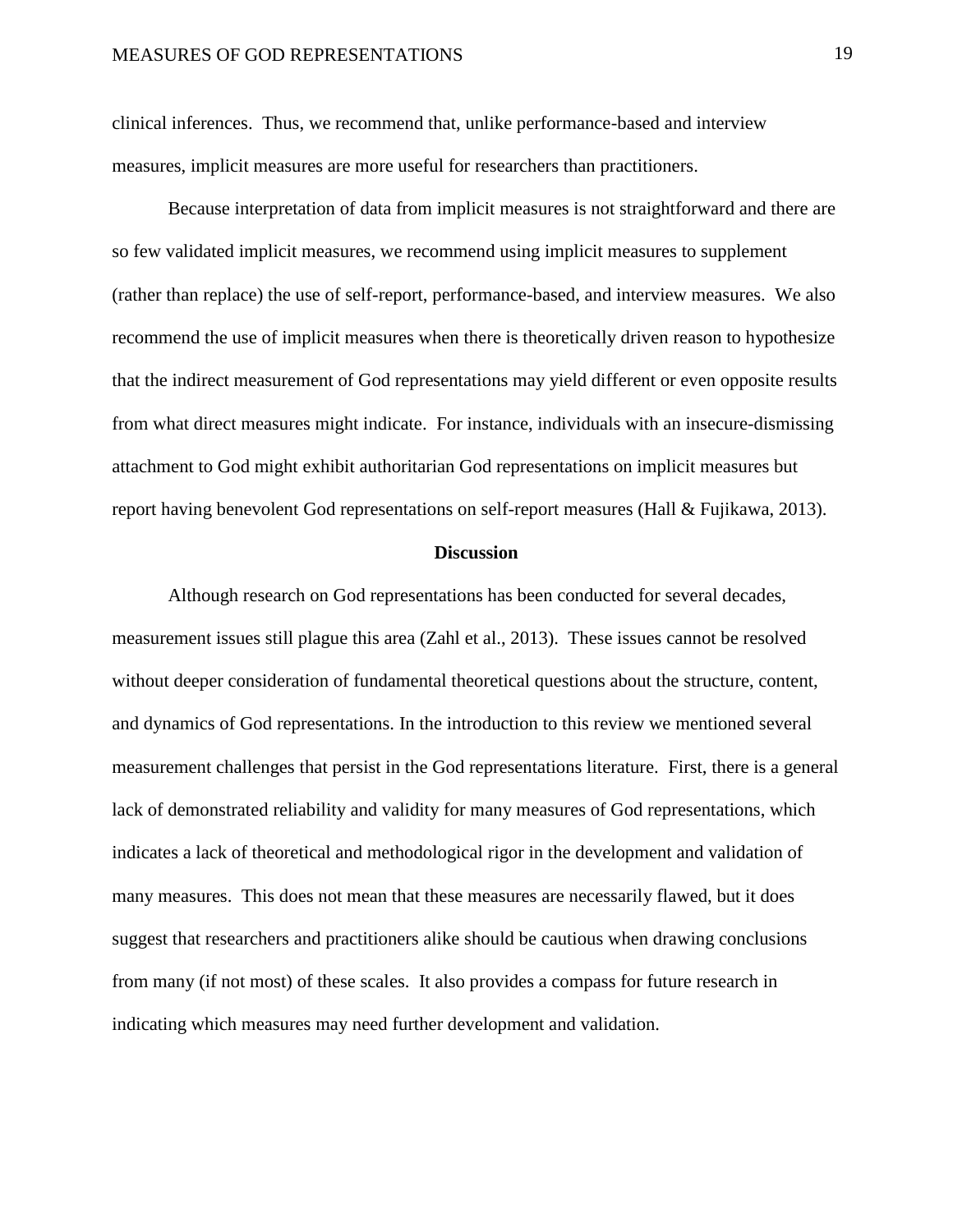Second, we indicated that there was an over-reliance on a self-report measurement modality. There are meaningful and observable differences between the different categories of measures presented in this review. The self-report measures, including God description ratings, relationally focused measures, and functionally focused measures, are by far the most prevalent kind of measure, and they tend to have more quantifiable indications of reliability and validity (although many of them have not yet demonstrated many of the different types of reliability and validity covered in this review). However, they are subject to the kinds of biases inherent in selfreport measures (e.g., socially desirable responding, ceiling/floor effects), and can only measure explicit God representations. In contrast, there is less reliability and validity evidence for the performance-based, structured interview, and implicit measures, but they are arguably less susceptible to the limitations of self-report measures, and performance-based and structured interview measures are likely better able to capture the rich, nuanced, and contextualized content and dynamics of people's God representations, including implicit representations.

Relatedly, third, there is an under-emphasis on measuring implicit (compared to explicit) God representations. Self-report methodology primarily focuses on explicit representations, and the majority of measures that might address implicit representations (performance-based, structured interview, and implicit measures) have not been well validated. Finally, there is often a conflation of measuring experiential and doctrinal representations of God; most measures of God representations have not been developed with this conceptual distinction in mind, and are therefore limited in their ability to measure these important facets of people's religious/spiritual lives.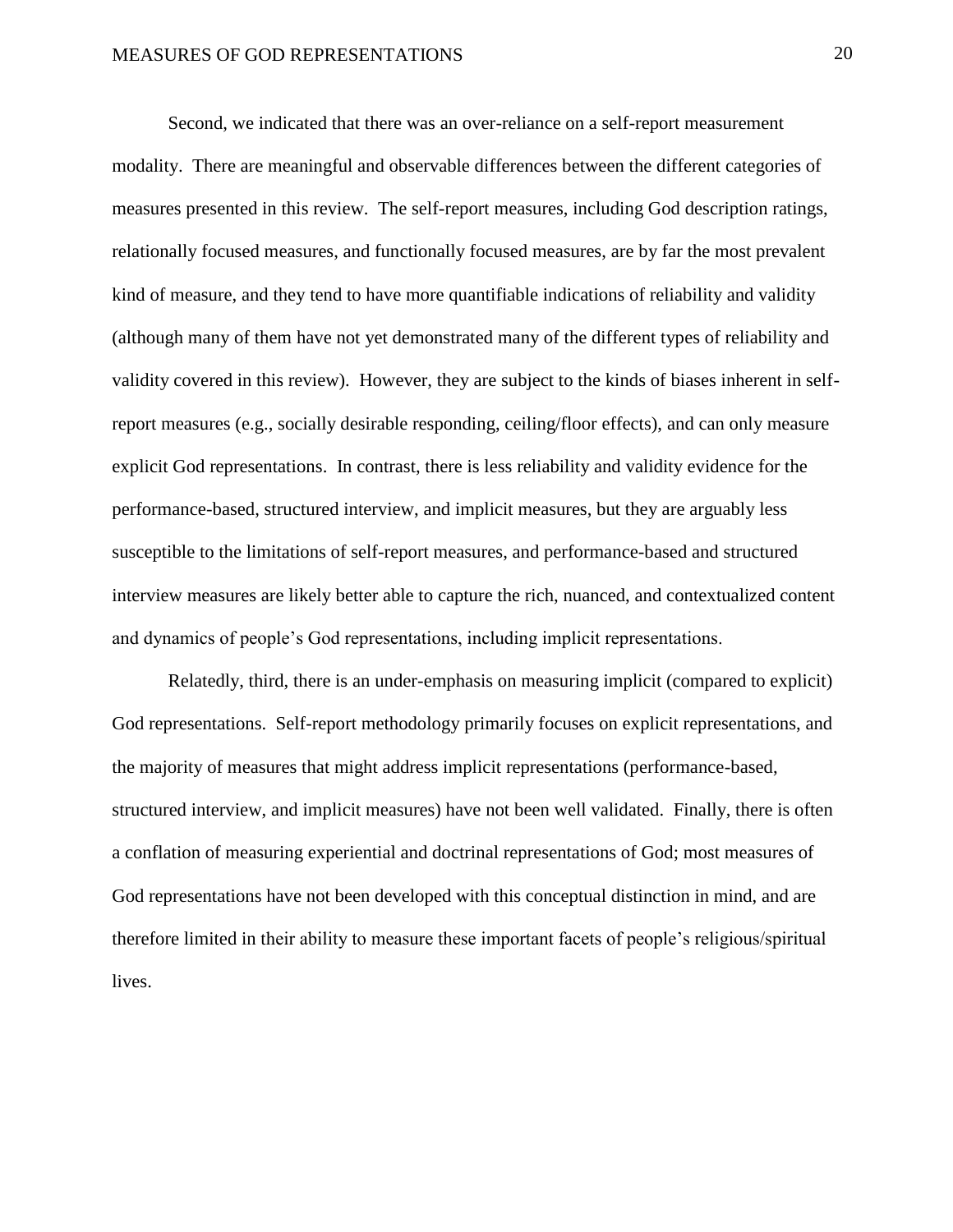#### **Recommendations**

With these measurement challenges in mind, we make several suggestions for researchers and practitioners in developing and using God representation measures. The current review can serve as a guide for understanding what each measure assesses, what its reliability and validity evidence is, and for whom has it been validated. This last point may prove to be particularly important when choosing measures (for example, if working with a clinical population, a practitioner may want to avoid measures which have only been validated with student populations). It can also serve as a guide for developers of future God representation measures, so that such measures are developed, constructed, and validated with conceptual and methodological precision. Furthermore, we hope that by categorizing these existing God representation measures in terms of self-report, performance-based, interview, and implicit, we will have created a resource for people to determine which measures they want to use, and what the "gaps" are in terms of what kinds of measures still need to be developed and validated.

Before using particular God representation measures, researchers and practitioners should take into account which kind of God representation (i.e., explicit or implicit, doctrinal or experiential) they wish to assess. In their description and instructions, existing measures usually do not specify that they target a particular type of God representation, yet they often do so in actual practice, based on various aspects of how the measure was developed, constructed, and validated. Our overarching recommendations for researchers and practitioners interested in assessing God representations are to (a) take a theory-driven approach to selecting measures and (b) use multiple methods of measurement. By taking a theory-driven approach, researchers and practitioners can more specifically target the type of God representation or relationship between God representations they are interested in measuring (e.g., explicit doctrinal-experiential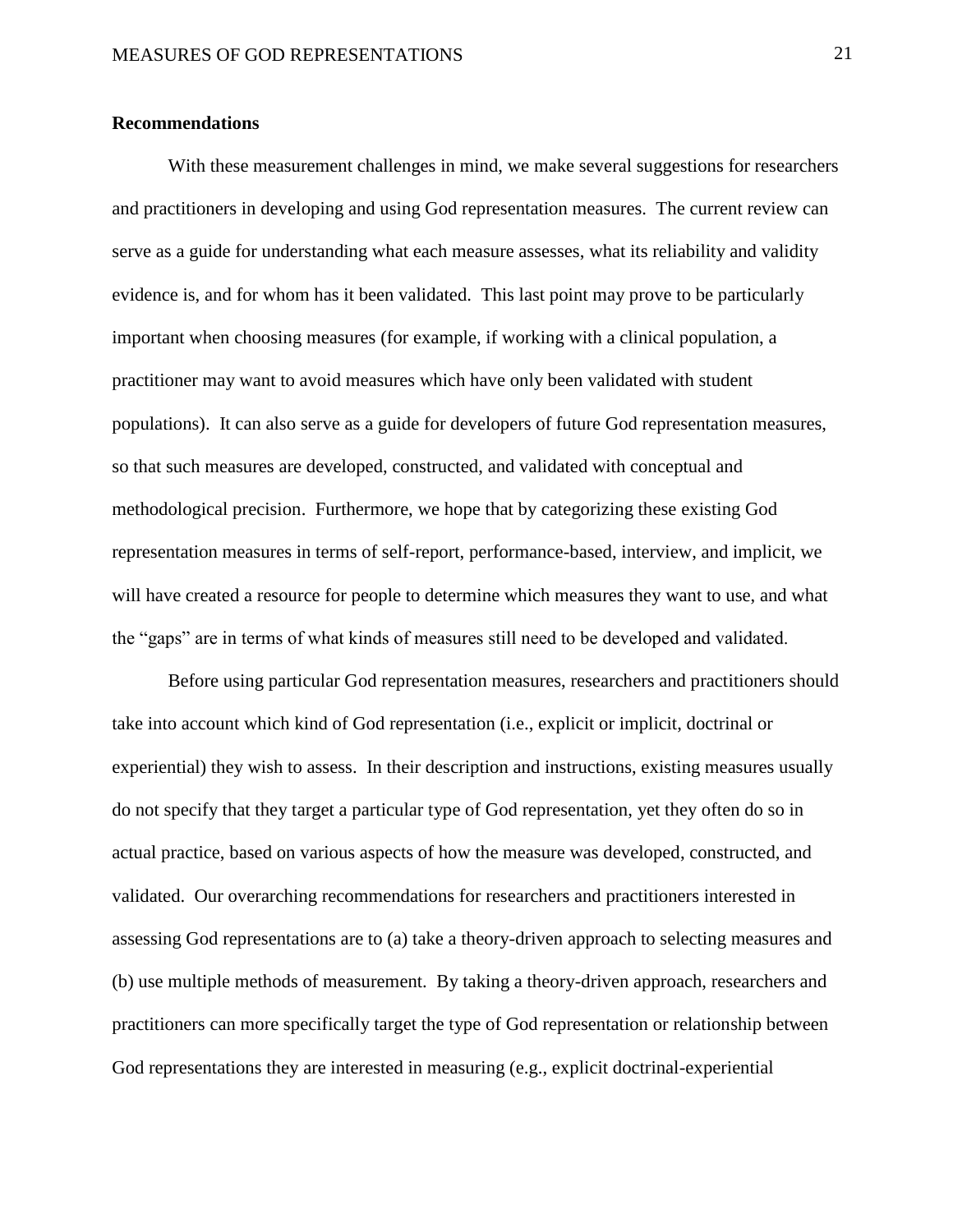congruence, for which the DEGAS would be particularly useful). As an important note of caution, because these reviewed measures arise from diverse literature bases, theoretical foundations, and cultural traditions, researchers and practitioners should ensure the measures they select are appropriate for use with their intended respondents and for examining their particular research questions.

Moreover, using a multimethod approach to measurement is ideal because the strengths of one type of measure can offset the weaknesses of another type, and vice versa (Gibson, 2007; Moriarty & Davis, 2012). For example, a researcher might utilize an adjective checklist (which has high face validity and is cost effective to score and interpret but is susceptible to socially desirable responding) and an implicit measure (which is less susceptible to socially desirable responding but is time-intensive to run and analyze and is more difficult to interpret). A practitioner, on the other hand, might utilize a self-report scale (which may have good evidence of reliability and validity but be susceptible to socially desirable responding and ceiling/floor effects) and a performance-based measure (which may engage clients' emotions, interest, and reflectiveness but will require subjective interpretation). Using multiple methods can help researchers and practitioners gain a more comprehensive and nuanced picture of people's God representations by allowing the assessment of multiple dimensions and levels of respondents' religious/spiritual beliefs and experiences, as well as concurrently affording the opportunity to triangulate the validity of one's scientific or clinical findings (cf. Weiner & Greene, 2017).

As an example of this multimethod approach, Sharp, Rentfrow, and Gibson (2017) recently triangulated across self-report and implicit measures of God representations in order to show that Christians mentally represent the Trinity in complex ways across implicit, explicit, doctrinal, and experiential representations. Using multiple methods enabled them to explicate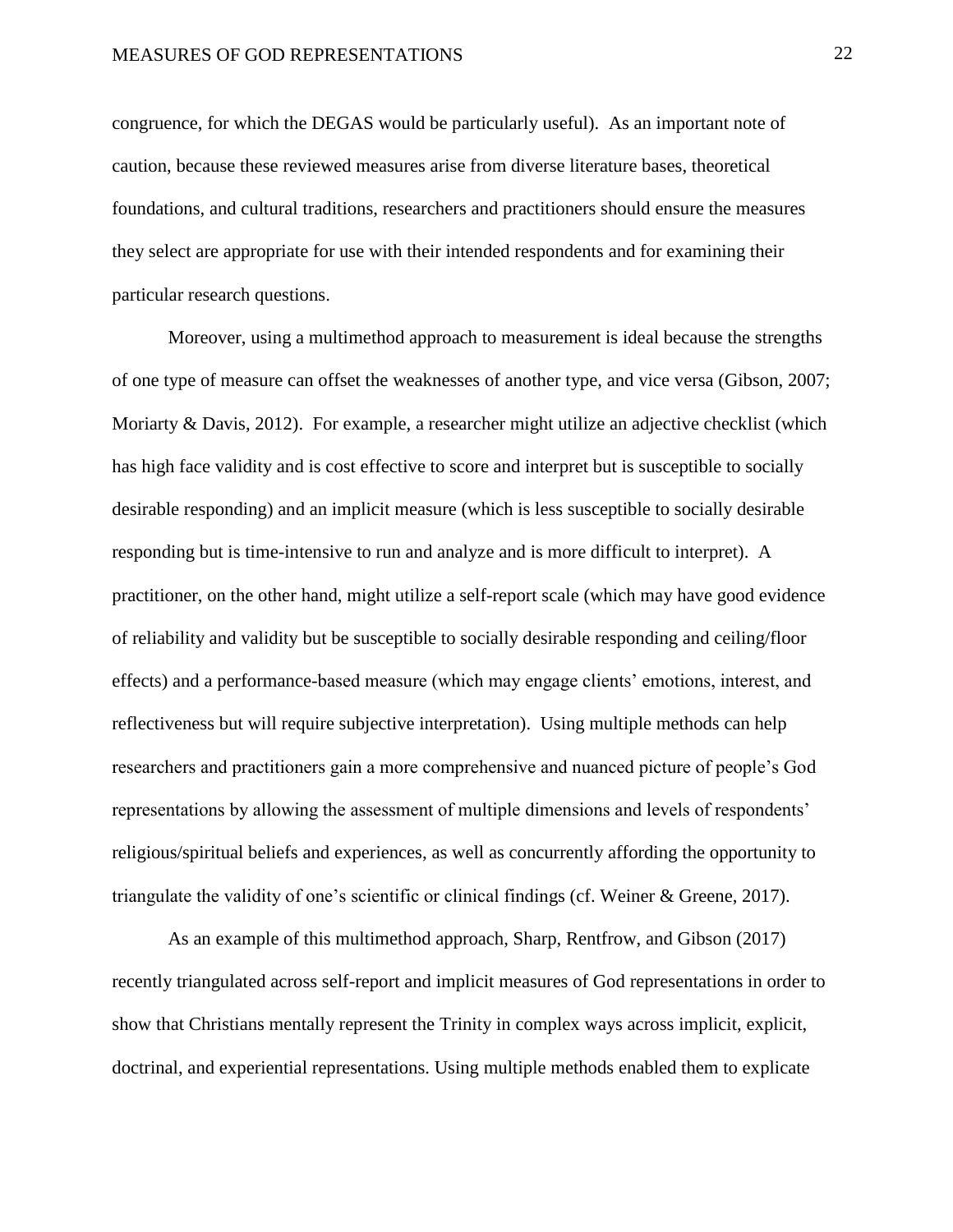their findings more precisely, finding that representations of God the Father had the most explicit negative content (e.g., *harsh*), but that people were slower to endorse negative (vs. positive or supernatural) descriptive words, suggesting that although negative content was more descriptive of God the Father than of other Trinity members, it was still less salient in people's minds than positive and supernatural content. Similarly, using a multimethod approach from a clinical perspective, Olson et al. (2016) conducted group-based spiritual intervention designed to improve people's God representations, attachment to God, and narrative identity, assessing changes in God representations through self-report and performance-based measures, as well as expressive-writing exercises (e.g., journal entries) and unstructured debriefing interviews. A multimethod assessment approach holds promise in outcome studies of interventions that target treating people's God representations, because it permits the assessment of outcomes at multiple levels of clients' awareness (e.g., explicit and implicit; Moriarty & Davis, 2012; Hall & Fujikawa, 2013).

#### **Limitations and Future Directions**

As indicated previously, there are several "holes" in the literature regarding the reliability and validity of extant measures, particularly within the performance-based, structured interview, and implicit measures categories. We suggest that future research focus on addressing these gaps where possible, either through the development of new, psychometrically sound measures, or through rigorous reliability and validity investigation of existing measures.

Also of concern, the vast majority of God representation measures have been developed in Western, English-speaking, primarily Christian contexts. Many existing God representation assessments use language that may be inappropriate for respondents outside the Christian faith tradition. For individuals who do not identify with a Christian tradition, researchers and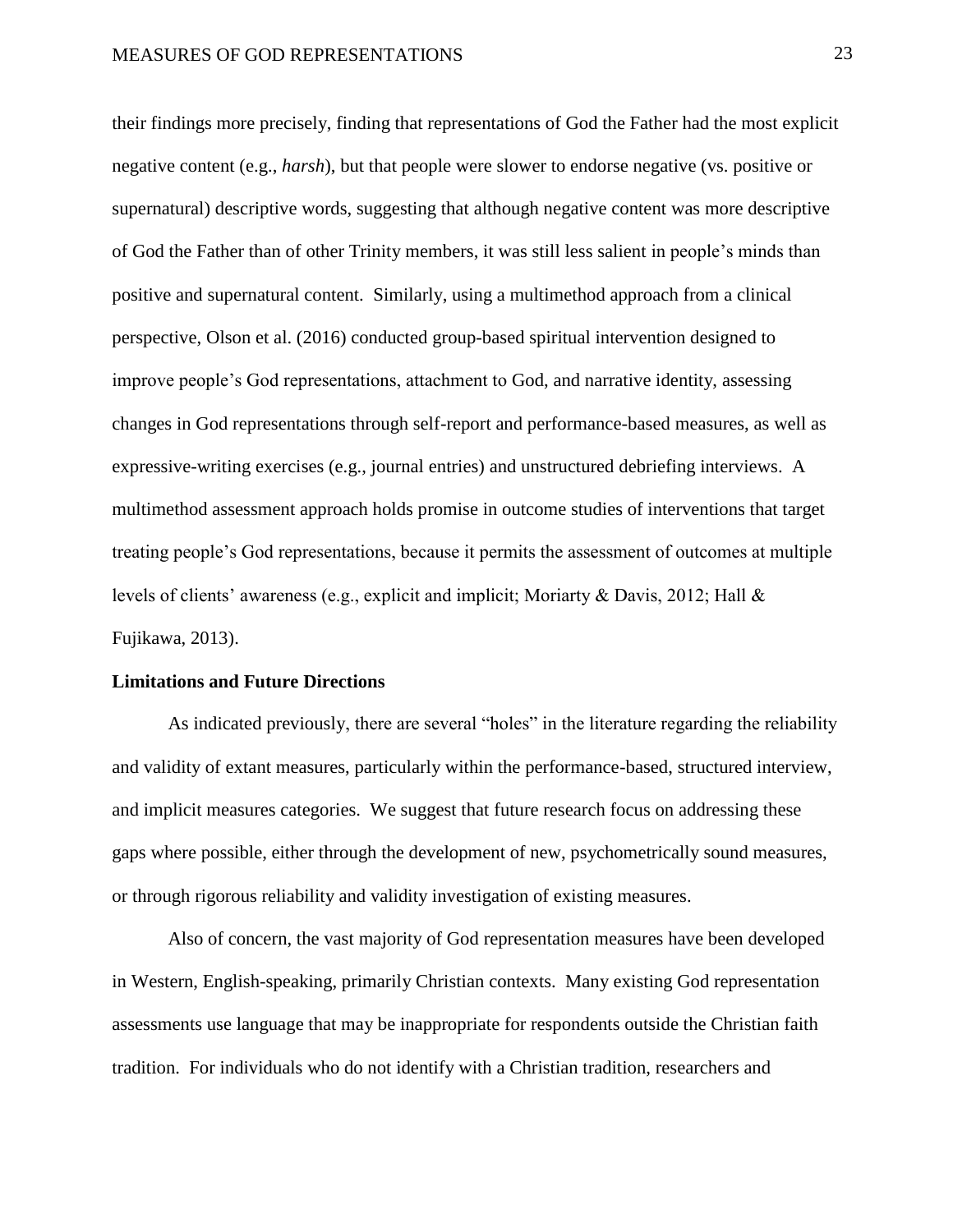practitioners may want to adapt the measure's language (e.g., using "the sacred" or "Allah" rather than "God"), as other researchers have done (e.g., Bjorck & Maslim, 2011). However, such adaptations should be done with the utmost care, as some measures developed in a Christian context might not be readily adaptable to other religions' understandings of God. They may include ways of thinking about God that are irrelevant to those populations and/or miss out on especially pertinent aspects of those populations' faith. As an example, the Trust-in-God Questionnaire (Fadardi & Azadi, 2017) used sample verses from the Quran in order to develop questions from an Islamic viewpoint, a perspective that would be missed if adapting pre-existing scales developed for Christians. There is a need for God representation measures that are broadly applicable and validated for use within a wide variety of religious/spiritual populations (e.g., the Multi-Faith Religious Support Scale; Bjorck & Maslim, 2011), as well as measures that are uniquely tailored for use with members of a specific faith tradition (e.g., the Muslim Experiential Religiousness Scale [Ghorbani, Watson, Geranmayepour, & Chen, 2014]; Hill & Edwards, 2013).

Moreover, most of these measures have not yet demonstrated adequate or better *construct equivalence*, which refers to "the degree to which a construct measured by a test in one cultural or linguistic group is comparable to the construct measured by the same test in a different cultural or linguistic group" (AERA, 2017). Therefore, there is a need for considerable validation research designed to demonstrate tests' construct equivalence across different cultural groups (e.g., people of different ages, races/ethnicities, nationalities, and faith and denominational traditions). Some researchers have begun to do this with certain measures reviewed in this paper (e.g., the Korean Attachment to God Inventory [Kim et al., 2017] and the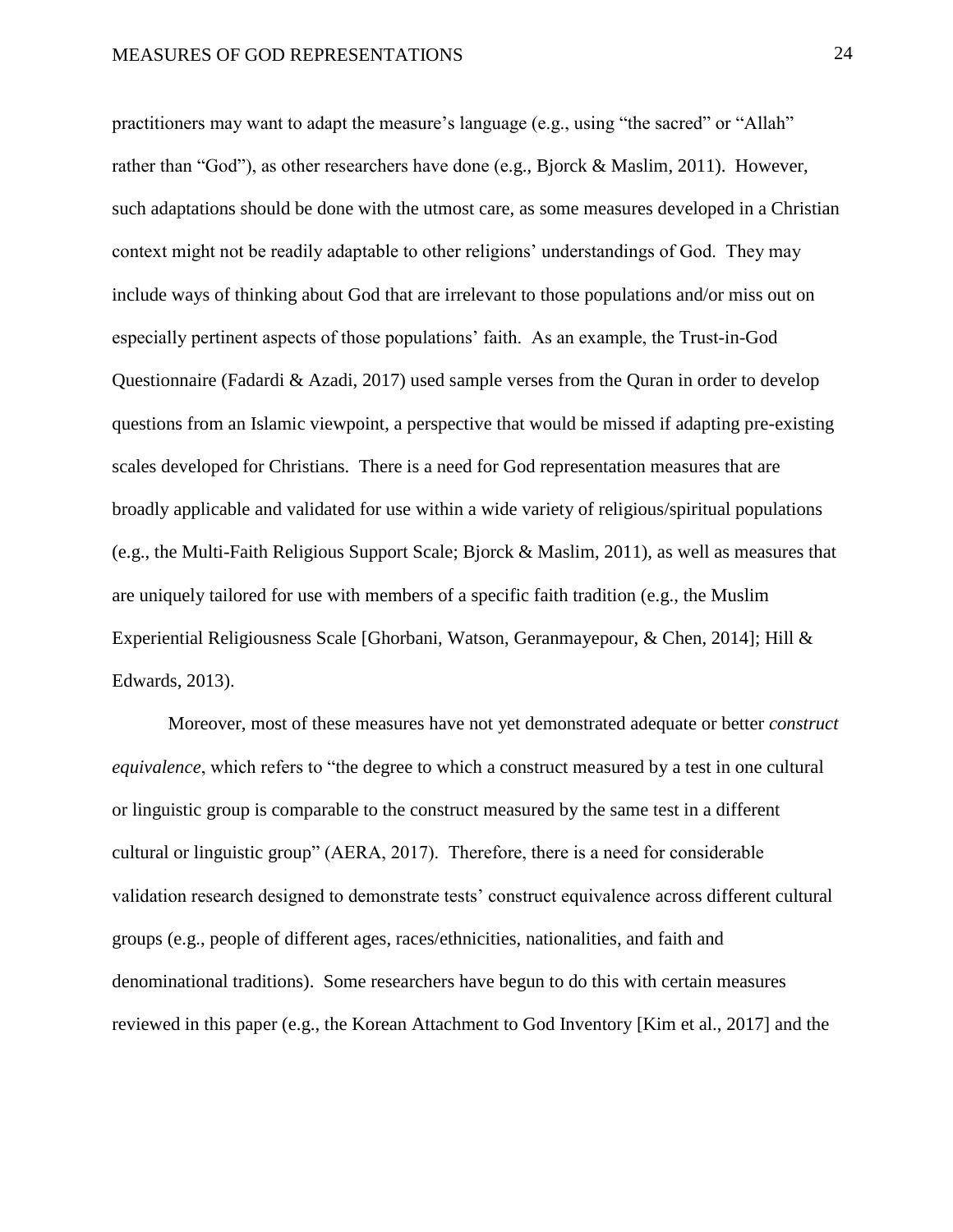Adolescent Religious Coping Questionnaire [ARCOPE; Talik, 2013]), but much more work is needed before most existing measures can be used across cultural groups with confidence.

Finally, although we have suggested the four subtypes of God representations presented in this review as being particularly useful for researchers and practitioners, we have no doubt that there are other ways of thinking about God not included in this typology that would be equally pertinent. For example, the measures reviewed here usually assume an overarching monotheistic representation of God, and we are not aware of any extant measures of polytheistic God representations. We argue that future researchers may want to consider whether we need to expand not only our archive of God representation measures, but also the types themselves.

#### **Conclusion**

Although our knowledge of the assessment of God representations is continually being expanded and refined, the measures we have reviewed here provide a useful catalogue of methodological tools for researchers and practitioners to utilize. Moreover, although there are many measures of God representations that have already been developed, there is still work to be done, both in further validating those scales as well as in developing new, theoretically and psychometrically sound measures. We hope the selective application and further development of these measures will enhance researchers' ability to develop and test empirical research questions and practitioners' ability to treat clients in spiritual and emotional distress.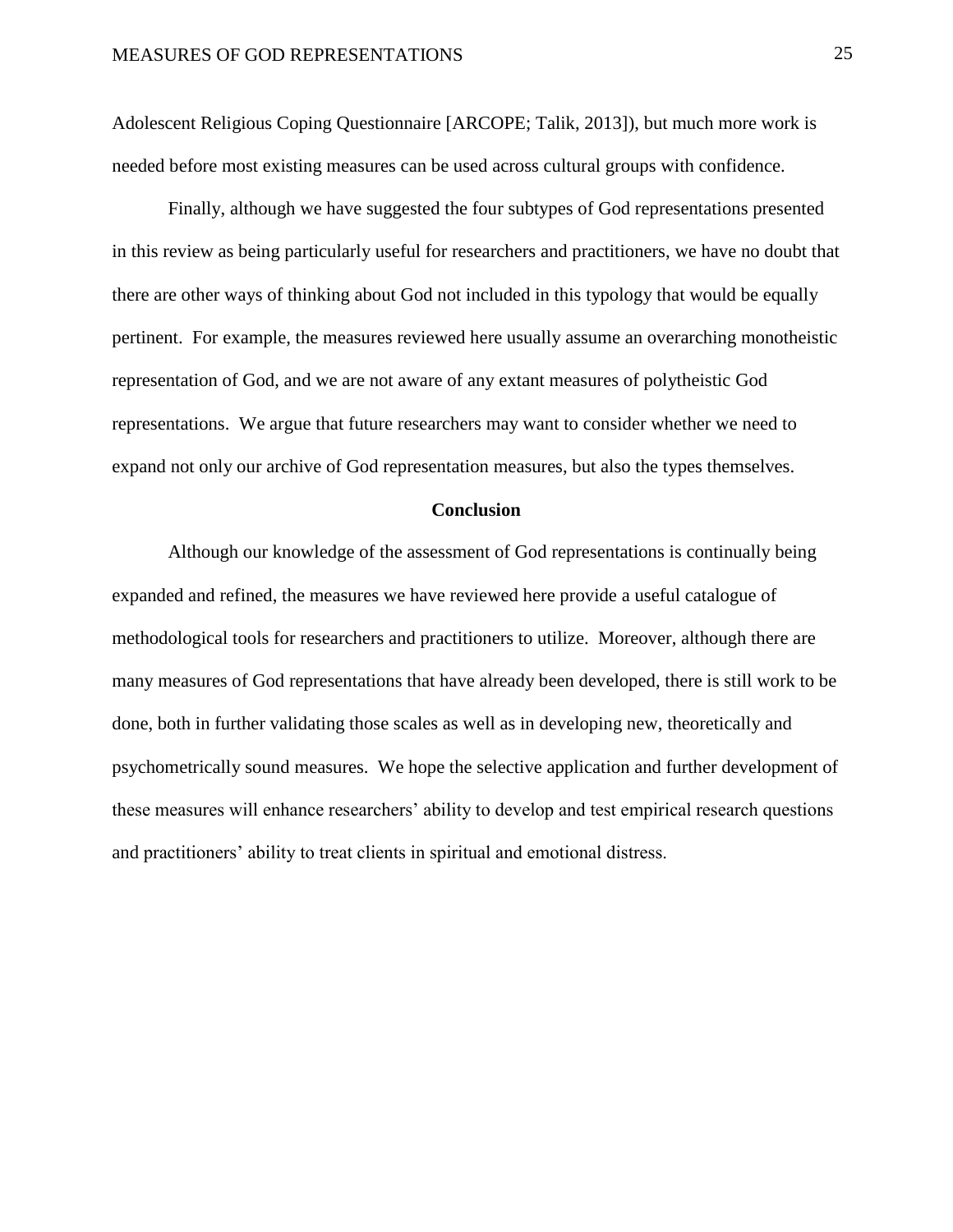#### References

References marked with an asterisk indicate studies included in the current review of measures.

- Abu-Raiya, H., & Hill, P. C. (2014). Appraising the state of measurement of Islamic religiousness. *Psychology of Religion and Spirituality, 6*, 22-32.
- American Educational Research Association (AERA). (2014). *Standards for educational and psychological testing.* Washington, DC: Author.
- Augustyn, B. D., Hall, T. W., Wang, D. C., & Hill, P. C. (2016). Relational spirituality: An attachment-based model of spiritual development and psychological well-being. *Psychology of Religion and Spirituality, 9*, 197-208.\*
- Bassett, R., Miller, S., Anstey, K., & Crafts, K. (1990). Picturing God: A nonverbal measure of God concept for conservative Protestants. *Journal of Psychology and Christianity*, *9*, 73- 81.\*
- Bassett, R., Perry, K., Repass, R., Silver, E., & Welch, T. (1994). Perceptions of God among persons with mental retardation: A research note. *Journal of Psychology and Theology, 22*(1), 45-49.
- Beck, R., & McDonald, A. (2004). Attachment to God: The Attachment to God Inventory, tests of working model correspondence, and an exploration of faith group differences. *Journal of Psychology and Theology, 32*, 92-103.\*
- Benson, P., & Spilka, B. (1973). God image as a function of self-esteem and locus of control. *Journal for the Scientific Study of Religion, 12*, 297-310.\*
- Bjorck, J. P., & Maslim, A. A. (2011). The Multi-Faith Religious Support Scale: Validation with a sample of Muslim women. *Journal of Muslim Mental Health*, *6*, 62-80.\*

Bjorck, J. P., Kim, G. S., Cunha, D. A., & Braese, R. W. (2017). Assessing religious support in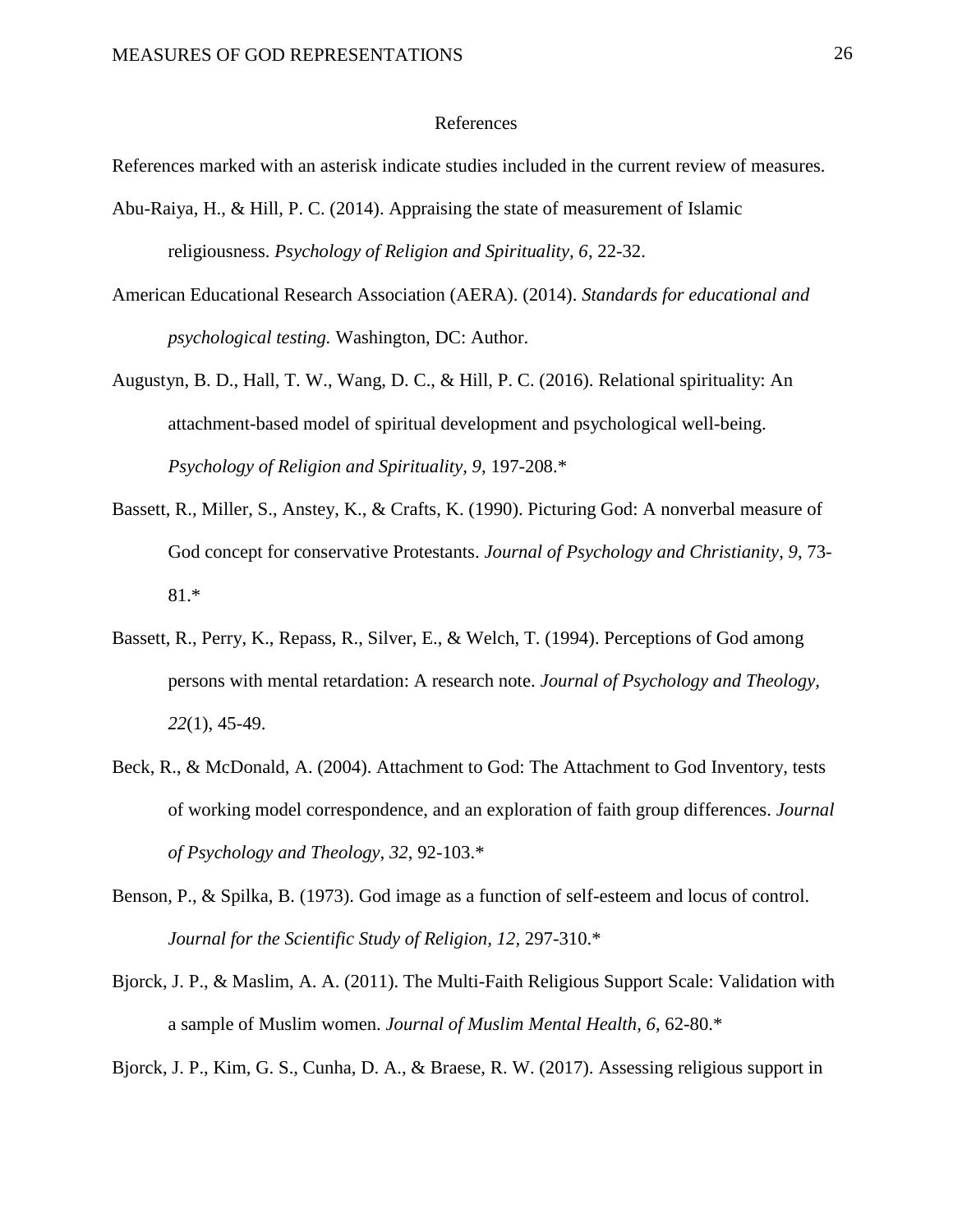Christian adolescents: Initial validation of the Multi-Faith Religious Support Scale – Adolescent (MFRSS-A). *Psychology of Religion and Spirituality.* Advance online publication. http://dx.doi.org/10.1037/rel0000140

- Bornstein, R. F. (2007). Toward a process-based framework for classifying personality tests: Comment on Meyer and Kurtz (2006). *Journal of Personality Assessment, 89*, 202-207.
- Boudreaux, E., Catz, S., Ryan, L., Amaral-Melendez, M., & Brantley, P. J. (1995). The Ways of Religious Coping Scale. *Assessment*, *2*, 233-244.\*
- Bowman, E. S., Beitman, J. A., Palesh, O., Pérez, J. E., & Koopman, C. (2009). The Cancer and Deity Questionnaire. *Journal of Psychosocial Oncology, 27*, 435-453.\*
- Burke, L. A., & Neimeyer, R. A. (2016). The Inventory of Complicated Spiritual Grief: Assessing spiritual crisis following loss. *Religions, 7*, 67-76.\*
- Burke, L. A., Neimeyer, R. A., Holland, J. M., Dennard, S., Oliver, L., & Shear, M. K., (2014). Inventory of Complicated Spiritual Grief: Development and validation of a new measure. *Death Studies, 38,* 239-250.\*
- Bufford, R. K., Paloutzian, R. F., & Ellison, C. W. (1991). Norms for the Spiritual Well-Being Scale. *Journal of Psychology and Theology, 19*(1), 56-70.
- Carlston, D. (2010). Models of implicit and explicit mental representation. In B. Gawronski & B. K. Payne (Eds.), *Handbook of implicit social cognition: Measurement, theory, and applications* (pp. 38-61). New York, NY: Guilford Press.
- Davis, E. B., Granqvist, P., & Sharp, C. A. (2018). *Relational spirituality: Development, dynamics, health, and transformation*. Manuscript accepted for publication.
- Davis, E. B., Moriarty, G. L., & Mauch, J. C. (2013). God images and god concepts: Definitions, development, and dynamics. *Psychology of Religion and Spirituality, 5*, 51-60.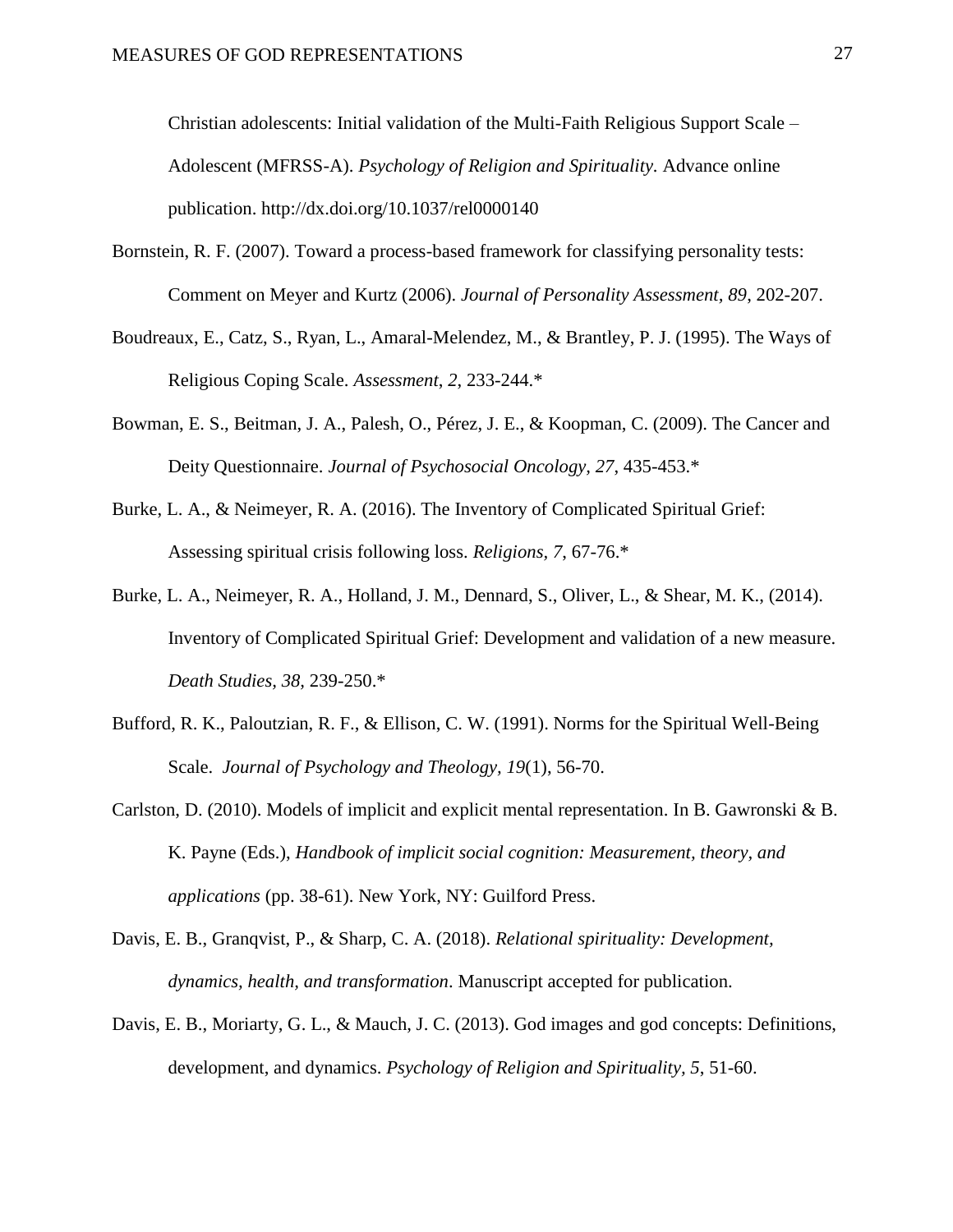- Degelman, D., & Lynn, D. (1995). The development and preliminary validation of the Belief in Divine Intervention Scale. *Journal of Psychology and Theology, 23*(1), 37-44.\*
- Ellison, C. W. (1983). Spiritual well-being: Conceptualization and measurement. *Journal of Psychology and Theology, 11*(4), 330-340.\*

Ellison, L. L. (2006). A review of The Spiritual Well-Being Scale. *NewsNotes, 44*(1).

- Exline, J. J., Grubbs, J. B., & Homolka, S. J. (2015). Seeing God as cruel or distant: Links with divine struggles involving anger, doubt, and fear of God's disapproval. *The International Journal for the Psychology of Religion, 25*, 29-41.\*
- Exline, J. J., Pargament, K. I., Grubbs, J. B., & Yali, A. M. (2014). The Religious and Spiritual Struggles Scale: Development and initial validation. *Psychology of Religion and Spirituality, 6,* 208-222.\*
- Exline, J., Yali, A., & Sanderson, W. (2000). Guilt, discord, and alienation: The role of religious strain in depression and suicidality. *Journal of Clinical Psychology, 56*, 1481-1496.\*
- Fadardi, J. S., & Azadi, Z. (2017). The relationship between trust-in-God, positive and negative affect, and hope. *Journal of Religion and Health, 56*, 796-806.\*
- Fiala, W. E., Bjorck, J. P., & Gorsuch, R. (2002). The Religious Support Scale:. *American Journal of Community Psychology*, *30*, 761-786.\*
- Fox, C. A., Blanton, P. W., & Morris, M. L. (1998). Religious problem-solving styles: Three styles revisited. *Journal for the Scientific Study of Religion, 37*, 673-677.\*
- Froese, P. & Bader, C. (2010). *America's four gods: What we say about God -- & what that says about us.* Oxford, UK: Oxford University Press.\*
- Fujikawa, A. M. (2010). *The relationship between adult and God attachment: A coherence analysis.* Unpublished doctoral dissertation, Biola University, La Mirada, CA.\*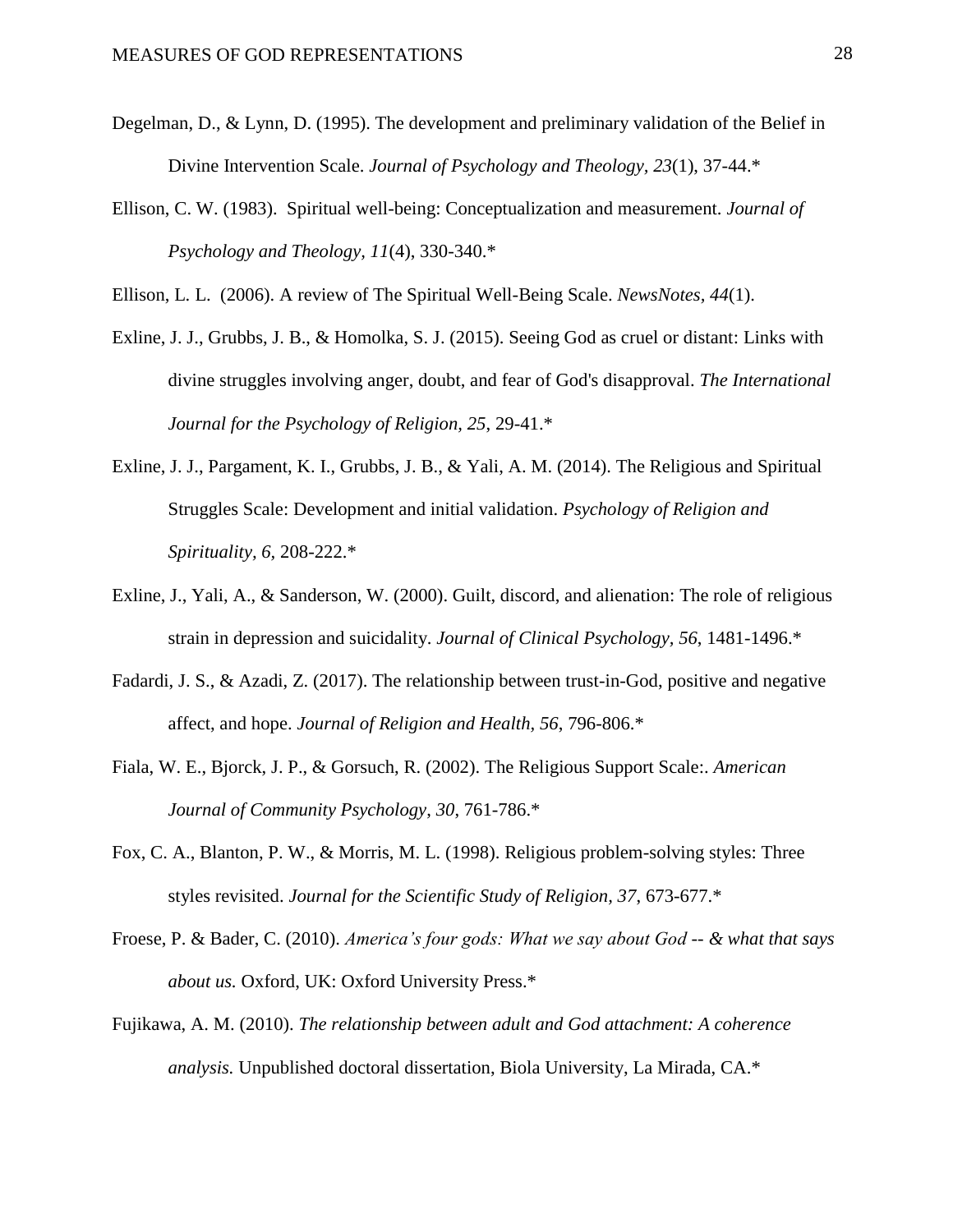- Gawronski, B., & de Houwer, J. (2014). Implicit measures in social and personality psychology. In H. T. Reis, & C. M. Judd (Eds.), *Handbook of Research Methods in Social and Personality Psychology* (2nd ed., pp. 283-310)*.* New York, NY: Cambridge University Press.
- Ghorbani, N., Watson, P. J., Geranmayepour, S., & Chen, Z. (2014). Measuring Muslim spirituality. *Journal of Muslim Mental Health, 8*, 77-94.\*
- Gibson, N. J. S. (2006). *The experimental investigation of religious cognition.* Unpublished doctoral dissertation, University of Cambridge, Cambridge, England.\*
- Gibson, N. J. S. (2007). Measurement issues in God image research and practice. In G. L. Moriarty & L. Hoffman (Eds.), *God image handbook for spiritual counseling and psychotherapy* (pp. 227-246). Binghamton, NY: Haworth/Routledge.
- Goggin, K., Malcarne, V., Murray, T., Metcalf, K., & Wallston, K. (2007). Do religious and control cognitions predict risky behavior?. *Cognitive Therapy & Research, 31*, 123-139.\*
- Gorsuch, R. L. (1968). The conceptualization of God as seen in adjective ratings. *Journal for the Scientific Study of Religion, 7*, 56-64.\*
- Granqvist, P., & Kirkpatrick, L. A. (2016). Attachment and religious representations and behavior. In J. Cassidy & P. R. Shaver (Eds.), *Handbook of attachment* (3<sup>rd</sup> ed., pp. 917– 940). New York, NY: Guilford Press.
- Granqvist, P., & Main, M. (2017). *The Religious Attachment Interview scoring and classification system*. Unpublished manuscript. Stockholm University, Stockholm, Sweden, and University of California, Berkeley, Berkeley, CA.\*
- Granqvist, P., Mikulincer, M., Gewirtz, V. & Shaver, P. R. (2012). Experimental findings on God as an attachment figure: Normative processes and moderating effects of internal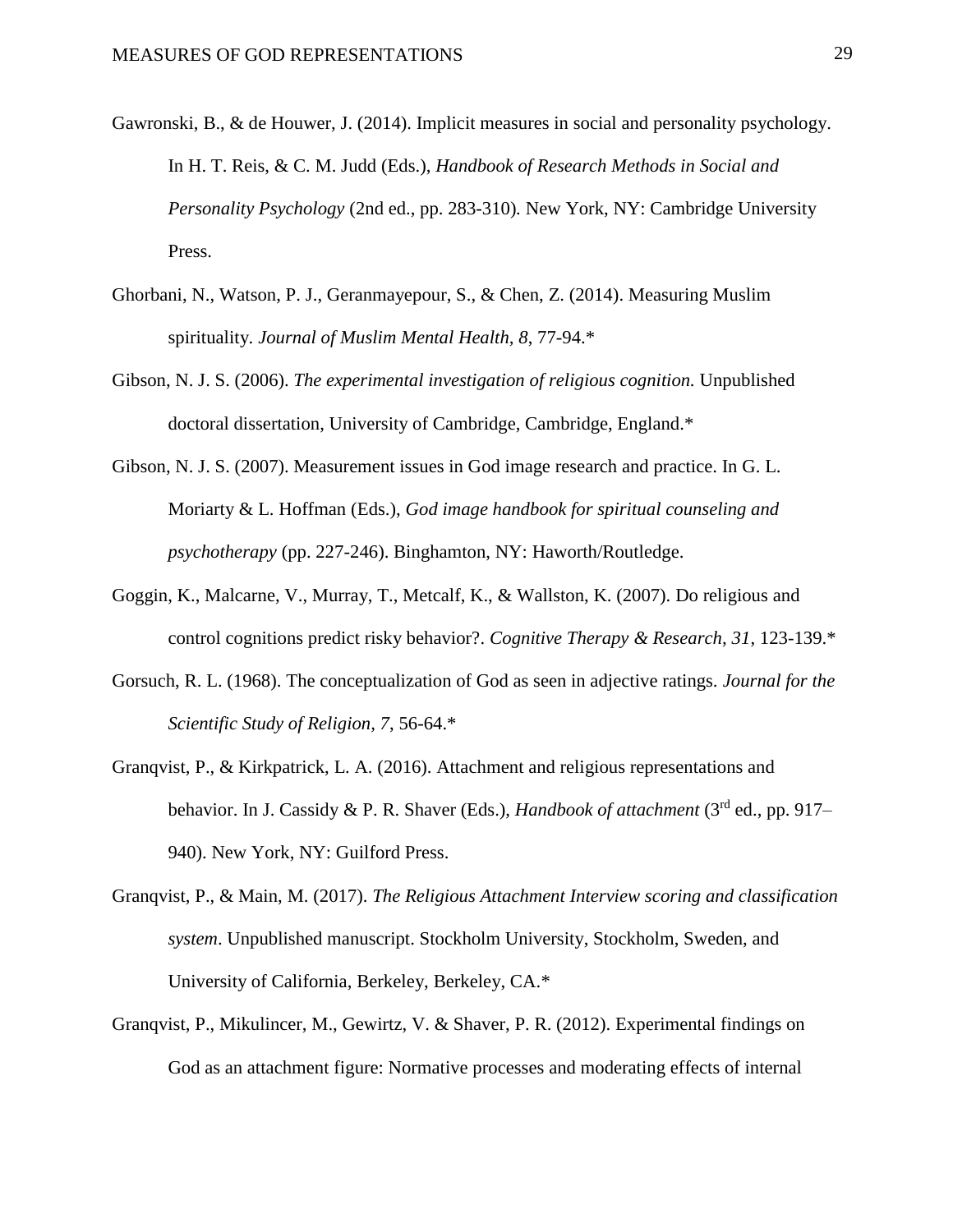working models. *Journal of Personality and Social Psychology, 103,* 808-818.\*

- Hale-Smith, A., Park, C. L., & Edmondson, D. (2012). Measuring beliefs about suffering: Development of the Views of Suffering Scale. *Psychological Assessment, 24*, 855-866.\*
- Hall, T. W. (2015). *The Spiritual Transformation Inventory technical report: Development and validation*. Retrieved from http://spiritualtransformation.org\*
- Hall, T. W., & Edwards, K. J. (1996). The initial development and factor analysis of the Spiritual Assessment Inventory. *Journal of Psychology and Theology*, *24*, 233-246.\*
- Hall, T. W., & Edwards, K. J. (2002). The Spiritual Assessment Inventory. *Journal for the Scientific Study of Religion*, *41*, 341-357.\*
- Hall, T. W., & Fujikawa, A. M. (2013). God image and the sacred. G. In K. I. Pargament (Ed.), *APA handbook of psychology, religion, and spirituality: Vol. 1 (pp. 277-292).* Washington, DC: American Psychological Association.\*
- Hall, T. W., Reise, S. P., & Haviland, M. G. (2007). An item response theory analysis of the Spiritual Assessment Inventory. *The International Journal for the Psychology of Religion, 17*(2), 157-178.\*
- Hays, J. C., Meador, K. G., Branch, P. S., & George, L. K. (2001). The Spiritual History Scale in Four Dimensions (SHS-4): Validity and reliability. *The Gerontologist, 41*, 239-249.\*
- Hesse, E. (2016). The Adult Attachment Interview. In J. Cassidy & P. Shaver (Eds.), *Handbook of attachment* (3rd ed., pp. 553–597). New York, NY: Guilford Press.
- Hill, P.C. (2013). Measurement assessment and issues in the psychology of religion and spirituality. In R. F. Paloutzian & C. L. Park (Eds.), *Handbook of the psychology of religion and spirituality* ( $2<sup>nd</sup>$  ed., pp. 48-74). New York, NY: Guilford Press.
- Hill, P. C., & Edwards, E. (2013). Measurement in the psychology of religiousness and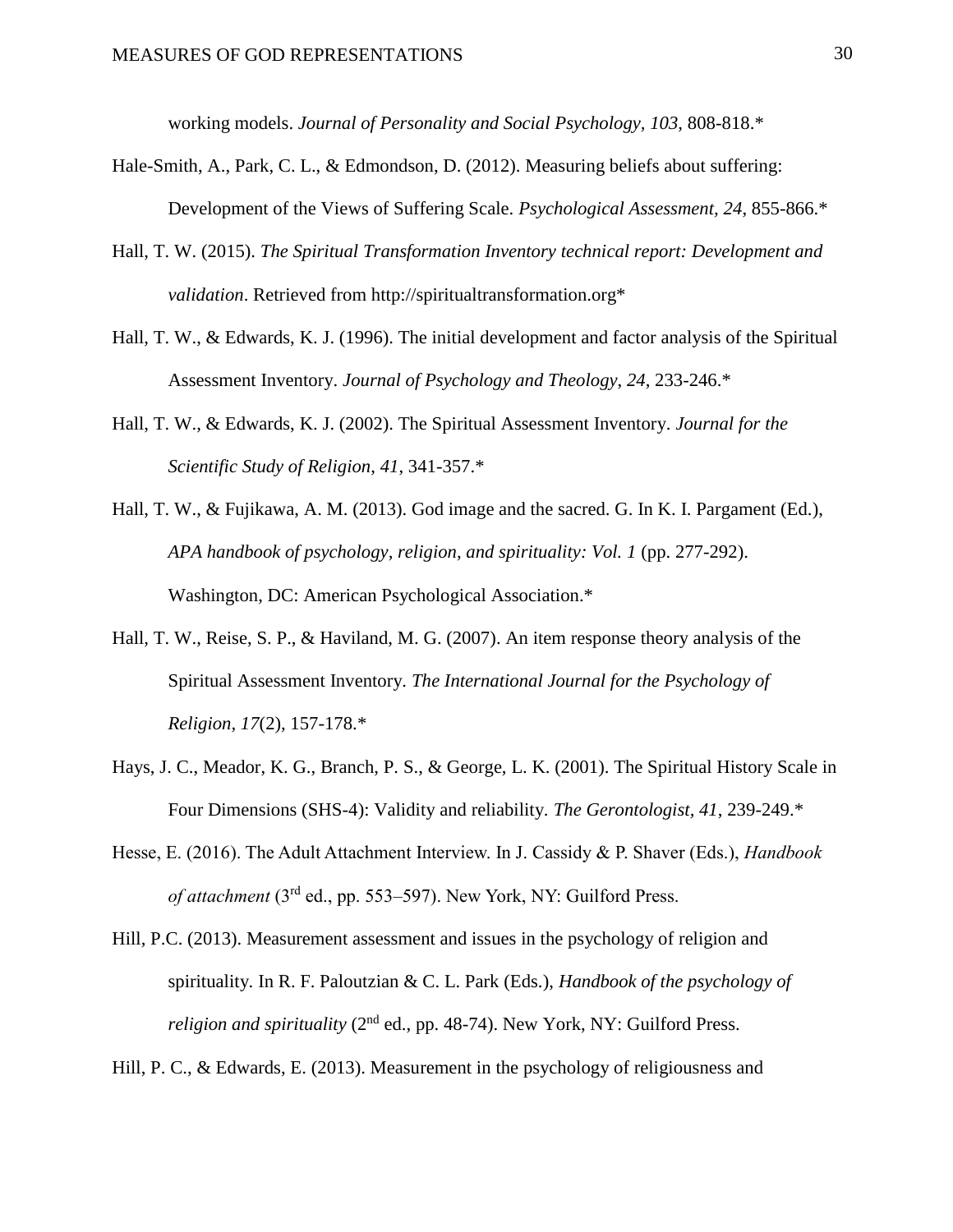spirituality. In K. I. Pargament (Ed.), *APA handbook of psychology, religion, and spirituality: Vol. 1* (pp. 51-77). Washington, DC: American Psychological Association.

- Hill, P. C., & Hood, R. W., Jr. (1999). *Measures of religiosity*. Birmingham, AL: Religious Education Press.
- Ho, A. V. L., & Sim, T. N. (2013). The development and validation of a God-Centered Self-Esteem Scale. *Journal of Psychology & Theology, 41*, 36-47.\*
- Hodges, S. D., Sharp, C. A., Gibson, N. J., & Tipsord, J. M. (2013). Nearer my God to thee: Self–God overlap and believers' relationships with God. *Self and Identity, 12*, 337-356.\*
- Hunsley, J., & Mash, E. J. (2018). *Developing criteria for evidence-based assessment*. In J. Hunsley & E. J. Mash (Eds.), *A guide to assessments that work* ( $2<sup>nd</sup>$  ed., pp. 3-16). New York, NY: Oxford University Press.
- Johnson, K. A., Li, Y. J., Cohen, A. B., & Okun, M. A. (2013). Friends in high places: The influence of authoritarian and benevolent God-concepts on social attitudes and behaviors. *Psychology of Religion and Spirituality, 5*, 15-22.\*
- Johnson, K. A., Okun, M.A., & Cohen, A. B. (2015). The mind of the Lord: Measuring authoritarian and benevolent God representations. *Psychology of Religion and Spirituality, 7*, 227-238.\*
- Johnson, K. A., Okun, M. A., Cohen, A. B., Sharp, C. A., & Hook, J. N. (2018). *Development and validation of the five-factor LAMBI measure of God representations.* Advance online publication. doi: http://dx.doi.org/10.1037/rel0000207p.\*
- Jong, J., Zahl, B. P., & Sharp, C. A. (2017). Indirect and implicit measures of religiosity. In R. Finke & C. D. Bader (Eds.), *Faithful measures: The art and science of measuring religion*. New York: New York University Press.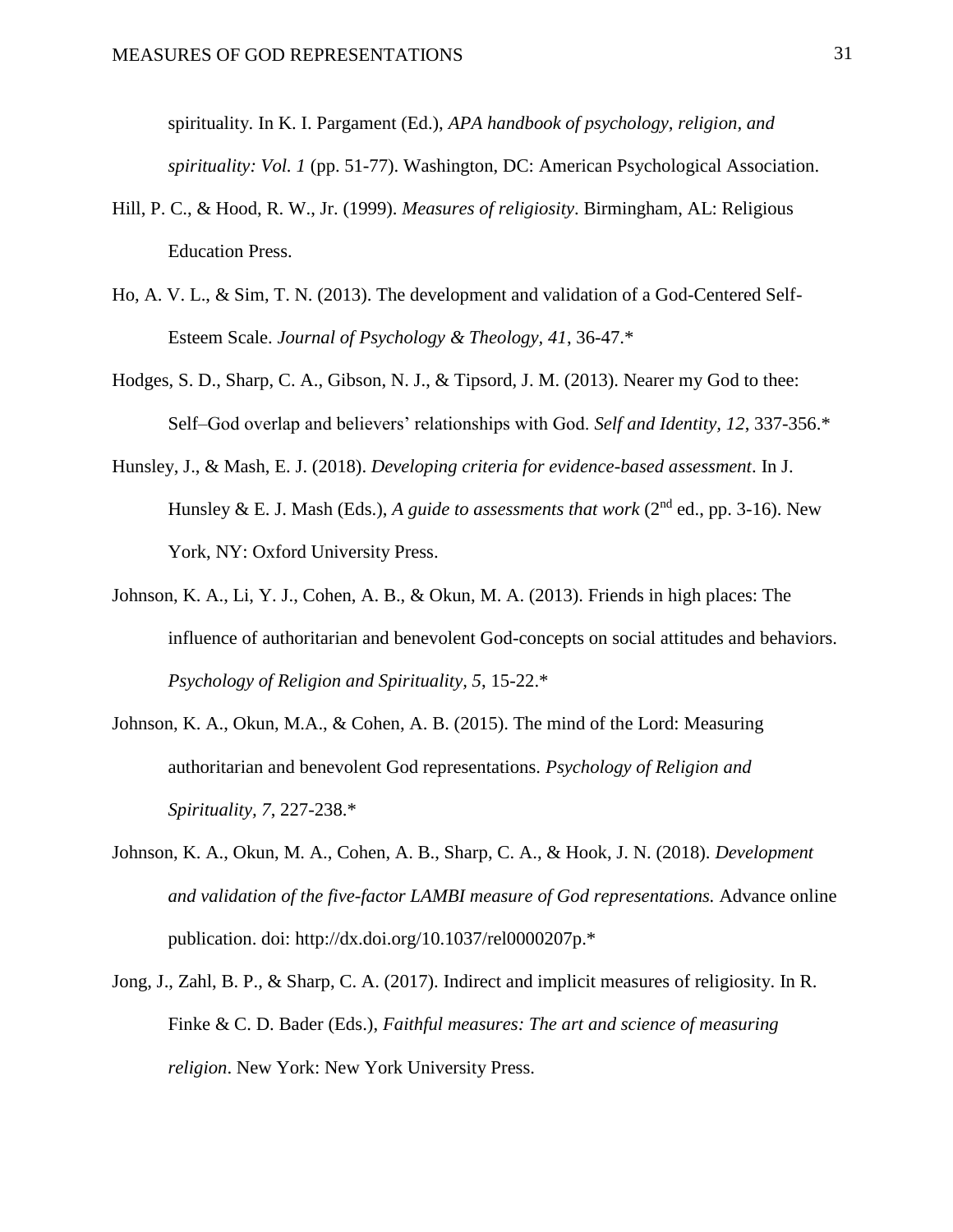- Kapuscinski, A. N. & Masters, K. S. (2010). The current status of measures of spirituality: A critical review of scale development. *Psychology of Religion and Psychology, 2,* 191-205.
- Kim, C. Y., Kim, S., Blumberg, F., & Cho, J. (2017). Validation of the Korean Attachment to God Inventory. *Psychology of Religion and Spirituality, 9*, Supplement 1, S79-S89.\*
- Kirkpatrick, L. A., & Shaver, P. R. (1992). An attachment-theoretical approach to romantic love and religious belief. *Personality and Social Psychology Bulletin, 18*, 266-275.\*
- Krause, N. (2002). Church-based social support and health in old age exploring variations by race. *Journals of Gerontology B: Psychological and Social Sciences, 57*, 332-347.\*
- Krause, N. (2010). God-mediated control and change in self-rated health. *The International Journal for the Psychology of Religion, 20*, 267-287.\*
- Lawrence, R. T. (1997). Measuring the image of God: The God Image Inventory and the God Image Scales. *Journal of Psychology and Theology, 25*, 214-226.\*
- Meier, B., Hauser, D. J., Robinson, M. D., Friesen, C. K., & Schjeldahl, K. (2007). What's "up" with God? Vertical space as a representation of the divine. *Attitudes and Social Cognition, 93(5),* 699-710.\*
- Mikulincer, M., & Shaver, P. R. (2017). *Attachment in adulthood* (2<sup>nd</sup> ed.). New York: Guilford
- Moradshahi, M., Hall, T. W., Wang, D., & Canada, A. (2017). The development of the Spiritual Narrative Questionnaire. *Journal of Psychology & Christianity, 36*, 35-50.\*

Moriarty, G. L. (2006). *Pastoral care of depression*. Binghamton, NY: Haworth/Routledge.\*

Moriarty, G. L., & Davis, E. B. (2012). Client God images. In J. Aten, K. O'Grady, & E. Worthington, Jr. (Eds.), *The psychology of religion and spirituality for clinicians* (pp. 131-160). New York, NY: Routledge.\*

Murray, T. S., Goggin, K., & Malcarne, V. L. (2006). Development and validation of the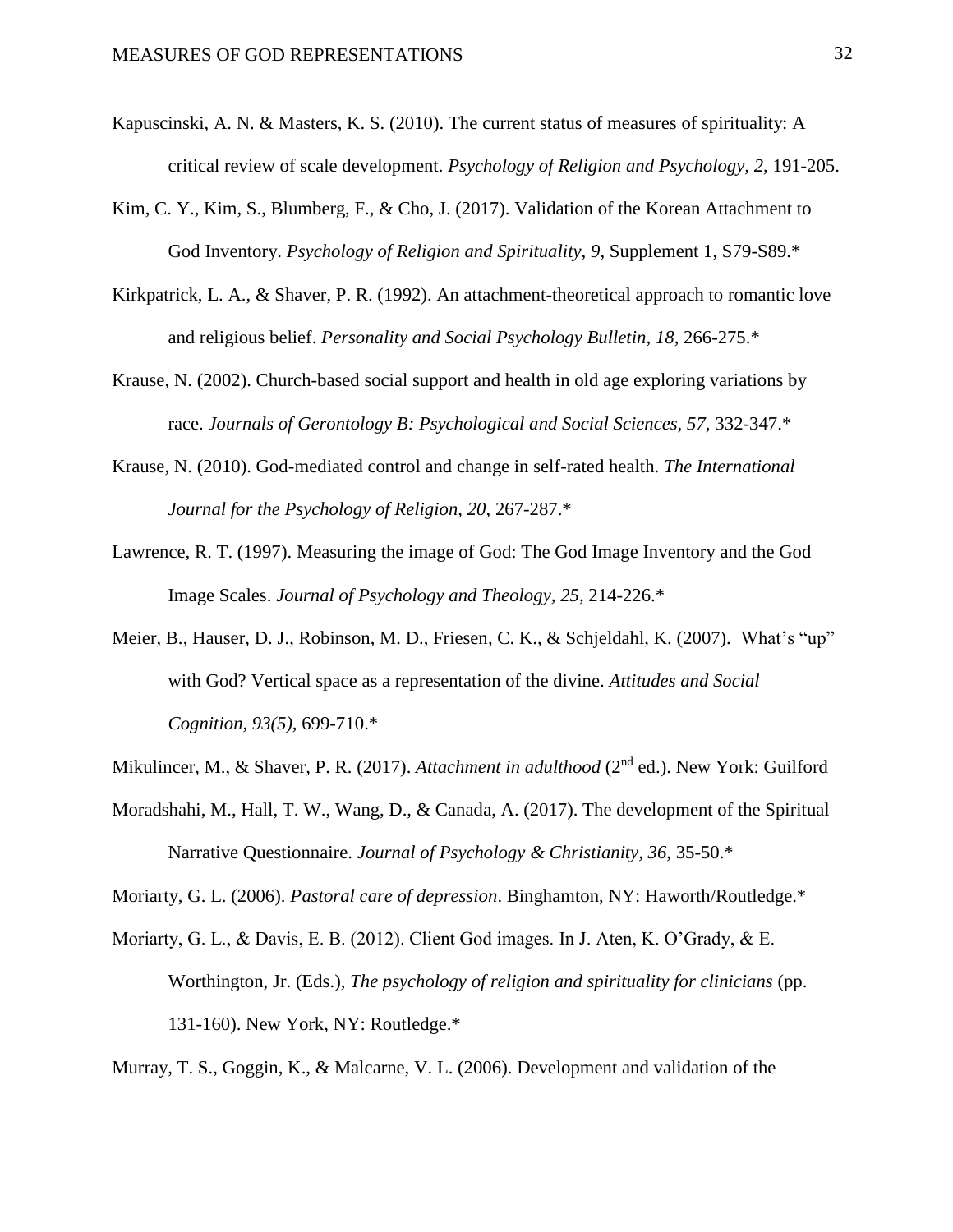Alcohol-Related God Locus of Control Scale. *Addictive Behaviors, 31*, 553-558.\*

- Nkara, F., Main, M., Hesse, E., & Granqvist, P. (2017). The Religious Attachment Interview. Poster presented at the 2017 International Attachment Conference, London, England.\*
- Nosek, B. A., Greenwald, A. G., & Banaji, M. R. (2007). The Implicit Association Test at age 7: A methodological and conceptual review. In J. A. Bargh (Ed.), *Automatic processes in social thinking and behavior* (pp. 265-292). New York, NY: Psychology Press.
- Olson, T., Tisdale, T. C., Davis, E. B., Park, E., Nam, J., . . . Hays, L. W. (2016). God image narrative therapy. *Spirituality in Clinical Practice, 3*, 77-91.\*
- Paloutzian, R. F., & Ellison, C. W. (1982). Loneliness, spiritual well-being, and the quality of life. In L. A. Peplau, & D. Perlman (Eds.), *Loneliness: A Sourcebook of Current Theory, Research and Therapy* (pp. 224-236). New York: John Wiley & Sons.\*

Pargament, K. I. (2007). *Spiritually integrated psychotherapy*. New York, NY: Guilford.

- Pargament, K. I. (2013). Searching for the sacred. In K. I. Pargament (Ed.), *APA handbook of psychology, religion, and spirituality: Vol. 1* (pp. 257-273). Washington, DC: APA.
- Pargament, K. I., Ensing, D. S., Falgout, K., Olsen, H., Reilly, B., . . . Warren, R. (1990). God help me (I): Religious coping efforts as predictors of the outcomes to significant negative life events. *American Journal of Community Psychology*, *18*, 793-824.\*
- Pargament, K., Feuille, M., & Burdzy, D. (2011). The Brief RCOPE. *Religions*, *2*, 51-76.\*
- Pargament, K., Kennell, J., Hathaway, W., Grevengoed, N., Newman, J., & Jones, W. (1988). Religion and the problem-solving process. *Journal for the Scientific Study of Religion, 27*, 90-104.\*
- Pargament, K. I., Koenig, H. G., & Perez, L. M. (2000). The many methods of religious coping: Development and initial validation of the RCOPE. *Journal of Clinical Psychology, 56*,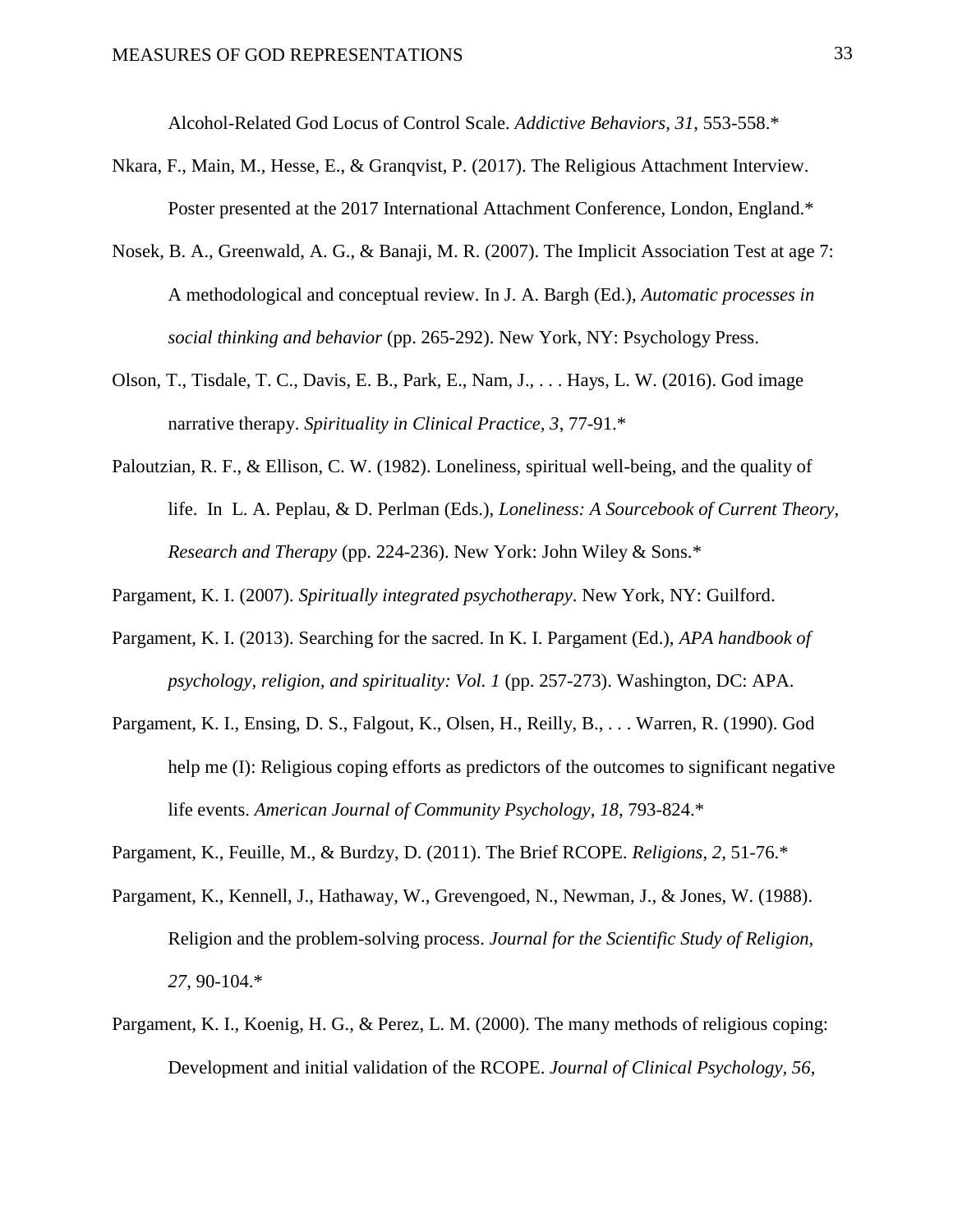#### 519-543.\*

Pew Research Center (2012). *The global religious landscape*. Washington, DC: Author.

- Phillips, R. E., III, Pargament, K. I., Lynn, Q. K., & Crossley, C. D. (2004). Self-directing religious coping: A deistic God, abandoning God, or no God at all? *Journal for the Scientific Study of Religion*, *43*, 409-418.\*
- Piedmont, R. L., Williams, J. E. G., & Ciarrochi, J. W. (1997). Personality correlates of one's image of Jesus. *Journal of Psychology and Theology, 25*, 363-372.\*
- Pirutinsky, S., Carp, S., & Rosmarin, D. H. (2017). A paradigm to assess implicit attitudes towards God: The Positive/Negative God Associations Task. *Journal of Religion and Health, 56*(1), 305-319.\*
- Proctor, M. (2006). *The God Attachment Interview Schedule*. Unpublished doctoral dissertation, University of Western Sydney, Sydney, Australia.\*
- Proctor, M., Miner, M., McLean, L., Devenish, S., & Bonab, B. G. (2009). Exploring Christians' explicit attachment to God representations: The development of a template for assessing attachment to God experiences. *Journal of Psychology and Theology, 37*, 245-264. \*
- Proeschold-Bell, R. J., Yang, C., Toth, M., Rivers, M. C., & Carder, K. (2014). Closeness to God among those doing God's work: A spiritual well-being measure for clergy. *Journal of religion and health, 53*, 878-894.\*
- Raiya, H., Pargament, K., Mahoney, A., & Stein, C. (2008). A Psychological Measure of Islamic Religiousness. *International Journal for the Psychology of Religion, 18*, 291-315.\*

Rizzuto, A. (1979). *The birth of the living God.* Chicago, IL: University of Chicago Press. \*

Rosmarin, D. H., Pargament, K. I., & Mahoney, A. (2009). The role of religiousness in anxiety, depression, and happiness in a Jewish community sample: A preliminary investigation.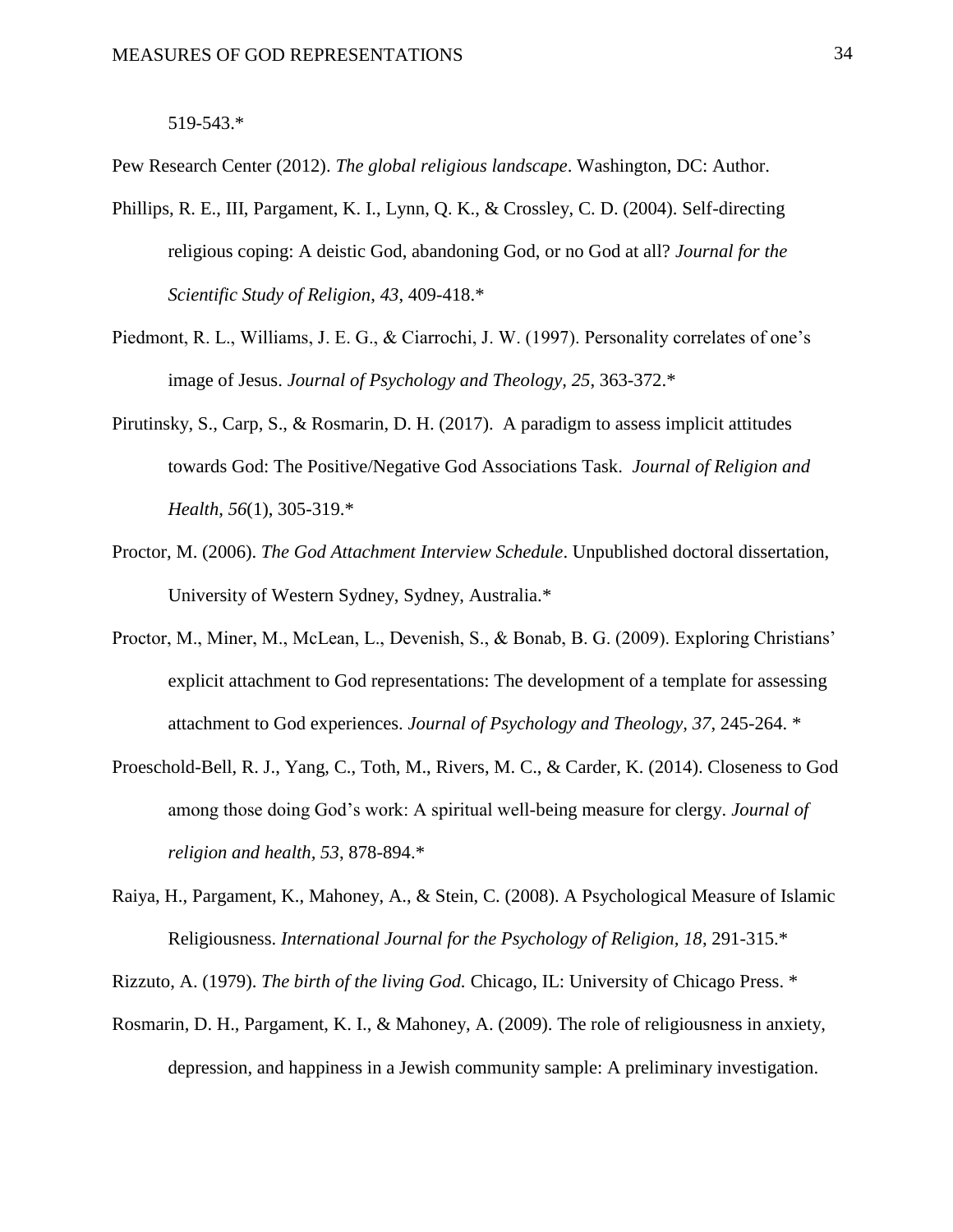*Mental Health, Religion and Culture, 12*, 97-113.\*

- Rosmarin, D. H., Pirutinsky, S., & Pargament, K. I. (2011). A brief measure of core religious beliefs for use in psychiatric settings. *The International Journal of Psychiatry in Medicine, 41*, 253-261.\*
- Rowatt, W. C., & Kirkpatrick, L. A. (2002). Two dimensions of attachment to God and their relation to affect, religiosity, and personality constructs. *Journal for the Scientific Study of Religion, 41*, 637-651.\*
- Saur, M. S. (1997). *Spiritual Themes And Religious Responses test*. Chapel Hill, NC: Author.\*
- Saur, M. S. & Saur, W. G. (1993). Transitional phenomena as evidenced in prayer. *Journal of Religion and Health, 32,* 55-65.\*
- Schaap-Jonker, H., Eurelings-Bontekoe, E. H. M., Zock, H., & Jonker, E. (2008). Development and validation of the Dutch Questionnaire God Image: Effects of mental health and religious culture. *Mental Health, Religion & Culture, 11*, 501-515.\*
- Schaap-Jonker, H., Egberink, I. J. L., Braam, A. W., & Corveleyn, J. M. T. (2016). An item response theory analysis of the Questionnaire of God Representations. *The International Journal for the Psychology of Religion, 26*(2), 152-166
- Shariff, A., & Norenzayan, A. (2011). Mean gods make good people: Different views of God predict cheating behavior. *International Journal for Psychology of Religion, 21*, 85-96. \*
- Sharp, C. A. (2012). An investigation of cognitive representations of the self and supernatural others (Unpublished doctoral dissertation). University of Cambridge, Cambridge, UK.\*
- Sharp, C. A., Rentfrow, P. J., & Gibson, N. (2017). One God but three concepts: Complexity in Christians' representations of God. *Psychology of Religion and Spirituality, 9*, 95-105.\*

Sherman, J. W., Gawronski, B., & Trope, Y. (2014). *Dual-process theories of the social mind*.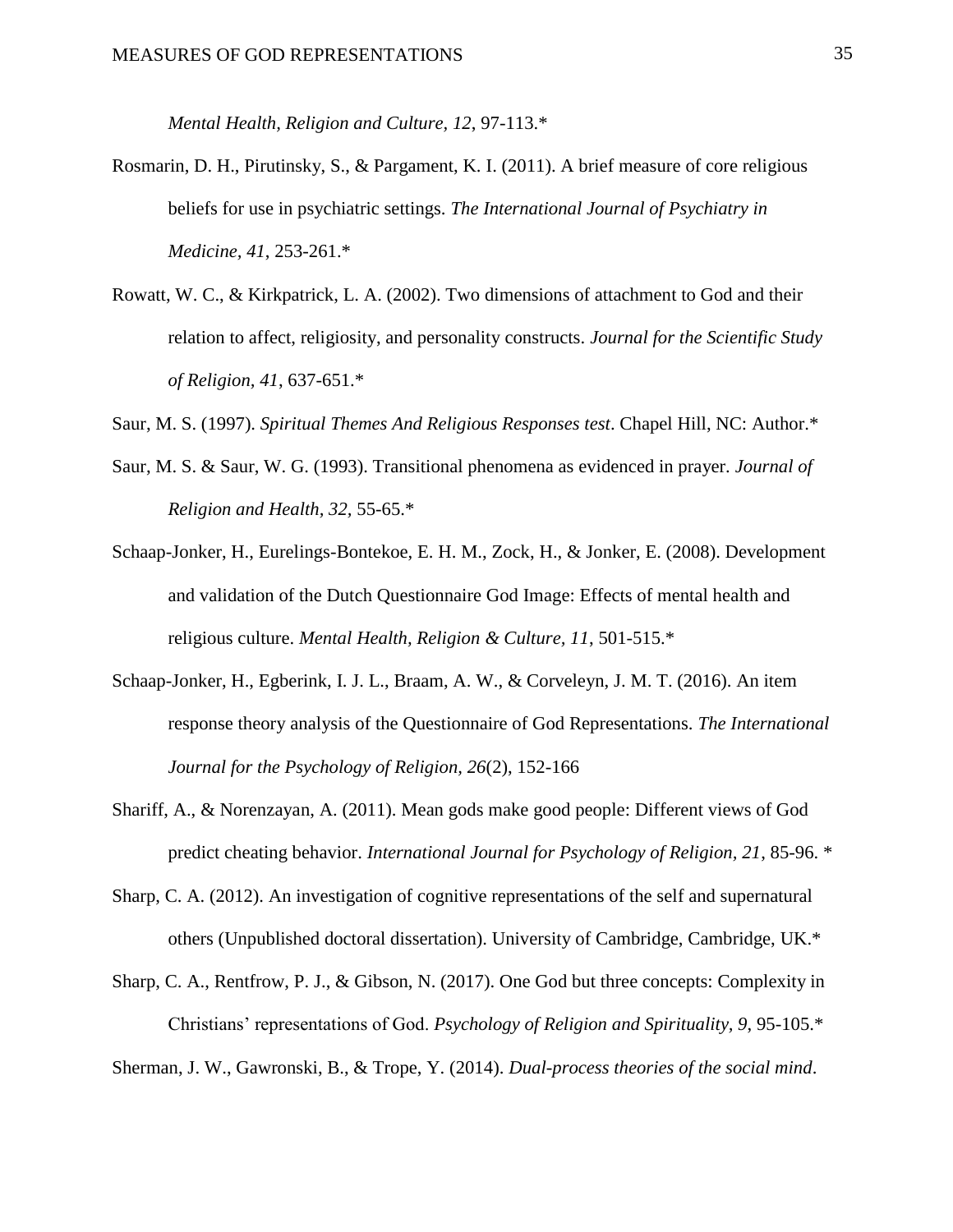New York, NY: Guilford Press.

- Sim, T. N., & Loh, S. M. (2003). Attachment to God: Measurement and dynamics. *Journal of Social and Personal Relationships, 20*, 373-389. \*
- Spilka, B., Armatas, P., & Nussbaum, J. (1964). The concept of God: A factor-analytic approach. *Review of Religious Research, 6,* 28-36.\*
- Steffens, M. C. (2004). Is the Implicit Association Test immune to faking? *Experimental Psychology, 51,* 165-179.
- Stulp, H. P., Koelen, J., Glas, G. G., & Eurelings-Bontekoe, L. (2018). Construction and validation of an implicit instrument to assess God representations, Part 1. *Journal of Spirituality in Mental Health*. doi: 10.1080/19349637.2018.1489750.\*
- Talik, E. B. (2013). The Adolescent Religious Coping Questionnaire. *Journal of Religion and Health*, *52*, 143-158.\*
- Teal, J. (2006). *The development and validation of the Spiritual Experiences Interview*. Unpublished doctoral dissertation, Biola University, La Mirada, CA.\*
- Testoni, I., Visintin, E. P., Capozza, D., Carlucci, M. C., & Shams, M. (2016). The implicit image of God. *Journal for the Scientific Study of Religion*, *55*, 174-184.\*
- Van Tongeren, D. R. Sanders, M., Edwards, M., Davis, E. B., Aten, J. D., … Davis, D. E. (2018). Religious and spiritual struggles alter God representations. *Psychology of Religion and Spirituality*. Advance online publication:

[http://dx.doi.org/10.1037/rel0000173.](http://dx.doi.org/10.1037/rel0000173)

Vergote, A., Tamayo, A., Pasquali, L., Bonami, M., Pattyn, M.R., & Custers, A. (1969). Concept of God and parental images. *Journal for the Scientific Study of Religion*, *8*, 79-87.\*

Wallston, K. A., Malcarne, V. L., Flores, L., Hansdottir, I., Smith, C. A., . . . Clements, P. J.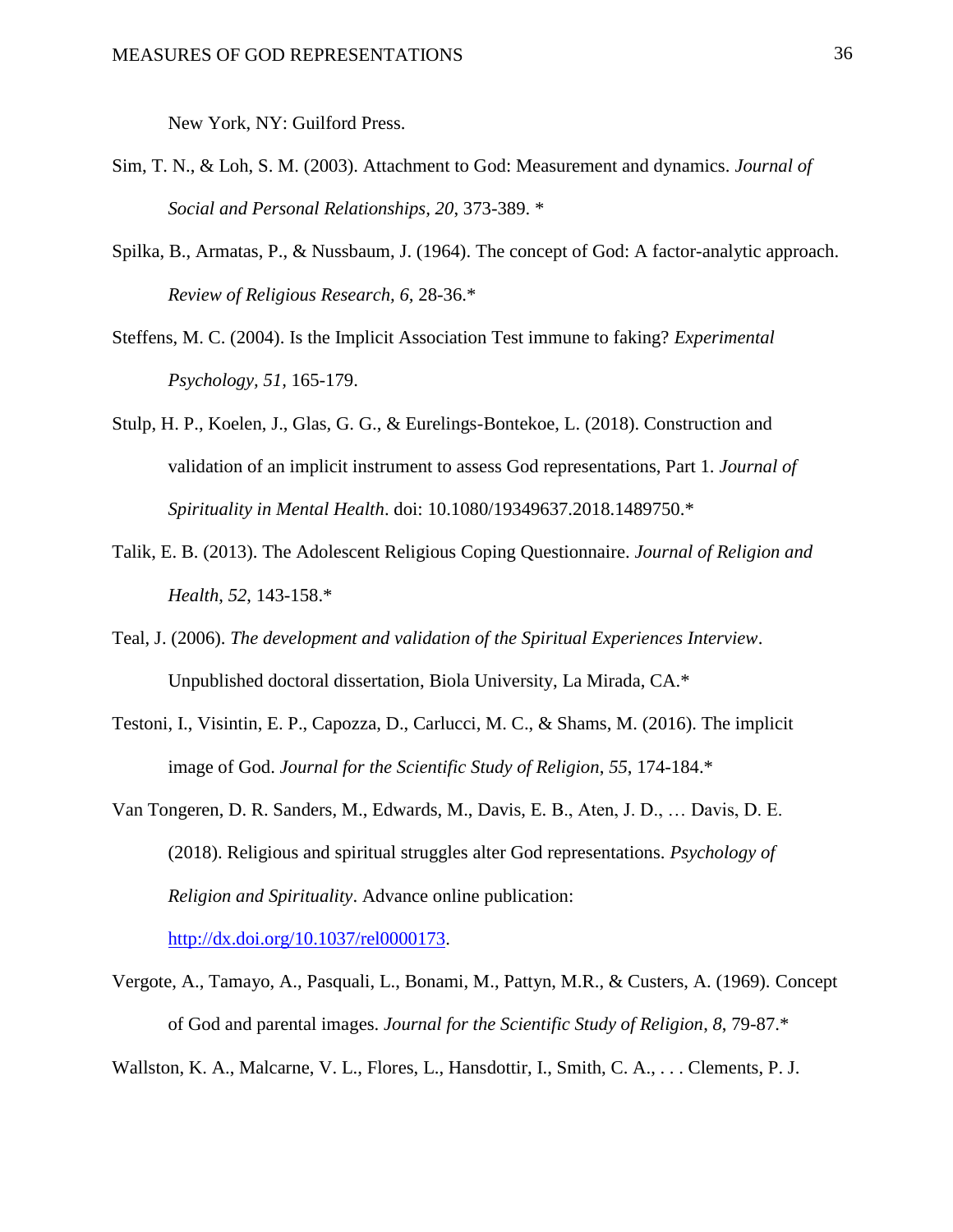(1999). Does God determine your health? The God Locus of Health Control Scale. *Cognitive Therapy and Research, 23*, 131-142.\*

- Weiner, I. B., & Greene, R. L. (2017). *Handbook of personality assessment* (2nd ed.). Hoboken, NJ: Wiley.
- Welton, G. L., Adkins, A. G., Ingle, S. L., & Dixon, W. A. (1996). God control: The fourth dimension. *Journal of Psychology and Theology, 24,* 13-25.\*
- Wilt, J. A., Exline, J. J., Lindberg, M. J., Park, C. L., & Pargament, K. I. (2017). Theological beliefs about suffering and interactions with the divine. *Psychology of Religion and Spirituality, 9*, 137-147.
- Wood, B. T., Worthington, E. L., Exline, J. J., Yali, A. M., Aten, J. D., & McMinn, M. R. (2010). Development, refinement, and psychometric properties of the Attitudes Toward God Scale (ATGS-9). *Psychology of Religion and Spirituality*, *2*, 148-167.\*
- Wong-McDonald, A., & Gorsuch, R. L. (2000). Surrender to God: An additional coping style? *Journal of Psychology and Theology*, *28*, 149-161.\*
- Yarborough, C. A. (2009). *Depression and the emotional experience of God.* Unpublished doctoral dissertation, Regent University, Virginia Beach, VA.\*
- Zahl, B. P., & Gibson, N. J. S. (2012). God representations, attachment to God, and satisfaction with life: A comparison of doctrinal and experiential representations of God in Christian young adults. *International Journal for the Psychology of Religion, 22*, 216-230.\*
- Zahl, B. P., Sharp, C. A., & Gibson, N. J. S. (2013). Empirical measures of the religious heart. In F. N. Watts & G. Dumbreck (Eds.), *Head and heart: Perspectives from religion and psychology* (pp. 97-124). West Conshohocken, PA: Templeton Press.

Zahl, B. M.-Y. P. (2013). *A social-cognitive investigation of anger toward God*. Unpublished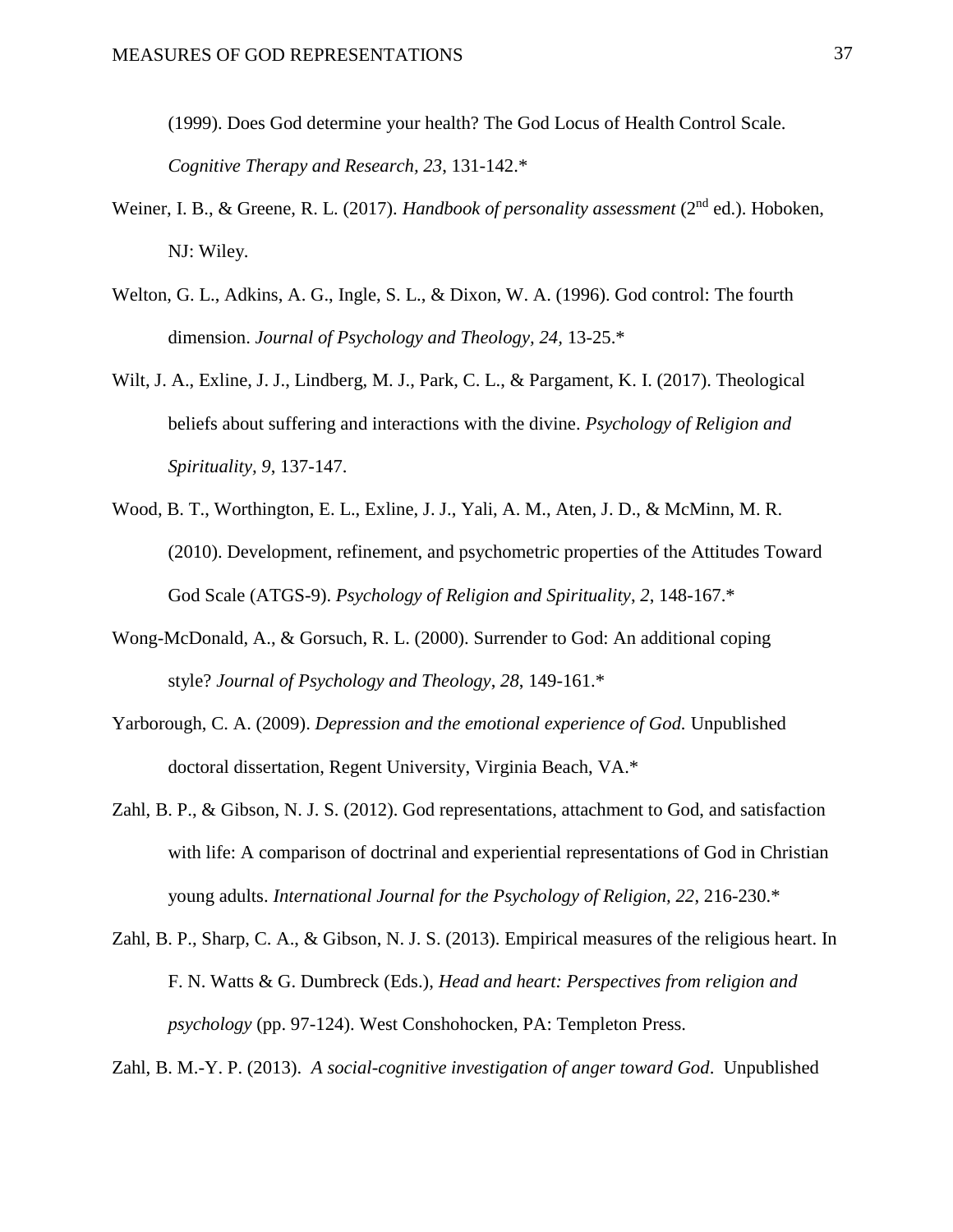doctoral dissertation, University of Cambridge, Cambridge, UK.\*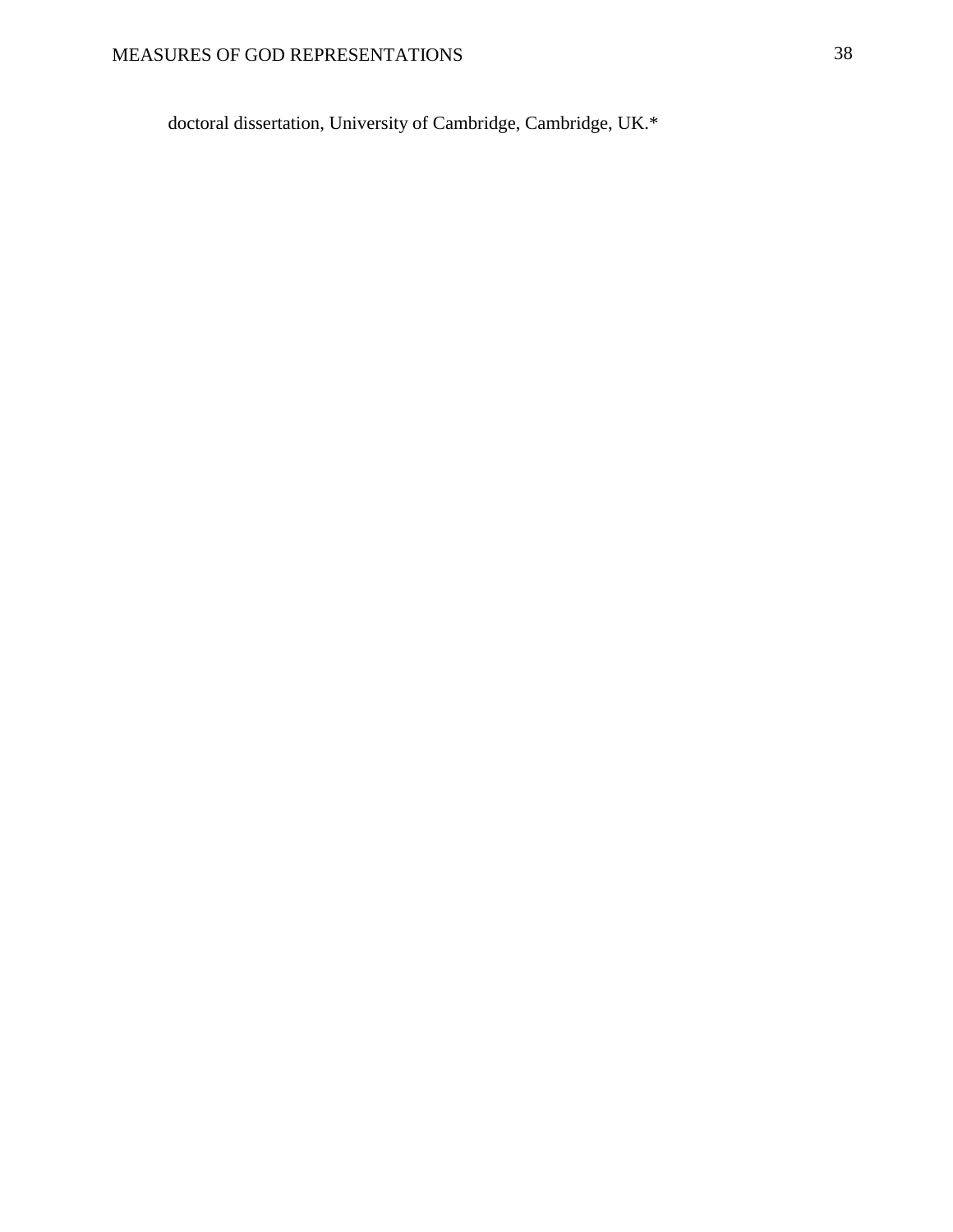# Table 1

# *Hunsley and Mash (2018, pp. 8-9) Criteria for Rating the Overall Reliability and Validity*

| Type of reliability or  |                                                                                                                                                                                                                | Level of evidence                                                                                                                                                                                                                   |                                                                                                                                                                                                       |
|-------------------------|----------------------------------------------------------------------------------------------------------------------------------------------------------------------------------------------------------------|-------------------------------------------------------------------------------------------------------------------------------------------------------------------------------------------------------------------------------------|-------------------------------------------------------------------------------------------------------------------------------------------------------------------------------------------------------|
| validity                | Adequate                                                                                                                                                                                                       | Good                                                                                                                                                                                                                                | Excellent                                                                                                                                                                                             |
| Internal consistency    | Preponderance of evidence<br>indicates $\alpha$ values of<br>$.70 - .79$                                                                                                                                       | Preponderance of<br>evidence indicates $\alpha$<br>values of .80–.89                                                                                                                                                                | Preponderance of<br>evidence indicates $\alpha$<br>values of $\geq .90$                                                                                                                               |
| Inter-rater reliability | Preponderance of evidence<br>indicates K values of<br>$.60-.74;$ Pearson<br>correlation or intraclass<br>correlation values of<br>$.70 - .79$                                                                  | Preponderance of<br>evidence indicates K<br>values of .75–.84;<br>Pearson correlation or<br>intraclass correlation<br>values of .80-.89                                                                                             | Preponderance of<br>evidence indicates K<br>values of $\geq$ .85; Pearson<br>correlation or intraclass<br>correlation values of $\geq .90$                                                            |
| Test-retest reliability | Preponderance of evidence<br>indicates test-retest<br>correlations of at least .70<br>over a period of several<br>days to several weeks                                                                        | Preponderance of<br>evidence indicates test-<br>retest correlations of at<br>least .70 over a period of<br>several months                                                                                                           | Preponderance of<br>evidence indicates test-<br>retest correlations of at<br>least .70 over a period of a<br>year or longer                                                                           |
| Content validity        | The test developers clearly<br>defined the domain of the<br>construct being assessed<br>and ensured that the<br>selected items were<br>representative of the entire<br>set of facets included in<br>the domain | In addition to the criteria<br>used for an <i>adequate</i><br>rating, all elements of the<br>instrument (e.g.,<br>instructions and items)<br>were evaluated by judges<br>(e.g., by experts or by<br>pilot research<br>participants) | In addition to the criteria<br>used for a <i>good</i> rating,<br>multiple groups of judges<br>were employed and<br>quantitative ratings were<br>used by the judges                                    |
| Construct validity      | Some independently<br>replicated evidence of<br>construct validity (e.g.,<br>predictive validity,<br>concurrent validity, and<br>convergent and<br>discriminant validity)                                      | Preponderance of<br>independently replicated<br>evidence, across multiple<br>types of validity (e.g.,<br>predictive, concurrent,<br>convergent, and<br>discriminant validity) is<br>indicative of construct<br>validity             | In addition to the criteria<br>used for a <i>good</i> rating,<br>there is evidence of<br>incremental validity with<br>respect to other data                                                           |
| Validity generalization | Some evidence supports<br>the use of this instrument<br>with either (a) more than<br>one specific group (based<br>on sociodemographic<br>characteristics) or (b) in<br>multiple contexts                       | Preponderance of<br>evidence supports the use<br>of this instrument with<br>either (a) more than one<br>specific group (based on<br>sociodemographic<br>characteristics) or (b)<br>in multiple settings                             | Preponderance of<br>evidence supports the use<br>of this instrument with (a)<br>more than one specific<br>group (based on<br>sociodemographic<br>characteristics) and (b)<br>across multiple contexts |

# *Evidence of Reviewed Measures*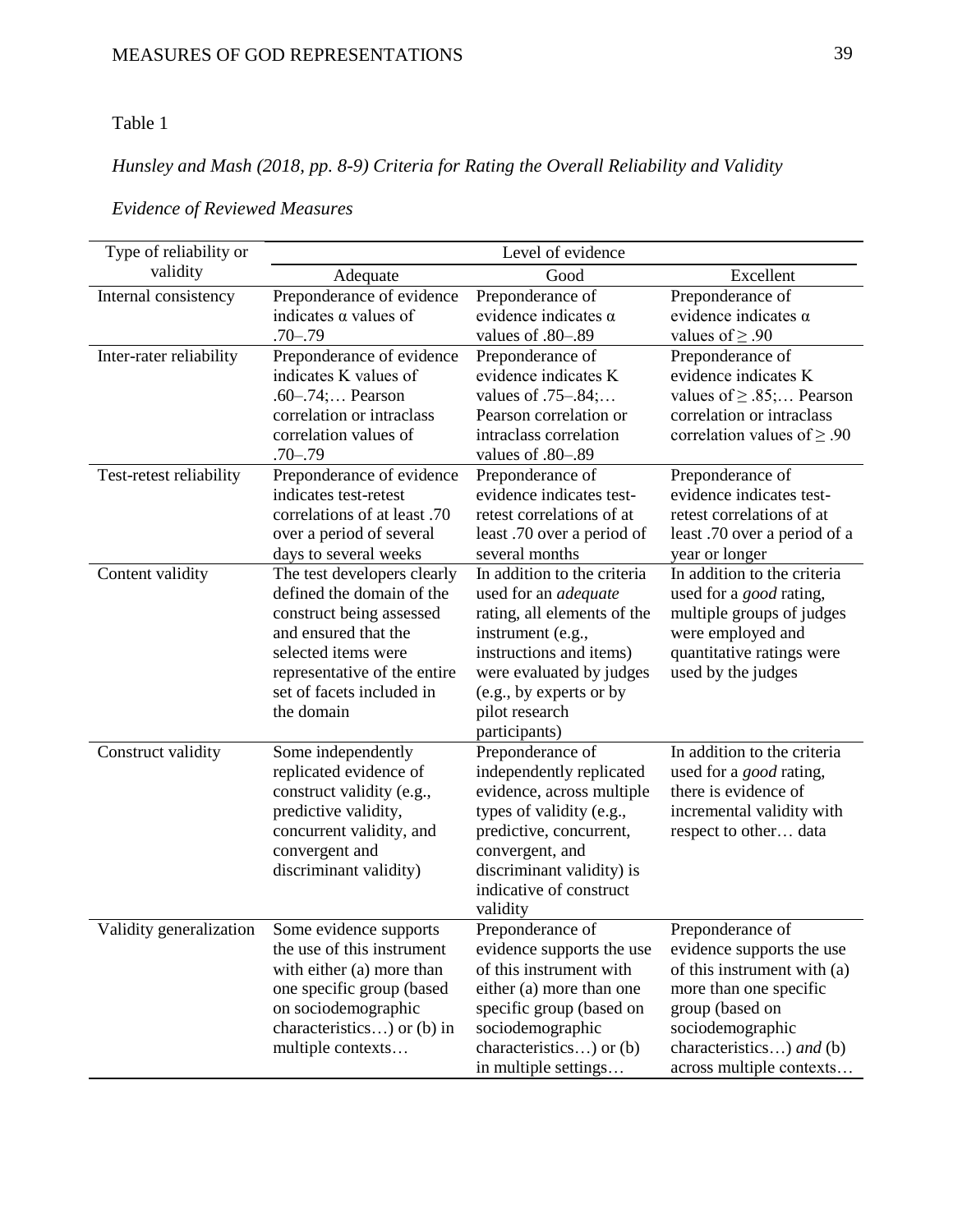## Table 2

#### *Self-Report Measures of God Representations: God Description Measures (n = 11)*

|                                                                                                                |              |       | Validation | Validation | Internal<br>consistency  | Inter-rater<br>reliability | Test-retest<br>reliability | Content<br>validity | Construct<br>validity | Validity<br>generalization |
|----------------------------------------------------------------------------------------------------------------|--------------|-------|------------|------------|--------------------------|----------------------------|----------------------------|---------------------|-----------------------|----------------------------|
| Measure                                                                                                        | Subtype      | Items | sample(s)  | religion   | evidence                 | evidence                   | evidence                   | evidence            | evidence              | evidence                   |
| Adjective Ratings of God Scale<br>(Gorsuch, 1968)                                                              | $\mathbf{F}$ | 91    | <b>St</b>  | <b>MR</b>  | L                        |                            |                            | Ad                  | Gd                    | Ad                         |
| Authoritarian/Benevolent God<br>Scale (Johnson, Li, Cohen, &<br>Okun, 2013; Johnson, Okun, &<br>Cohen, 2015)   | $\mathbf C$  | 18    | St, Cm     | Ch         | Gd                       |                            |                            | Ad                  | Gd                    | Ad                         |
| Concepts of God Scale (Spilka,<br>Armatas, & Nussbaum, 1964)                                                   | F            | 64    | St, Cm     | $Ch-C$     | Ad                       |                            |                            | Ex                  | L                     | Ad                         |
| Doctrinal/Experiential God<br>Adjective Scale (Zahl &<br>Gibson, 2012)                                         | E            | 27    | <b>St</b>  | Ch         | Add                      |                            |                            | Ad                  | Gd                    |                            |
| God-10 (Exline, Grubbs, $\&$<br>Homolka, 2015)                                                                 | F            | 10    | St, Cm     | Ch         | Ad                       |                            |                            | Ad                  | Gd                    | Gd                         |
| God Adjective Check List<br>(Piedmont, Williams, $&$<br>Ciarrochi, 1997)                                       | $\mathbf F$  | 300   | St         | Ch         | $-$                      |                            | $-$                        | Gd                  | Ad                    |                            |
| God-Complexity Task (Sharp,<br>2012)                                                                           | F            | 51    | St, Cm     | Ch         | $\overline{\phantom{m}}$ |                            |                            | Ad                  | L                     |                            |
| God Questionnaire (Froese &<br>Bader, 2008)                                                                    | ${\bf F}$    | 15    | Cm         | MR-NR      | Gd                       |                            | $--$                       | L                   | Ad                    | L                          |
| Limitless, Authoritarian,<br>Mystical, Benevolent, and<br>Ineffable God Scale (LAMBI;<br>Johnson et al., 2018) | $\mathbf C$  | 25    | St, Cm     | MR-NR      | Gd                       |                            | L                          | Ad                  | Ex                    |                            |
| Loving and Controlling God<br>Scales (Benson & Spilka, 1973)                                                   | $\mathbf F$  | 10    | St         | Ch         | Ad                       |                            |                            | Ad                  | Gd                    |                            |
| Views of God Scale (Shariff &<br>Norenzayan, 2011)                                                             | F            | 14    | <b>St</b>  | MR-NR      | Ex                       |                            |                            | Ad                  | Ad                    | L                          |

*Note*. A = explicit doctrinal representations of God; B = implicit doctrinal representations of God; C = explicit experiential representations of God; D = implicit experiential representations of God;  $E =$  doctrinal-experiential congruence;  $\overline{F}$  = unclear whether measures doctrinal or experiential;  $G =$  unclear whether measures implicit doctrinal or experiential; All = because of the nature of the measure, could be used to measure any combination of God representations;  $(L) = Long$  form;  $(S)$ = Short form; St = student sample; Cm = community sample; Cl = clinical sample; Ch = Christian (mixed or unspecified denominations); Ch-C = Catholic Christian;  $Ch-P =$  Protestant Christian; J = Jewish; M = Muslim; MR= Mixed Religious; MR-NR = Mixed Religious-Nonreligious;  $-$  = not provided; L = limited evidence provided but not yet adequate;  $Ad =$  adequate evidence;  $Gd =$  good;  $Ex =$  excellent.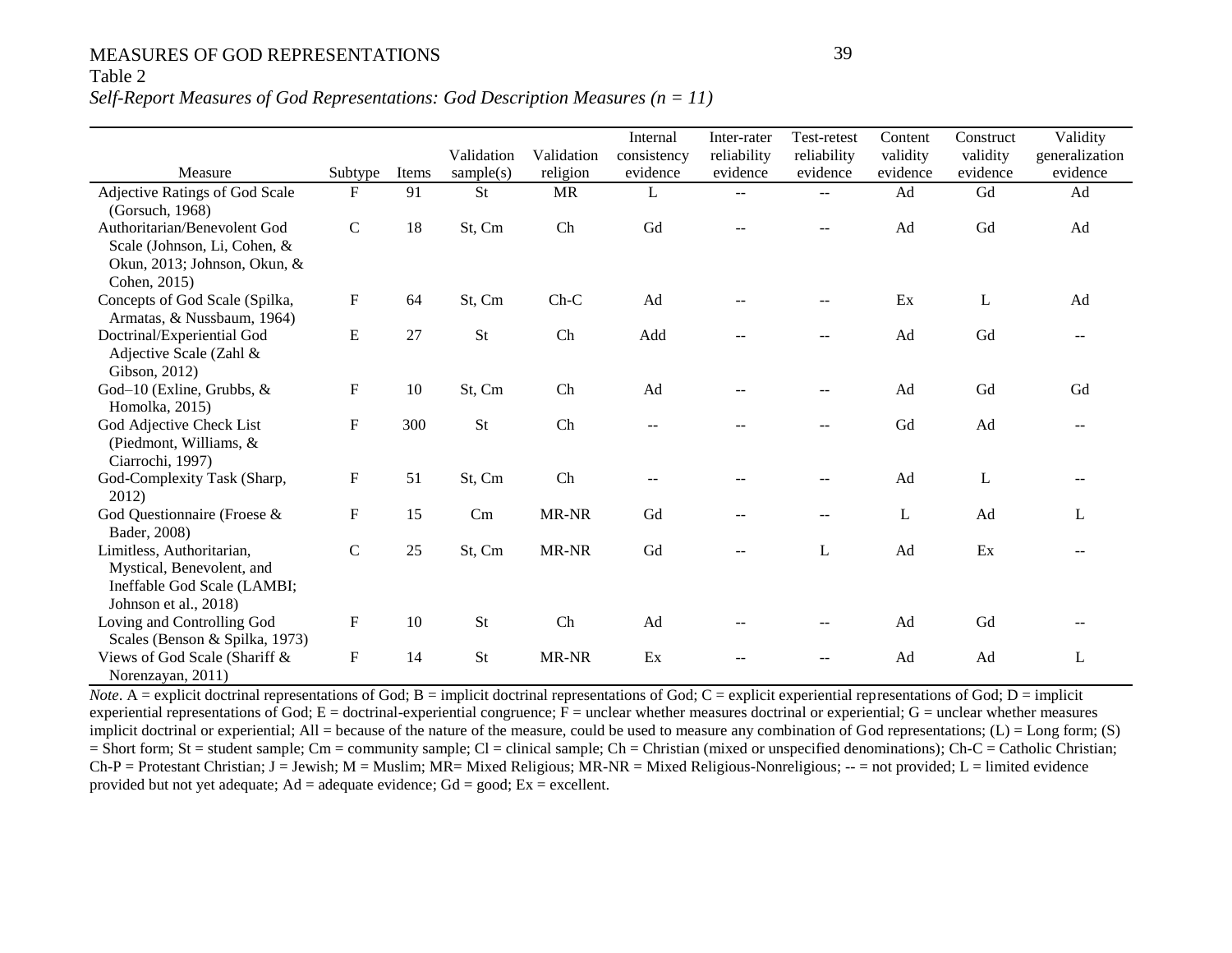## *Table 3*

## *Self-Report Measures of God Representations: Relationally Focused Measures (n = 20)*

|                                                                                                                                                |              |                            |                                                                                               |                        | Internal                | Inter-rater             | Test-retest             | Content              | Construct            | Validity                   |
|------------------------------------------------------------------------------------------------------------------------------------------------|--------------|----------------------------|-----------------------------------------------------------------------------------------------|------------------------|-------------------------|-------------------------|-------------------------|----------------------|----------------------|----------------------------|
| Measure                                                                                                                                        | Subtype      | Items                      | Validation<br>sample(s)                                                                       | Validation<br>religion | consistency<br>evidence | reliability<br>evidence | reliability<br>evidence | validity<br>evidence | validity<br>evidence | generalization<br>evidence |
| Multidimensional relationally<br>focused scales $(n = 3)$                                                                                      |              |                            |                                                                                               |                        |                         |                         |                         |                      |                      |                            |
| God Image Inventory and God Image<br>Scales (Lawrence, 1997)                                                                                   | $\mathsf{C}$ | 156(L)<br>72(S1)<br>36(S2) | Cm                                                                                            | MR-NR                  | Ex                      | --                      | $\sim$                  | Ad                   | Ad                   | L                          |
| Spiritual Assessment Inventory (Hall<br>& Edwards, 1996, 2002; Hall,<br>Reise, & Haviland, 2007)                                               | $\mathbf C$  | 49                         | $\operatorname*{St}% \nolimits_{\mathbb{Z}}\left( \mathbb{Z}^{\Sigma\left( 1\right) }\right)$ | $Ch-P$                 | Gd                      | $-$                     | L                       | Ad                   | Ex                   |                            |
| Spiritual Transformation Inventory<br>(Hall, 2015; cf. Augustyn, Hall,<br>Wang, & Hill, 2016)                                                  | ${\bf C}$    | 155                        | <b>St</b>                                                                                     | $Ch-P$                 | Gd                      |                         | $\sim$                  | Ad                   | Ad                   | L                          |
| <b>Emotions and attitudes towards</b><br>God scales $(n = 5)$                                                                                  |              |                            |                                                                                               |                        |                         |                         |                         |                      |                      |                            |
| Attitudes Toward God Scale-9<br>(Wood et al., 2010)                                                                                            | ${\bf C}$    | 9                          | St, Cm                                                                                        | MR-NR                  | Gd                      |                         | L                       | $\overline{a}$       | Gd                   | L                          |
| Concepts of God and Parental Images<br>Scale (Vergote et al., 1969)                                                                            | $\mathbf C$  | 108                        | St                                                                                            | $Ch-C$                 | $\mathbf{u} =$          |                         | --                      | Gd                   | $\mathbf{u}$         | L                          |
| Questionnaire God Image (Schaap<br>Jonker, Eurelings-Bonekoe, Jonker,<br>& Zock, 2008; Schaap-Jonker,<br>Egberink, Braam, & Corveleyn,<br>2016 | ${\bf C}$    | 33(L)<br>22(S)             | Cm, Cl                                                                                        | Ch                     | Gd                      |                         | $\sim$                  | Ad                   | Ad                   | Ad                         |
| Religious Comfort and Strain Scale<br>(Exline, Yali, & Sanderson, 2000)                                                                        | $\mathbf C$  | 20                         | St, Cl                                                                                        | MR-NR                  | $\mathbf L$             |                         |                         |                      | Ad                   | Ad                         |
| Religious and Spiritual Struggles<br>Scale (Exline et al., 2014)                                                                               | ${\bf C}$    | 26                         | St, Cm                                                                                        | MR-NR                  | Gd                      |                         | $\overline{a}$          | Ad                   | Ex                   | Gd                         |
| Closeness to God scales ( $n = 4$ )                                                                                                            |              |                            |                                                                                               |                        |                         |                         |                         |                      |                      |                            |
| Clergy Spiritual Well-Being Scale<br>(Proeschold-Bell, Yang, Toth,<br>Rivers, & Carder, 2014)                                                  | $\mathbf C$  | 12                         | Cm                                                                                            | Ch                     | Ex                      | --                      | Ad                      | Ad                   | ${\rm Gd}$           | $\sim$ $\sim$              |
| Connectedness With God Scale<br>(Krause, 2002)                                                                                                 | $\mathsf{C}$ | $\mathfrak{Z}$             | Cm                                                                                            | $-$                    | Ex                      |                         | $-$                     | Gd                   | Ad                   | L                          |
| Self/Other Overlap with God<br>(Hodges, Sharp, Gibson, &<br>Tipsord, 2013)                                                                     | $\mathsf{C}$ | 1                          | St, Cm                                                                                        | MR-NR                  | $\mathbf{u} =$          | $\sim$                  | L                       | Ad                   | Gd                   | Ad                         |
| Spiritual Well-Being Scale (Bufford,<br>Paloutzian, & Ellison, 1991;<br>Ellison, 1983; Ellison, 2006;<br>Palouzian & Ellison, 1982)            | ${\bf C}$    | 20                         | St, Cm, Cl                                                                                    | MR-NR                  | Gd                      |                         | Gd                      | Gd                   | Ad                   | Ex                         |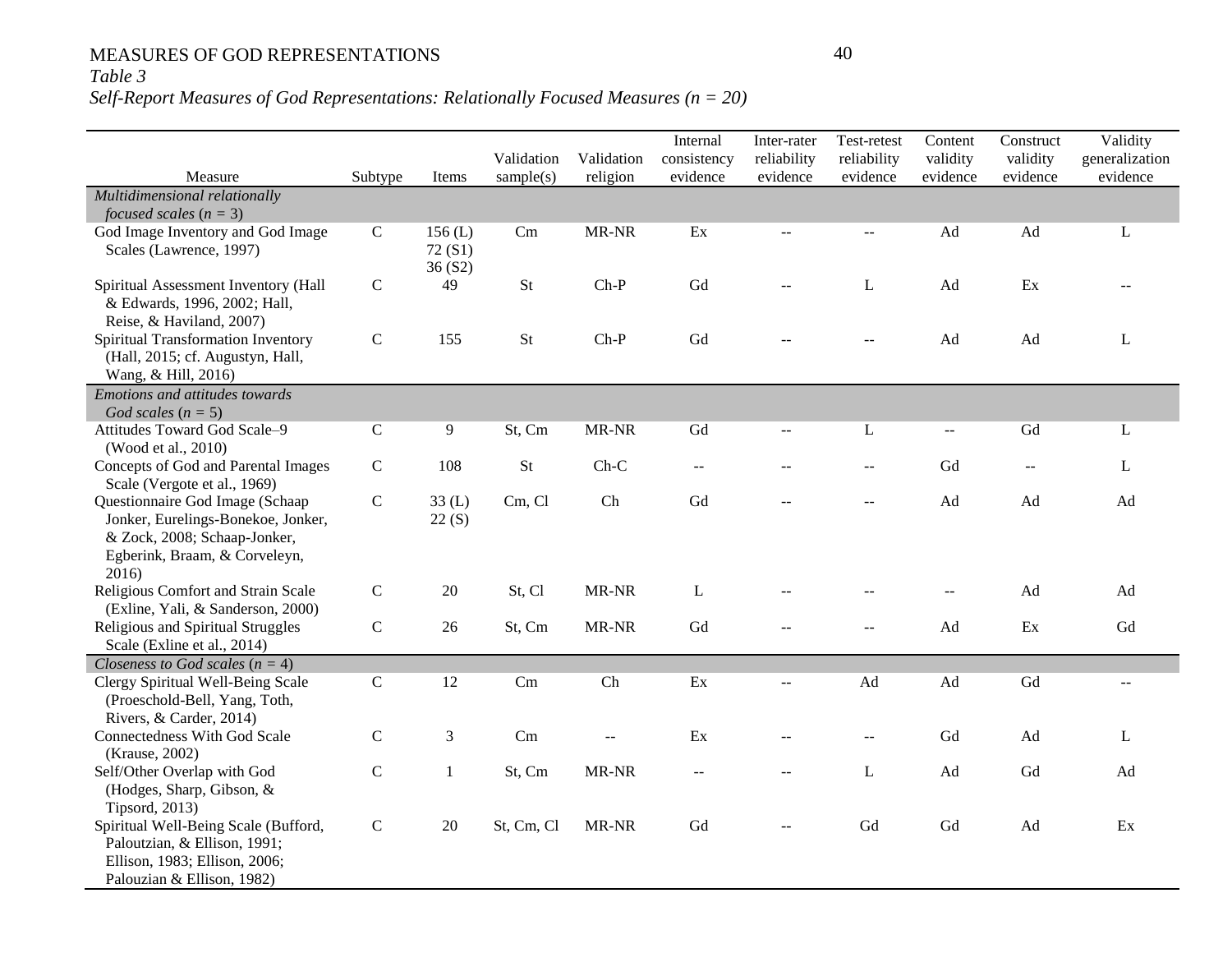|                                                                                                                                                                                                                                                                                                                                                                  |                |               | Validation                                                                                                                        | Validation       | Internal<br>consistency   | Inter-rater<br>reliability | Test-retest<br>reliability | Content<br>validity | Construct<br>validity | Validity<br>generalization |
|------------------------------------------------------------------------------------------------------------------------------------------------------------------------------------------------------------------------------------------------------------------------------------------------------------------------------------------------------------------|----------------|---------------|-----------------------------------------------------------------------------------------------------------------------------------|------------------|---------------------------|----------------------------|----------------------------|---------------------|-----------------------|----------------------------|
| Measure                                                                                                                                                                                                                                                                                                                                                          | Subtype        | Items         | sample(s)                                                                                                                         | religion         | evidence                  | evidence                   | evidence                   | evidence            | evidence              | evidence                   |
| Attachment to God scales ( $n = 6$ )                                                                                                                                                                                                                                                                                                                             |                |               |                                                                                                                                   |                  |                           |                            |                            |                     |                       |                            |
| Attachment to God Inventory (Beck<br>& McDonald, 2004)                                                                                                                                                                                                                                                                                                           | $\mathsf{C}$   | 28            | St, Cm                                                                                                                            | Ch               | Gd                        |                            |                            | Ad                  | Ad                    | Gd                         |
| Attachment to God Measure<br>(Kirkpatrick & Shaver, 1992)                                                                                                                                                                                                                                                                                                        | $\mathsf{C}$   |               | Cm                                                                                                                                | MR-NR            |                           |                            |                            | L                   | Ad                    |                            |
| Attachment to God Scale [a] (Rowatt<br>& Kirkpatrick, 2002)                                                                                                                                                                                                                                                                                                      | $\mathsf{C}$   | 9             | St, Cm                                                                                                                            | Ch               | Gd                        |                            |                            | Ad                  | Gd                    |                            |
| Attachment to God Scale [b] (Sim &<br>Loh, 2003)                                                                                                                                                                                                                                                                                                                 | $\mathbf C$    | 16            | <b>St</b>                                                                                                                         | <b>MR</b>        | Ex                        |                            |                            | Ad                  | Ex                    |                            |
| Attachment to God Scale [c]<br>(Granqvist, Mikulincer, Gewirtz, &<br>Shaver, 2012)                                                                                                                                                                                                                                                                               | $\mathsf{C}$   | 20            | <b>St</b>                                                                                                                         |                  | Gd                        |                            |                            | Ad                  | Ex                    |                            |
| Korean Attachment to God Inventory<br>(Kim, Kim, Blumberg, & Cho,<br>2017)                                                                                                                                                                                                                                                                                       | $\mathcal{C}$  | 11            | Cm                                                                                                                                | Ch               | Gd                        |                            |                            | Ex                  | Gd                    |                            |
| Scales for use with non-Christians<br>$(n = 2)$                                                                                                                                                                                                                                                                                                                  |                |               |                                                                                                                                   |                  |                           |                            |                            |                     |                       |                            |
| Muslim Experiential Religiousness<br>Scale (Ghorbani et al., 2014)                                                                                                                                                                                                                                                                                               | $\mathsf{C}$   | 15            | St                                                                                                                                | M                | Gd                        |                            |                            | Ad                  | Ex                    | L                          |
| Trust/Mistrust in God Scale<br>(Rosmarin, Pargament, &<br>Mahoney, 2009; Rosmarin,<br>Pirutinsky, & Pargament, 2011)                                                                                                                                                                                                                                             | F              | 16(L)<br>6(S) | Cm                                                                                                                                |                  | Gd                        |                            | Gd                         | Ex                  | Gd                    | Gd                         |
| $\mathbf{M}$ $\mathbf{A}$ $\mathbf{A}$ $\mathbf{A}$ $\mathbf{A}$ $\mathbf{A}$ $\mathbf{A}$ $\mathbf{A}$ $\mathbf{A}$ $\mathbf{A}$ $\mathbf{A}$ $\mathbf{A}$ $\mathbf{A}$ $\mathbf{A}$ $\mathbf{A}$ $\mathbf{A}$ $\mathbf{A}$ $\mathbf{A}$ $\mathbf{A}$ $\mathbf{A}$ $\mathbf{A}$ $\mathbf{A}$ $\mathbf{A}$ $\mathbf{A}$ $\mathbf{$<br>and the state of the state | $C \cap L$ $D$ |               | $\mathcal{A}$ and $\mathcal{A}$ and $\mathcal{A}$ are all $\mathcal{A}$ and $\mathcal{A}$ are all $\mathcal{A}$ and $\mathcal{A}$ | للمنافع والمنافر | $C_{\alpha}$ $A_{\alpha}$ | $-11.111$                  | at a contract of the       | $4.147 \pm 0.001$   | $100.1h$ $11.1h$      |                            |

*Note*. A = explicit doctrinal representations of God; B = implicit doctrinal representations of God; C = explicit experiential representations of God; D = implicit experiential representations of God;  $E =$  doctrinal-experiential congruence;  $\overline{F} =$  unclear whether measures doctrinal or experiential;  $G =$  unclear whether measures implicit doctrinal or experiential; All = because of the nature of the measure, could be used to measure any combination of God representations; (L) = Long form; (S)  $=$  Short form; St = student sample; Cm = community sample; Cl = clinical sample; Ch = Christian (mixed or unspecified denominations); Ch-C = Catholic Christian;  $Ch-P =$  Protestant Christian; J = Jewish; M = Muslim; MR= Mixed Religious; MR-NR = Mixed Religious-Nonreligious; -- = not provided; L = limited evidence provided but not yet adequate;  $Ad =$  adequate evidence;  $Gd =$  good;  $Ex =$  excellent.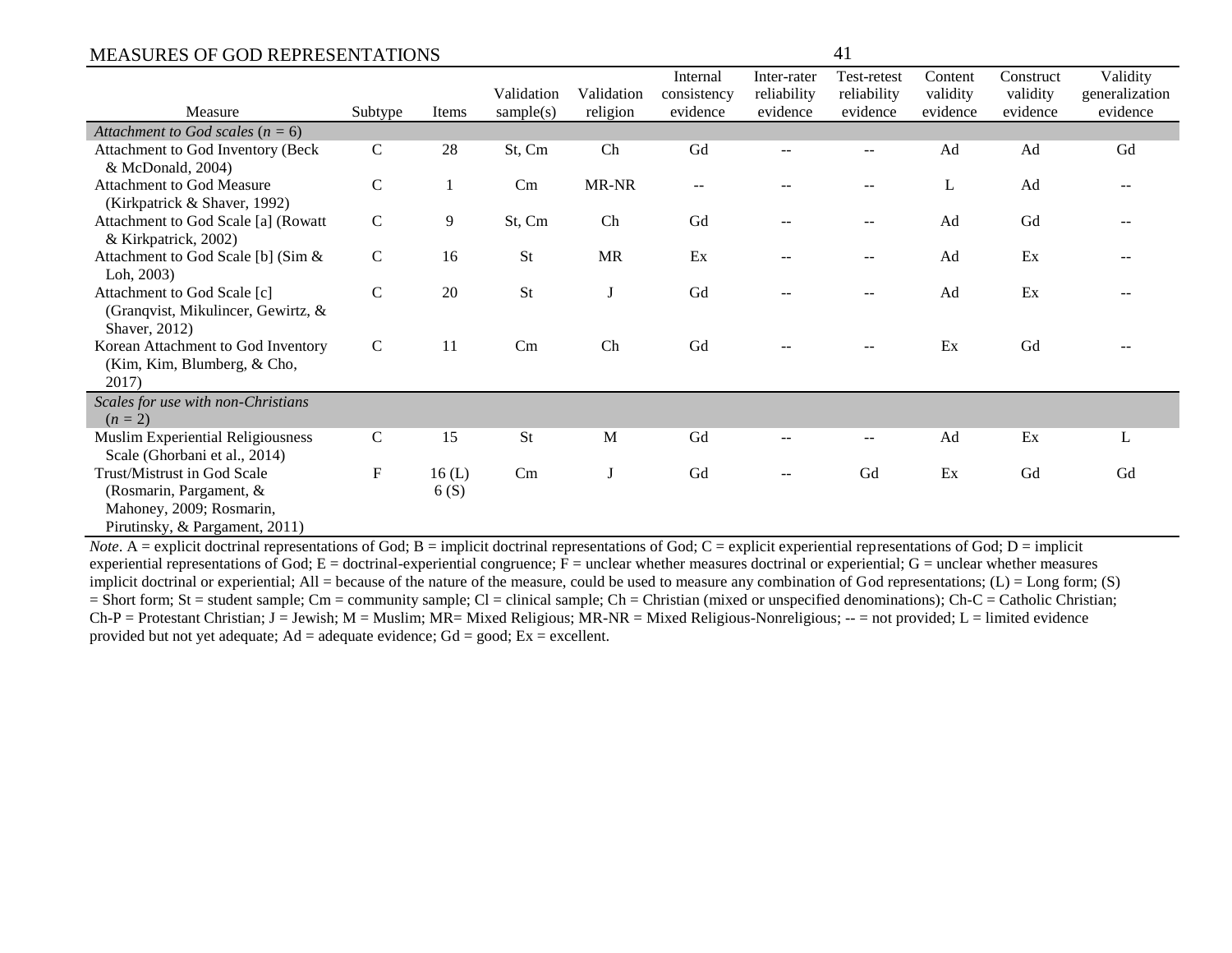## Table 4

## *Self-Report Measures of God Representations: Functionally Focused Measures (n = 24)*

|                                                                                                                                                                                                                                                                                                                                                                                                                                                                                                        |                                                                                         |                               |                                      |                                                                                                                                   | Internal                                              | Inter-rater                                                                   | Test-retest                                                              | Content                                                   | Construct                                        | Validity                          |
|--------------------------------------------------------------------------------------------------------------------------------------------------------------------------------------------------------------------------------------------------------------------------------------------------------------------------------------------------------------------------------------------------------------------------------------------------------------------------------------------------------|-----------------------------------------------------------------------------------------|-------------------------------|--------------------------------------|-----------------------------------------------------------------------------------------------------------------------------------|-------------------------------------------------------|-------------------------------------------------------------------------------|--------------------------------------------------------------------------|-----------------------------------------------------------|--------------------------------------------------|-----------------------------------|
|                                                                                                                                                                                                                                                                                                                                                                                                                                                                                                        |                                                                                         |                               | Validation                           | Validation                                                                                                                        | consistency                                           | reliability                                                                   | reliability                                                              | validity                                                  | validity                                         | generalization                    |
| Measure                                                                                                                                                                                                                                                                                                                                                                                                                                                                                                | Subtype                                                                                 | Items                         | sample(s)                            | religion                                                                                                                          | evidence                                              | evidence                                                                      | evidence                                                                 | evidence                                                  | evidence                                         | evidence                          |
| Measures of religious coping $(n = 9)$                                                                                                                                                                                                                                                                                                                                                                                                                                                                 |                                                                                         |                               |                                      |                                                                                                                                   |                                                       |                                                                               |                                                                          |                                                           |                                                  |                                   |
| <b>Adolescent Religious Coping</b>                                                                                                                                                                                                                                                                                                                                                                                                                                                                     | $\mathbf C$                                                                             | 105                           | <b>St</b>                            | Ch                                                                                                                                | ${\rm Gd}$                                            | $\sim$ $\sim$                                                                 | $\overline{a}$                                                           | Gd                                                        | Ad                                               | $\mathbb{L}^{\mathbb{L}}$         |
| Questionnaire (Talik, 2013)                                                                                                                                                                                                                                                                                                                                                                                                                                                                            |                                                                                         |                               |                                      |                                                                                                                                   |                                                       |                                                                               |                                                                          |                                                           |                                                  |                                   |
| Brief RCOPE (Pargament et al., 2011)                                                                                                                                                                                                                                                                                                                                                                                                                                                                   | $\mathbf C$                                                                             | 14                            | St, Cm, Cl                           | MR-NR                                                                                                                             | Gd                                                    |                                                                               | $-$                                                                      | ${\rm Gd}$                                                | $\mathop{\textrm{Ex}}$                           | Ex                                |
| Psychological Measure of Islamic                                                                                                                                                                                                                                                                                                                                                                                                                                                                       | $\mathbf{F}$                                                                            | 60                            | Cm                                   | M                                                                                                                                 | Gd                                                    |                                                                               | $\overline{a}$                                                           | Gd                                                        | Ex                                               | $\sim$ $\sim$                     |
| Religiousness (Raiya, Pargament,                                                                                                                                                                                                                                                                                                                                                                                                                                                                       |                                                                                         |                               |                                      |                                                                                                                                   |                                                       |                                                                               |                                                                          |                                                           |                                                  |                                   |
| Mahoney, & Stein, 2008)                                                                                                                                                                                                                                                                                                                                                                                                                                                                                |                                                                                         |                               |                                      |                                                                                                                                   |                                                       |                                                                               |                                                                          |                                                           |                                                  |                                   |
| RCOPE (Pargament, Koenig, & Perez,                                                                                                                                                                                                                                                                                                                                                                                                                                                                     | $\mathsf C$                                                                             | 105                           | St, Cm, Cl                           | MR-NR                                                                                                                             | Gd                                                    |                                                                               | $\sim$                                                                   | $\operatorname{Ad}$                                       | $\mathop{\textrm{Ex}}$                           | Ex                                |
| 2000)                                                                                                                                                                                                                                                                                                                                                                                                                                                                                                  |                                                                                         |                               |                                      |                                                                                                                                   |                                                       |                                                                               |                                                                          |                                                           |                                                  |                                   |
| Religious Coping Activities Scale                                                                                                                                                                                                                                                                                                                                                                                                                                                                      | $\mathsf C$                                                                             | 29                            | Cm                                   | Ch                                                                                                                                | $\mathcal{L} = \mathcal{L}$                           |                                                                               | $-$                                                                      | $\sim$ $-$                                                |                                                  | $\sim$ $-$                        |
| (Pargament et al., 1990)                                                                                                                                                                                                                                                                                                                                                                                                                                                                               |                                                                                         |                               |                                      |                                                                                                                                   |                                                       |                                                                               |                                                                          |                                                           |                                                  |                                   |
| Religious Problem-Solving Scale (Fox,                                                                                                                                                                                                                                                                                                                                                                                                                                                                  | ${\bf C}$                                                                               | 36(L)                         | Cm                                   | $Ch-P$                                                                                                                            | Gd                                                    | $-$                                                                           | Ad                                                                       | Ad                                                        | Ad                                               | Ad                                |
| Blanton, & Morris, 1998; Pargament et                                                                                                                                                                                                                                                                                                                                                                                                                                                                  |                                                                                         | 18(S)                         |                                      |                                                                                                                                   |                                                       |                                                                               |                                                                          |                                                           |                                                  |                                   |
| al., 1988)                                                                                                                                                                                                                                                                                                                                                                                                                                                                                             |                                                                                         |                               |                                      |                                                                                                                                   |                                                       |                                                                               |                                                                          |                                                           |                                                  |                                   |
| Religious Self-Directing Scale (Phillips,                                                                                                                                                                                                                                                                                                                                                                                                                                                              | $\mathsf C$                                                                             | 12                            | St                                   | MR-NR                                                                                                                             | Gd                                                    | $-$                                                                           | Ad                                                                       | Gd                                                        | Ad                                               |                                   |
| Pargament, Lynn, & Crossley, 2004)                                                                                                                                                                                                                                                                                                                                                                                                                                                                     | $\mathsf C$                                                                             |                               |                                      |                                                                                                                                   |                                                       |                                                                               |                                                                          |                                                           |                                                  |                                   |
| Surrender Scale (Wong-McDonald &                                                                                                                                                                                                                                                                                                                                                                                                                                                                       |                                                                                         | 12                            | <b>St</b>                            | Ch                                                                                                                                | Gd                                                    | $\sim$                                                                        | $-$                                                                      | Gd                                                        | Gd                                               |                                   |
| Gorsuch, 2000)                                                                                                                                                                                                                                                                                                                                                                                                                                                                                         |                                                                                         |                               |                                      |                                                                                                                                   |                                                       |                                                                               |                                                                          |                                                           |                                                  |                                   |
| Ways of Religious Coping Scale                                                                                                                                                                                                                                                                                                                                                                                                                                                                         | $\mathbf C$                                                                             | 25                            | St                                   | <b>MR</b>                                                                                                                         | Gd                                                    | $\sim$                                                                        | $-$                                                                      | Gd                                                        | Ad                                               | $-$                               |
| (Boudreaux, Catz, Ryan, Amaral-                                                                                                                                                                                                                                                                                                                                                                                                                                                                        |                                                                                         |                               |                                      |                                                                                                                                   |                                                       |                                                                               |                                                                          |                                                           |                                                  |                                   |
| Melendez, & Brantley, 1995)                                                                                                                                                                                                                                                                                                                                                                                                                                                                            |                                                                                         |                               |                                      |                                                                                                                                   |                                                       |                                                                               |                                                                          |                                                           |                                                  |                                   |
| Measures of God's involvement ( $n = 10$ )                                                                                                                                                                                                                                                                                                                                                                                                                                                             |                                                                                         |                               |                                      |                                                                                                                                   |                                                       |                                                                               |                                                                          |                                                           |                                                  |                                   |
| Alcohol-Related God Locus of Control                                                                                                                                                                                                                                                                                                                                                                                                                                                                   | ${\bf F}$                                                                               | 12                            | Cl                                   | $\overline{a}$                                                                                                                    | Gd                                                    | $\overline{a}$                                                                |                                                                          | $\operatorname{Ad}$                                       | Ad                                               |                                   |
|                                                                                                                                                                                                                                                                                                                                                                                                                                                                                                        |                                                                                         |                               |                                      |                                                                                                                                   |                                                       |                                                                               |                                                                          |                                                           |                                                  |                                   |
|                                                                                                                                                                                                                                                                                                                                                                                                                                                                                                        |                                                                                         |                               |                                      |                                                                                                                                   |                                                       |                                                                               |                                                                          |                                                           |                                                  |                                   |
|                                                                                                                                                                                                                                                                                                                                                                                                                                                                                                        |                                                                                         |                               |                                      |                                                                                                                                   |                                                       |                                                                               |                                                                          |                                                           |                                                  |                                   |
|                                                                                                                                                                                                                                                                                                                                                                                                                                                                                                        |                                                                                         |                               |                                      |                                                                                                                                   |                                                       |                                                                               |                                                                          |                                                           |                                                  |                                   |
|                                                                                                                                                                                                                                                                                                                                                                                                                                                                                                        |                                                                                         |                               |                                      |                                                                                                                                   |                                                       |                                                                               |                                                                          |                                                           |                                                  |                                   |
|                                                                                                                                                                                                                                                                                                                                                                                                                                                                                                        |                                                                                         |                               |                                      |                                                                                                                                   |                                                       |                                                                               |                                                                          |                                                           |                                                  |                                   |
|                                                                                                                                                                                                                                                                                                                                                                                                                                                                                                        |                                                                                         |                               |                                      |                                                                                                                                   |                                                       |                                                                               |                                                                          |                                                           |                                                  |                                   |
|                                                                                                                                                                                                                                                                                                                                                                                                                                                                                                        |                                                                                         |                               |                                      |                                                                                                                                   |                                                       |                                                                               |                                                                          |                                                           |                                                  |                                   |
|                                                                                                                                                                                                                                                                                                                                                                                                                                                                                                        |                                                                                         |                               |                                      |                                                                                                                                   |                                                       |                                                                               |                                                                          |                                                           |                                                  |                                   |
|                                                                                                                                                                                                                                                                                                                                                                                                                                                                                                        |                                                                                         |                               |                                      |                                                                                                                                   |                                                       |                                                                               |                                                                          |                                                           |                                                  |                                   |
|                                                                                                                                                                                                                                                                                                                                                                                                                                                                                                        |                                                                                         |                               |                                      |                                                                                                                                   |                                                       |                                                                               |                                                                          |                                                           |                                                  |                                   |
|                                                                                                                                                                                                                                                                                                                                                                                                                                                                                                        |                                                                                         |                               |                                      |                                                                                                                                   |                                                       |                                                                               |                                                                          |                                                           |                                                  |                                   |
|                                                                                                                                                                                                                                                                                                                                                                                                                                                                                                        |                                                                                         |                               |                                      |                                                                                                                                   |                                                       |                                                                               |                                                                          |                                                           |                                                  |                                   |
|                                                                                                                                                                                                                                                                                                                                                                                                                                                                                                        |                                                                                         |                               |                                      |                                                                                                                                   |                                                       |                                                                               |                                                                          |                                                           |                                                  |                                   |
|                                                                                                                                                                                                                                                                                                                                                                                                                                                                                                        |                                                                                         |                               |                                      |                                                                                                                                   |                                                       |                                                                               |                                                                          |                                                           |                                                  |                                   |
| Scale (T. S. Murray, Goggin, &<br>Malcarne, 2006)<br>Belief in Divine Intervention Scale<br>(Degelman & Lynn, 1995)<br>Cancer and Deity Questionnaire<br>(Bowman, Beitman, Palesh, Pérez, &<br>Koopman, 2009)<br>God Locus of Control Scales (Welton,<br>Adkins, Ingle, & Dixon, 1996)<br>God Locus of Health Control Scale<br>(Wallston et al., 1999)<br>God Mediated Control Scale (Krause,<br>2010)<br>Inventory for Complicated Spiritual Grief<br>(Burke et al., 2014; Burke & Neimeyer,<br>2016) | $\mathbf{A}$<br>$\mathbf C$<br>$\mathbf F$<br>$\mathbf F$<br>$\mathbf F$<br>$\mathsf C$ | 6<br>12<br>18<br>6<br>3<br>18 | St<br>Cl<br>St<br>Cl<br>Cm<br>St, Cm | <b>MR</b><br>MR-NR<br>Ch<br>$\mathord{\hspace{1pt}\text{--}\hspace{1pt}}$<br>$-$<br>$\mathord{\hspace{1pt}\text{--}\hspace{1pt}}$ | $\mathop{\textrm{Ex}}$<br>Gd<br>Gd<br>Ex<br>$-$<br>Ex | $\sim$<br>$- -$<br>--<br>$-$<br>$\mathord{\hspace{1pt}\text{--}\hspace{1pt}}$ | L<br>Gd<br>L<br>$\mathord{\hspace{1pt}\text{--}\hspace{1pt}}$<br>L<br>Ad | $\operatorname{Ad}$<br>${\rm Gd}$<br>Gd<br>Ad<br>Ad<br>Ex | Gd<br>${\rm Gd}$<br>${\rm Gd}$<br>Ad<br>Ad<br>Ex | L<br>$\mathbf{L}$<br>L<br>L<br>Ad |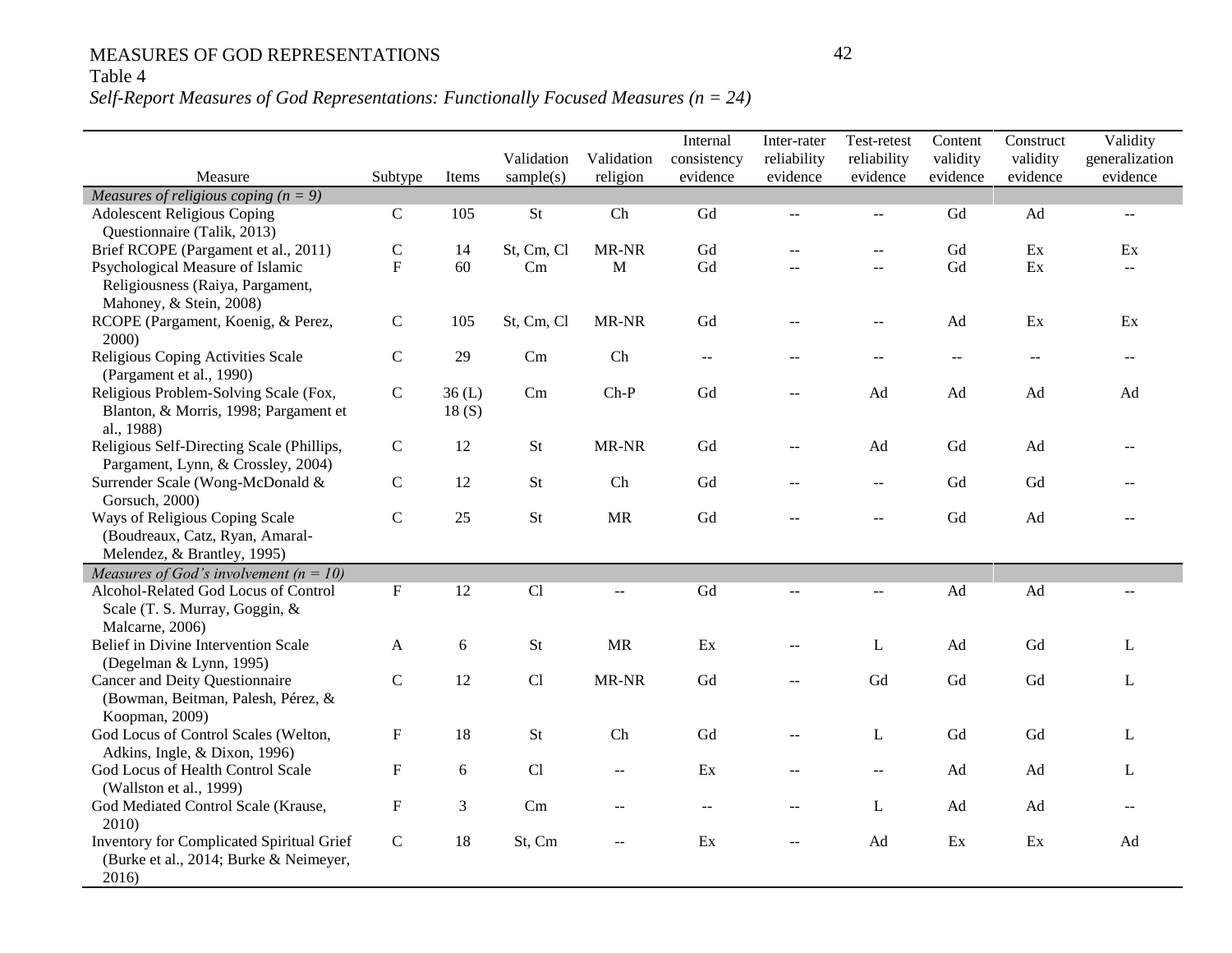|                                          |               |       |            |            | Internal    | Inter-rater | Test-retest | Content  | Construct | Validity       |
|------------------------------------------|---------------|-------|------------|------------|-------------|-------------|-------------|----------|-----------|----------------|
|                                          |               |       | Validation | Validation | consistency | reliability | reliability | validity | validity  | generalization |
| Measure                                  | Subtype       | Items | sample(s)  | religion   | evidence    | evidence    | evidence    | evidence | evidence  | evidence       |
| Sexual Risk Behavior-Related God Locus   | F             | 12    | <b>St</b>  | MR-NR      | Ex          |             | Ad          | Ad       | Gd        | ┺              |
| of Control Scale for Adolescents         |               |       |            |            |             |             |             |          |           |                |
| (Goggin, Malcarne, Murray, Metcalf, &    |               |       |            |            |             |             |             |          |           |                |
| Wallston, 2007)                          |               |       |            |            |             |             |             |          |           |                |
| Trust-in-God Questionnaire (Fadardi &    | F             | 5     | St         | M          | L           |             | Ad          | Gd       | Ad        |                |
| Azadi, 2017)                             |               |       |            |            |             |             |             |          |           |                |
| Views of Suffering Scale (Hale-Smith,    | A             | 30    | St         | MR-NR      | Gd          | --          | Ad          | Ad       | Gd        | Ad             |
| Park, & Edmondson, 2012)                 |               |       |            |            |             |             |             |          |           |                |
| Measures of God's support $(n = 5)$      |               |       |            |            |             |             |             |          |           |                |
| God-Centered Self-Esteem Scale (Ho &     | $\mathcal{C}$ | 16    | <b>St</b>  | $Ch-P$     | Gd          |             |             | L        | Ex        |                |
| Sim. 2013)                               |               |       |            |            |             |             |             |          |           |                |
| Multi-Faith Religious Support Scale      | $\mathsf{C}$  | 21    | Cm         | M          | Gd          |             |             | $-$      | Gd        | Ad             |
| (Bjorck $\&$ Maslim, 2011)               |               |       |            |            |             |             |             |          |           |                |
| Multi-Faith Religious Support Scale -    | $\mathcal{C}$ | 21    | St         | Ch         | Gd          | $- -$       | $--$        | Gd       | Ad        | Ad             |
| Adolescent (Bjorck et al., 2017)         |               |       |            |            |             |             |             |          |           |                |
| Religious Support Scale (Fiala et al.,   | $\mathbf C$   | 21    | Cm         | $Ch-P$     | Gd          | $- -$       | Gd          | Gd       | Gd        | Ad             |
| 2002)                                    |               |       |            |            |             |             |             |          |           |                |
| Spiritual History Scale-4 (Hays, Meador, | $\mathbf C$   | 23    | Cm         | MR-NR      | Ad          | $--$        | Ex          | Gd       | Gd        | Ad             |
| Branch, & George, 2001)                  |               |       |            |            |             |             |             |          |           |                |

*Note*. A = explicit doctrinal representations of God; B = implicit doctrinal representations of God; C = explicit experiential representations of God; D = implicit experiential representations of God;  $E =$  doctrinal-experiential congruence;  $F =$  unclear whether measures doctrinal or experiential;  $G =$  unclear whether measures implicit doctrinal or experiential; All = because of the nature of the measure, could be used to measure any combination of God representations; (L) = Long form; (S)  $=$  Short form; St = student sample; Cm = community sample; Cl = clinical sample; Ch = Christian (mixed or unspecified denominations); Ch-C = Catholic Christian;  $Ch-P =$  Protestant Christian; J = Jewish; M = Muslim; MR= Mixed Religious; MR-NR = Mixed Religious-Nonreligious; -- = not provided; L = limited evidence provided but not yet adequate;  $Ad =$  adequate evidence;  $Gd =$  good;  $Ex =$  excellent.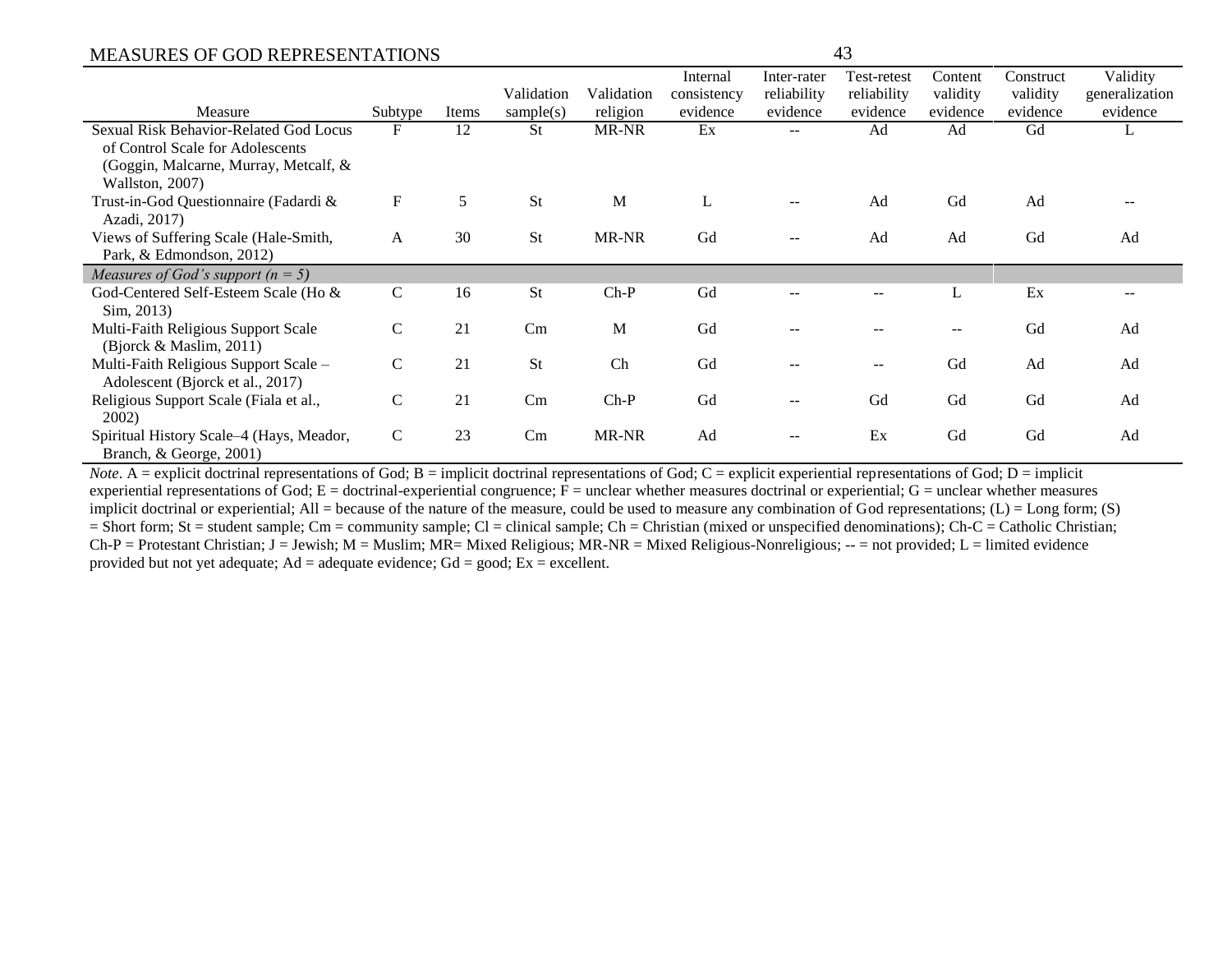## Table 5

*Non-Self-Report Measures of God Representations: Performance-Based, Structured Interview, and Implicit Measures (n = 18)*

|                                                        |             |        | Validation     | Validation                  | Internal                                      | Inter-rater             | Test-retest                                   | Content              | Construct            | Validity                   |
|--------------------------------------------------------|-------------|--------|----------------|-----------------------------|-----------------------------------------------|-------------------------|-----------------------------------------------|----------------------|----------------------|----------------------------|
| Measure                                                | Subtype     | Items  | sample(s)      | religion                    | consistency<br>evidence                       | reliability<br>evidence | reliability<br>evidence                       | validity<br>evidence | validity<br>evidence | generalization<br>evidence |
| <b>Performance-Based Measures (<math>n = 7</math>)</b> |             |        |                |                             |                                               |                         |                                               |                      |                      |                            |
| Stimulus attribution measures ( $n = 3$ )              |             |        |                |                             |                                               |                         |                                               |                      |                      |                            |
| Apperception Test God Representations                  | All         | 15     | St, Cl         | Ch                          | Ad                                            | Ad                      | $-$                                           | Ad                   | Ad                   | Ad                         |
| (Stulp et al., 2018)                                   |             |        |                |                             |                                               |                         |                                               |                      |                      |                            |
| Nonverbal Measure of God Concept (Bassett,             | All         | 15     | St, Cm, Cl     | Ch                          |                                               |                         |                                               | L                    | L                    | L                          |
| Miller, Anstey, & Crafts, 1990; Bassett,               |             |        |                |                             |                                               |                         |                                               |                      |                      |                            |
| Perry, Repass, Silver, & Welch, 1994)                  |             |        |                |                             |                                               |                         |                                               |                      |                      |                            |
| Spiritual Themes And Religious Responses               | All         | 11     | Cm, Cl         | MR-NR                       |                                               |                         |                                               | Ad                   | L                    | L                          |
| test (Saur, 1997; Saur & Saur, 1993)                   |             |        |                |                             |                                               |                         |                                               |                      |                      |                            |
| Constructive measures ( $n = 4$ )                      |             |        |                |                             |                                               |                         |                                               |                      |                      |                            |
| God and Family Questionnaires (Rizzuto,                | All         | 68     | Cl             | $-$                         |                                               |                         | $-$                                           | Ad                   | Ad                   | Ad                         |
| 1979)                                                  |             |        |                |                             |                                               |                         |                                               |                      |                      |                            |
| God Image Sentence Blank (Moriarty, 2006)              | All         | 40     | $\overline{a}$ | $- -$                       |                                               |                         | $-$                                           | Ad                   | $\overline{a}$       | Ad                         |
| God Representation Figure Drawing Test                 | All         | Varies | St             | Ch                          | L                                             | $\mathbf L$             | $-$                                           | Ad                   | L                    | Ad                         |
| (Moriarty, 2006; Moriarty & Davis, 2012;               |             |        |                |                             |                                               |                         |                                               |                      |                      |                            |
| Olson et al., 2016)                                    |             |        |                |                             |                                               |                         |                                               |                      |                      |                            |
| Parent/God-Image Grids and Relationship                | All         | 195    |                |                             |                                               |                         | $-$                                           | Ad                   |                      | $- -$                      |
| Evaluations (Moriarty, 2006)                           |             |        |                |                             |                                               |                         |                                               |                      |                      |                            |
| Structured Interview Measures ( $n = 4$ )              |             |        |                |                             |                                               |                         |                                               |                      |                      |                            |
| God Attachment Interview Schedule (Proctor,            | All         | 33     | Cm             | Ch                          | --                                            | ÷÷                      | $-$                                           | Ad                   | Ad                   | Ad                         |
| 2006; Proctor et al., 2009)                            |             |        |                |                             |                                               |                         |                                               |                      |                      |                            |
| Religious Attachment Inventory (Granqvist &            | All         | 30     | St, Cm         | <b>MR</b>                   | $\mathord{\hspace{1pt}\text{--}\hspace{1pt}}$ | Gd                      | $\mathord{\hspace{1pt}\text{--}\hspace{1pt}}$ | Ad                   | Ad                   | Ad                         |
| Main, 2017; Nkara et al., 2017)                        |             |        |                |                             |                                               |                         |                                               |                      |                      |                            |
| Spiritual Experiences Interview (Teal, 2006;           | All         | 30     | <b>St</b>      | $\mathcal{L}_{\mathcal{F}}$ | L                                             | L                       | $\sim$ $-$                                    | L                    | L                    | $\mathbf{L}$               |
| Fujikawa, 2010)                                        |             |        |                |                             |                                               |                         |                                               |                      |                      |                            |
| Spiritual Narrative Questionnaire                      | All         | 19     | St             | Ch                          | Ad                                            | Gd                      | $\sim$                                        | L                    | Ad                   | $\mathbf{L}$               |
| (Moradshahi, Hall, Wang, & Canada, 2017)               |             |        |                |                             |                                               |                         |                                               |                      |                      |                            |
| <b>Implicit Measures (<math>n = 7</math>)</b>          |             |        |                |                             |                                               |                         |                                               |                      |                      |                            |
| Property verification measures ( $n = 4$ )             |             |        |                |                             |                                               |                         |                                               |                      |                      |                            |
| [a] (Gibson, $2006$ )                                  | $\mathbf G$ | $72\,$ | St, Cm         | MR-NR                       | $\overline{a}$                                |                         | $\sim$                                        | Ex                   | L                    | $\mathbf{L}$               |
| [b] (Sharp et al., 2017)                               | G           | 40     | St, Cm         | Ch                          |                                               |                         | $\sim$                                        | L                    | $\bf L$              | $\mathbf{u}$               |
| [c] (Yarborough, 2009)                                 | G           | 81     | Cm, Cl         | Ch                          | $-$                                           |                         | $\sim$ $\sim$                                 | Ex                   | Gd                   | Ad                         |
| $[d]$ (Zahl, 2013)                                     | G           | 42     | St             | MR-NR                       | $-1$                                          | $- -$                   | $\overline{\phantom{m}}$                      | Ex                   | Gd                   | Ad                         |
| Other implicit measures ( $n = 3$ )                    |             |        |                |                             |                                               |                         |                                               |                      |                      |                            |
| Implicit Association Test: God/Devil                   | ${\bf G}$   | 16     | St             |                             |                                               |                         | $\sim$                                        | Gd                   | Ex                   | $\mathbf{L}$               |
| High/Low (Meier et al, 2007)                           |             |        |                |                             |                                               |                         |                                               |                      |                      |                            |
| Positive/Negative God Go/No-Go Association             | G           | 80     | Cm             | J                           | Ad                                            | $- -$                   | Ex                                            | L                    | Ex                   | $- -$                      |
| Task (Pirutinsky et al., 2017)                         |             |        |                |                             |                                               |                         |                                               |                      |                      |                            |